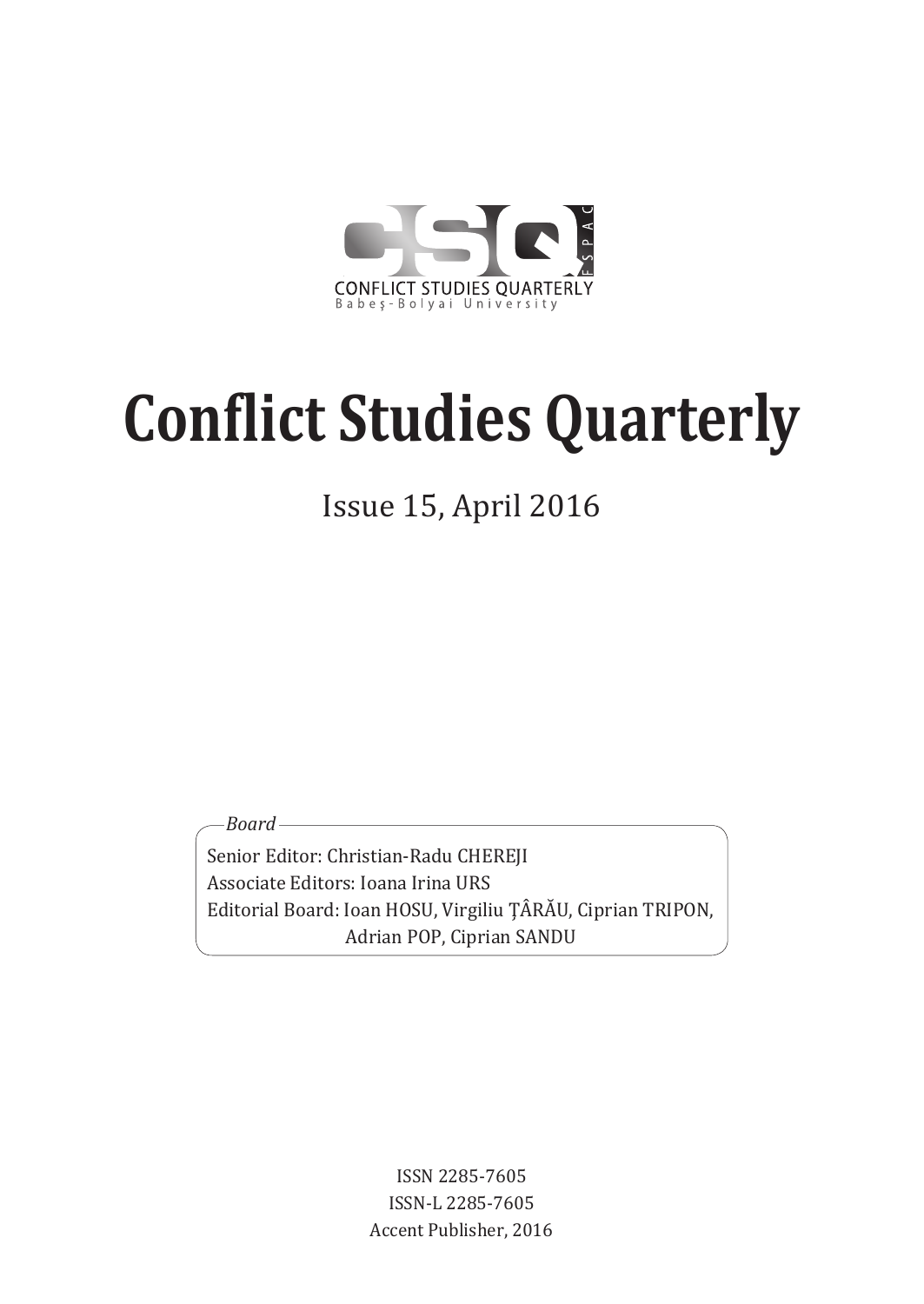# **Contents**

| Christian-Radu CHEREJI                                                  |
|-------------------------------------------------------------------------|
| <b>Mediation in the European Union:</b>                                 |
| Nathaniel UMUKORO                                                       |
|                                                                         |
| Charles NYUYKONGE<br>Osai OJIGHO                                        |
| Nigeria: The Bolstering of Boko Haram versus the State's Response       |
| Liliana Mariana LUPŞICA<br>Adrian-Grigore POP                           |
| Romania: Conflicts between prison employees in Satu Mare Penitentiary42 |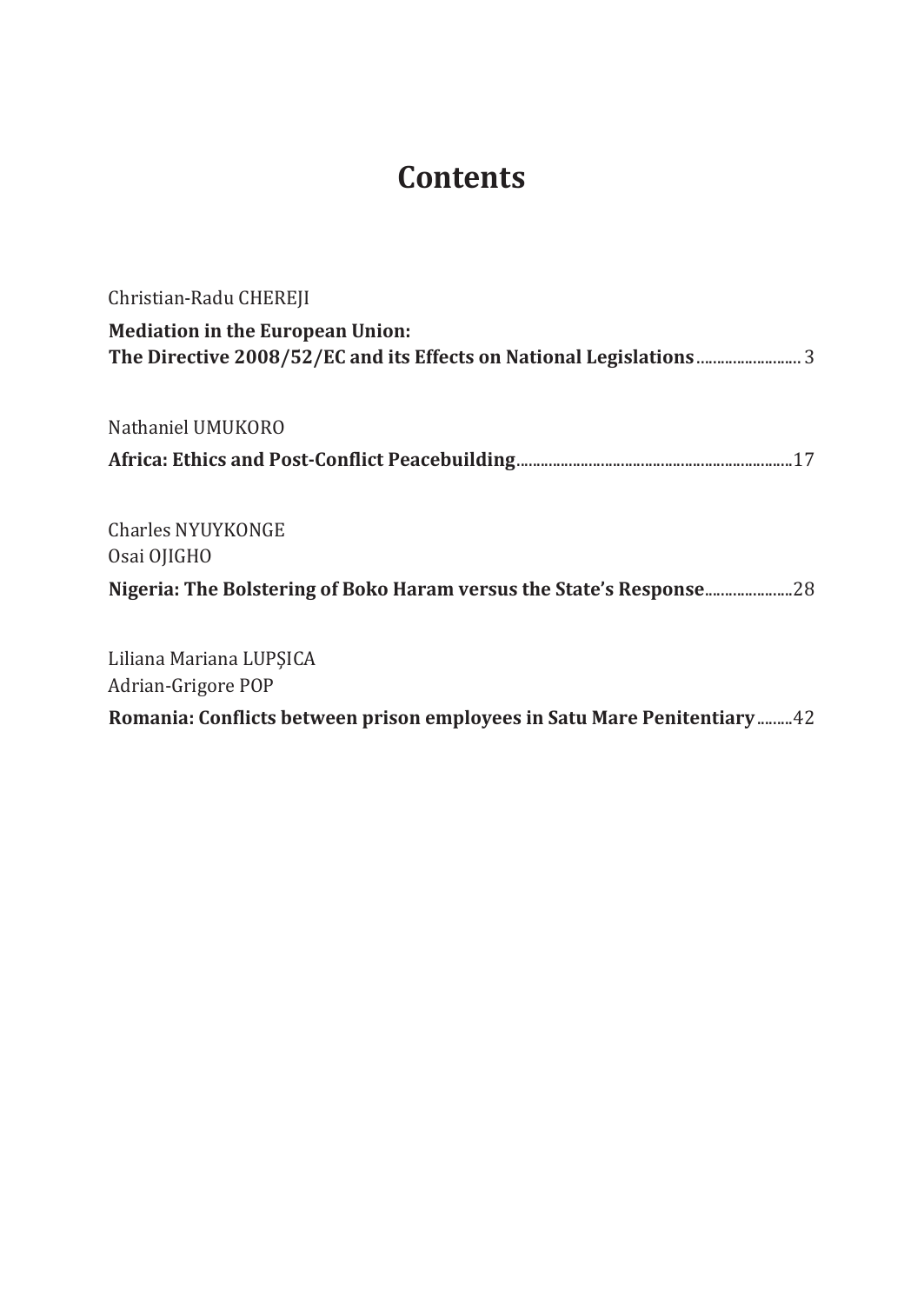# **Mediation in the European Union: The Directive 2008/52/EC and its Effects on National Legislations**

Christian-Radu CHEREJI

**Abstract.** *Recent reports on the use of mediation in the European Union question the strategies adopted by the member states, insisting that the provisions of the Directive 2008/52/EC have not been bold and imperative enough, therefore conducting to the relative lethargy of mediation as an alternative to courts in solving disputes. This paper analyzes the provisions of the Directive and how they have been transposed into the national legislation of Romania, as a case study relevant to the subject. It argues that there is not enough data to claim that these provisions or any other would have had a different impact upon the recourse to mediation in the EU.*

**Keywords***: mediation, European Union, Directive 2008/52/EC, Romania, Law 192/2006, civil disputes, commercial disputes, cross-border disputes.*

#### **Overview**

Christian-Radu CHEREJI, PhD

Director of Conflict Studies Center, College of Political, Administrative and Communication Sciences, Babes-Bolyai University, Cluj-Napoca, Romania E-mail: chereji@fspac.ro

Conflict Studies Quarterly Issue 15, April 2016, pp. 3-16 Using mediation as an alternative to courts was not a new European advent. Mediation had been tried for decades (if not more, in some cases like Denmark) in various member states, with varying degrees of success. England and Netherlands had been pioneers of implementing mediation within their national justice systems, under the form of functional pilot programs designed to test the method and its reception by the public. The results were deemed worth of pursuing these policies and proved contagious, as other countries started to experience different models of alternative dispute resolution mechanisms.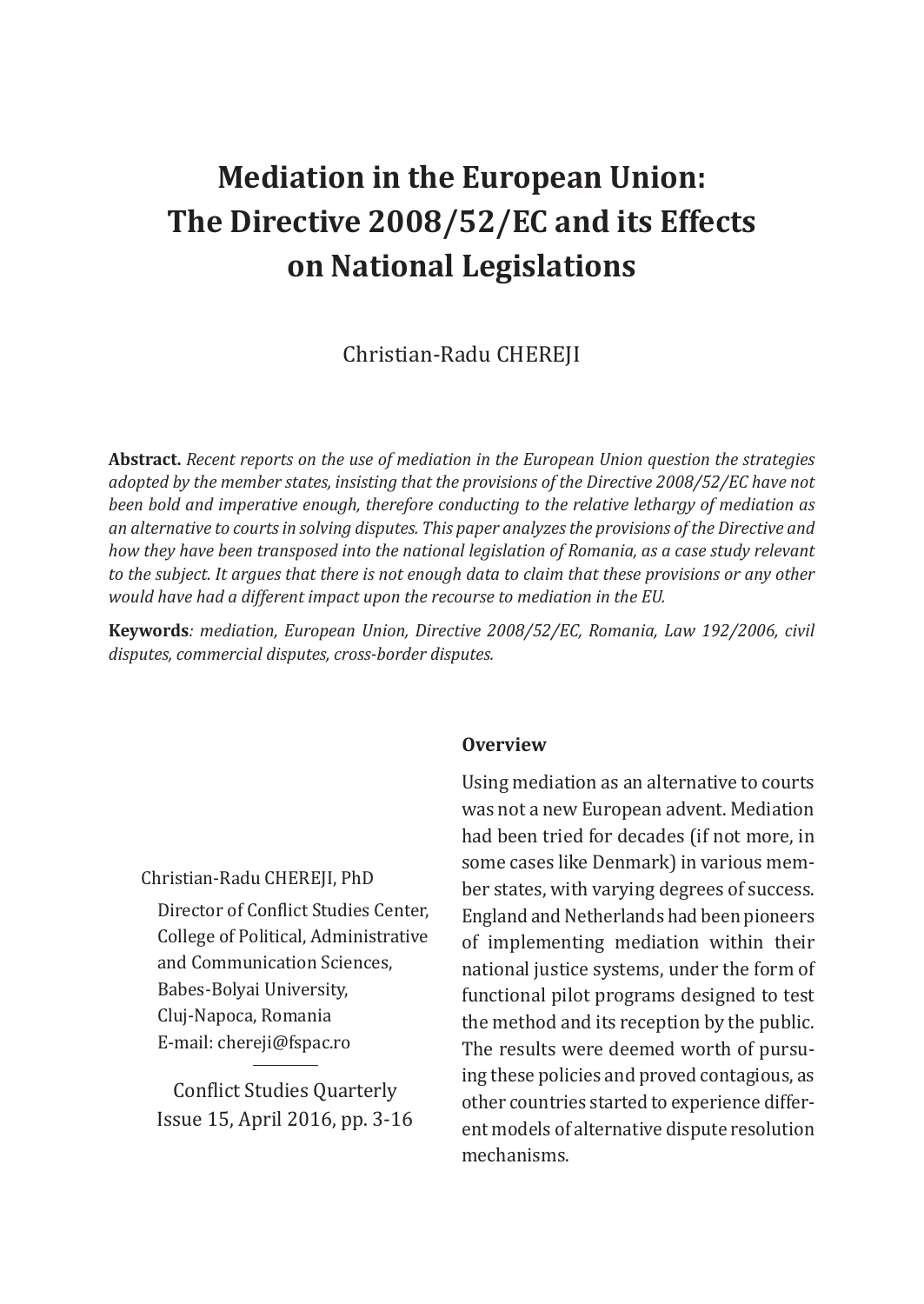As with other practices, mediation in Europe was implemented piecemeal and rather chaotic, with member states using a wide range of strategies to make mediation attractive for their citizens, with big variations in the degree of implementation and inconsistent results. As courts became more and more overwhelmed, as public budgets shrunk and cross-border disputes grew in number exponentially, it became clear that a new, more coordinated approach would be needed if mediation (and other alternative dispute resolution methods) was to succeed. Directive 2008/52/EC was intended to be such an approach. Even if it focuses on the wide domains of civil and commercial matters, it is of no limited interest for family matters, especially those regarding matrimonial matters and matters of parental responsibilities.

It has to be noted that the Directive is not the first European document concerning alternative methods of dispute resolution. It is based upon the Conclusions on alternative methods of settling disputes under civil and commercial law, adopted by the Council in May 2000, a document stipulating that the establishment of basic principles in the area of alternative dispute resolution is essential for the development and operation of extrajudicial procedures for the settlement of civil and commercial disputes and to improve access to justice.

In April 2002, the European Commission presented a Green Paper on ADR in civil and commercial disputes, taking into account the present situation and enabling consultations between member states and interested parties concerning possible measures of implementing and promoting mediation. This process opened the road towards Directive 2008/52, a document seen as contributing to the proper functioning of the internal market as part of the policy of the European Union to establish an area of freedom, security and justice, which encompassed access to judicial as well as extrajudicial dispute resolution methods.

# **Directive 2008/52/EC of the European Parliament and of the Council of 21 May 2008 on certain aspects of mediation in civil and commercial matters**

In its preamble, the Directive stipulates that "*mediation can provide a cost-effective and quick extrajudicial resolution of disputes in civil and commercial matters through processes tailored to the needs of the parties. Agreements resulting from mediation are more likely to be complied with voluntarily and are more likely to preserve an amicable and sustainable relationship between the parties. These benefits become even more pronounced in situations displaying cross-border elements*". All these are elements pleading for the wide use of mediation as a mainstream method of dispute resolution, on equal foot with traditional judicial procedures.

Key to understanding the importance of the Directive as a turning point in mediation implementation and promotion in the EU is paragraph (8) of the preamble, saying "*the provisions of this Directive should apply only to mediation in cross-border disputes, but*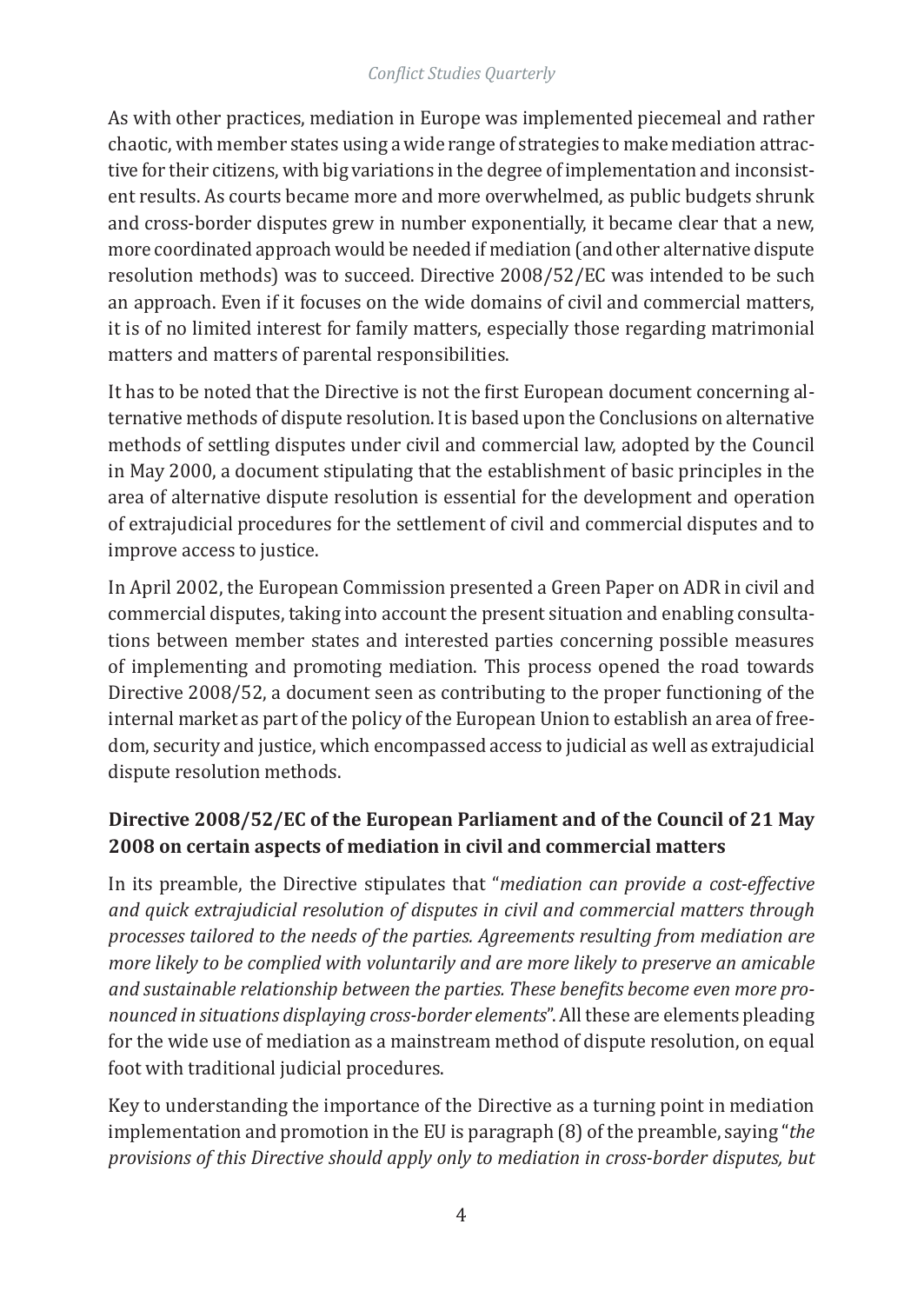#### *Issue 15, April 2016*

*nothing should prevent the Member States from applying such provisions also to internal mediation processes*" (Directive 2008/52/EC). This paragraph became the instrument of pressure used by EU bodies, notably the Commission, to nudge the member states to implementing and promoting mediation more boldly within their own judiciary systems.

The Directive strikes to set up a proper balance between mediation and judicial procedures by asking the member states to make agreements resulted from mediation enforceable in cross-border disputes, as it was the case with the Regulation 2201/2003 provision about recognition and enforceability. The Directive recommends that an agreement resulted from mediation in one member state should be recognized and enforced in another member state (if the case requires), except is its provisions contravene national legislation of the enforcing state. It also forbids the use of mediation agreements enforceability rules to circumvent the limitations imposed by Regulation 2201/2003 on the recognition and enforceability of judgments on parental responsibilities.

The Directive's preamble also takes note of the decision of England and Ireland to take part in the adoption and application of the Directive and of Denmark to use its opt-out right and not take part in the process.

The provisions of the Directive concern the definition of mediation and mediators, the definition of cross-border disputes, the quality and access to mediation, the enforceability of mediation agreements, the voluntary and confidential nature of the process, its effects on the limitations and prescription periods and rules regarding the information of public and on competent courts and authorities.

Regarding the definition of mediation as a process, the Directive had to take into account the wide range of definitions present in the body of literature available on the matter (Chereji & Gavrila, 2014). As there is no universally recognized definition of mediation (against all efforts done by institutions like the International Mediation Institute to deliver one), the Directive had to come up with one that can broadly cover all visions, even if this approach is not necessarily contributing to clarifying the issue. Art. 3 (a) says:

"*'Mediation' means a structured process, however named or referred to, whereby two or more parties to a dispute attempt by themselves, on a voluntary basis, to reach an agreement on the settlement of their dispute with the assistance of a mediator. This process may be initiated by the parties or suggested or ordered by a court or prescribed by the law of a Member State.*

*It includes mediation conducted by a judge who is not responsible for any judicial proceedings concerning the dispute in question. It excludes attempts made by the court or the judge seised to settle a dispute in the course of judicial proceedings concerning the dispute in question*" (Directive 2008/52/EC).

This definition contains a number of elements of importance to the understanding of mediation as a process. First of all, mediation refers only to those processes where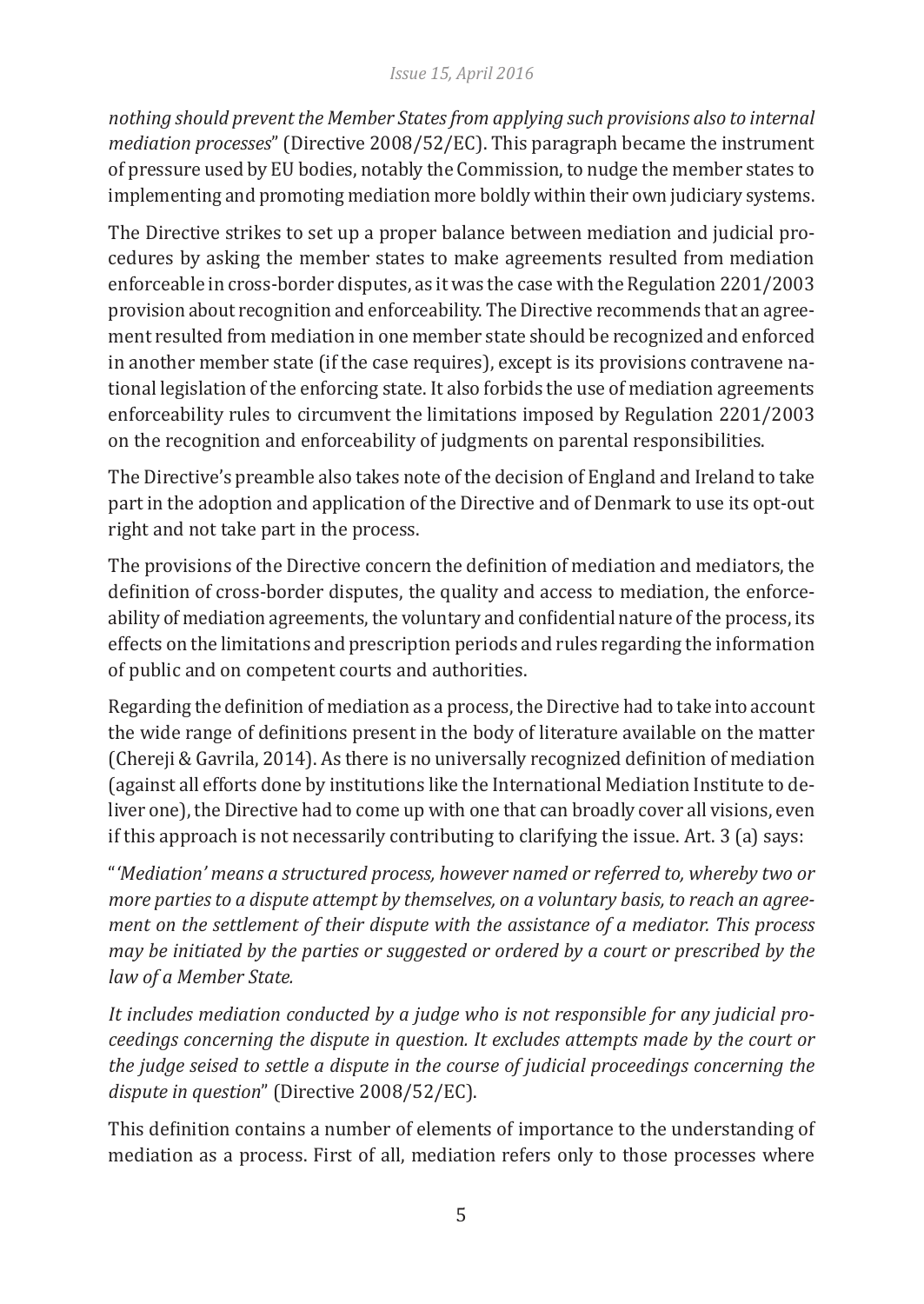two or more parties (in person or represented) attempt to settle their dispute with the assistance of a mediator. The Decision to settle rests with the parties and cannot be forced upon them by the mediator. Therefore, mediation excludes negotiation made by the lawyers of the parties themselves in order to settle the matter out of court, or by judges or courts seised to make a decision through judicial proceedings. A judge can play the role of mediator only in disputes where she/he is not the person making the judgment (as in the notable example of France, where judges regularly play the role of mediators). Mediation is, by an large, a negotiation between the parties where they benefit from the support of a third party (preferably neutral and impartial), no matter how this third party is called. The decision is retained by the parties, and they can proceed or stop the proceedings of mediation on their own will.

The term "voluntary" included in the definition presides over the whole understanding of mediation as an alternative to courts in settling disputes. It signifies that, by no means, mediation is not a replacement of the courts – the principle of free access to justice is fundamental to any proper democracy and cannot be infringed by ordering the parties to use mediation and deny their "day in court" if they not oblige. The voluntary principle of mediation means that courts or other authorities can suggest or even order the parties to attend mediation, but they cannot deny their right to use the courts venue to settle their dispute based on their non-compliance with the court suggestion or order. This principle is also based on common-sense: as long as mediation is defined as a special negotiation process (assisted or facilitated by a third party), it is only logical that parties cannot be forced to negotiate and settle if they do not want to.

Other fundamental elements necessary to make mediation an attractive way of solving disputes out of court are embedded in the definition of the mediator (Art. 3 (b)) and the recommendations for ensuring the quality of mediation process (Art. 4). The entire body of literature on mediation stipulates that neutrality and impartiality of the mediator are essential for the success of mediation. Neutrality is defined as the absence of any conflict of interests (the mediator should not have any proverbial horse in the dispute she/he is called to mediate). Impartiality refers to the need to treat the parties equally and without unilateral favor and also, more controversially, to uphold the balance of power between the parties. This last provision is contested by some schools of thought as contrary to the principle of self-determination of the parties – the decisions regarding the flow of the mediation process and the settlement rest entirely with the parties, so it's up to them to decide how to devise the terms of the agreement, no matter the opinion of the mediator about the fairness of them.

The competence of the mediator is also of concern for the Directive. There is no chance of making mediation an attractive and effective way of solving disputes out of court if the quality of the process of mediation is not guaranteed in a way or another by law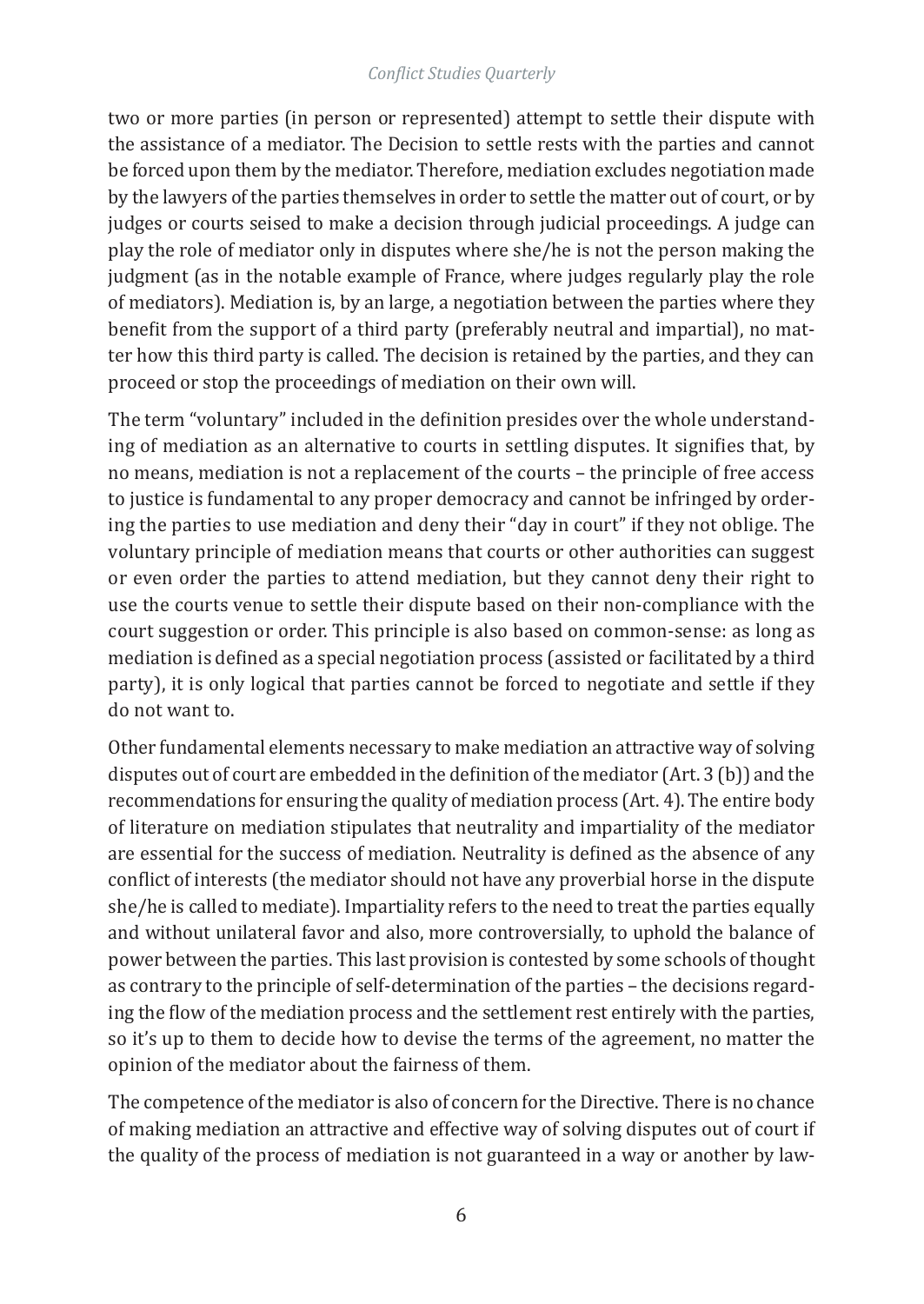makers. The experience of countries where mediation is considered a simple activity (not a profession) and is not regulated (or very lightly regulated) shows that quality of mediation process vary on a wide scale and this contributes to the marginalization of mediation. As such, the Directive recommends:

- 1. *The Member States shall encourage, by any means which they consider appropriate, the development of, and adherence to, voluntary codes of conduct by mediators and organizations providing mediation services, as well as other effective quality control mechanisms concerning the provision of mediation services.*
- 2. *The Member States shall encourage the initial and further training of mediators in order to ensure that the mediation is conducted in an effective, impartial and competent way in relation to the parties.*

Further on, the articles 5 to 8 contain provisions concerning the characteristics of the mediation process. First, it is important to note the recommendation for courts to send the parties to mediation, whenever the courts deem appropriate (Art. 5/1). More, the Directive does not oppose member states decisions to adopt legislation making recourse to mediation compulsory or "*subject to incentives and sanctions, whether before or after judicial proceedings have started, provided that such legislation does not prevent the parties from exercising their right of access to the judicial system*" (Art. 5/2). It means that, as long as the free access to justice is not affected, member states can introduce rules making the recourse to mediation mandatory. This provision contradicts the principle of voluntary access to mediation and also the principle of self-determination and it generated heated disputes following the implementation of this kind of measures in countries like Italy or Romania. The contradiction has not been solved to-date, highest courts in these countries striking down the mandatory measures as unconstitutional.

The use of mediation in cross-border disputes would be of no consequence if agreements reached in one member state would not be recognizable and enforceable in any other one. Accordingly, art. 6 of the Directive stipulates that "*the Member States shall ensure that it is possible for the parties, or for one of them with the explicit consent of the others, to request that the content of a written agreement resulting from mediation be made enforceable. The content of such an agreement shall be made enforceable unless, in the case in question, either the content of that agreement is contrary to the law of the Member State where the request is made or the law of that Member State does not provide for its enforceability*". The courts of the member states or any other competent authority designated by them are responsible for making the agreements enforceable.

Confidentiality of mediation is universally considered a key aspect of this method of dispute resolution. It is seen as one of the most attractive characteristics of the process and is consequently guaranteed by law in any country implementing it. For this reason, the article 6 of the Directive provides that "*Member States shall ensure that, unless the parties agree otherwise, neither mediators nor those involved in the administration of*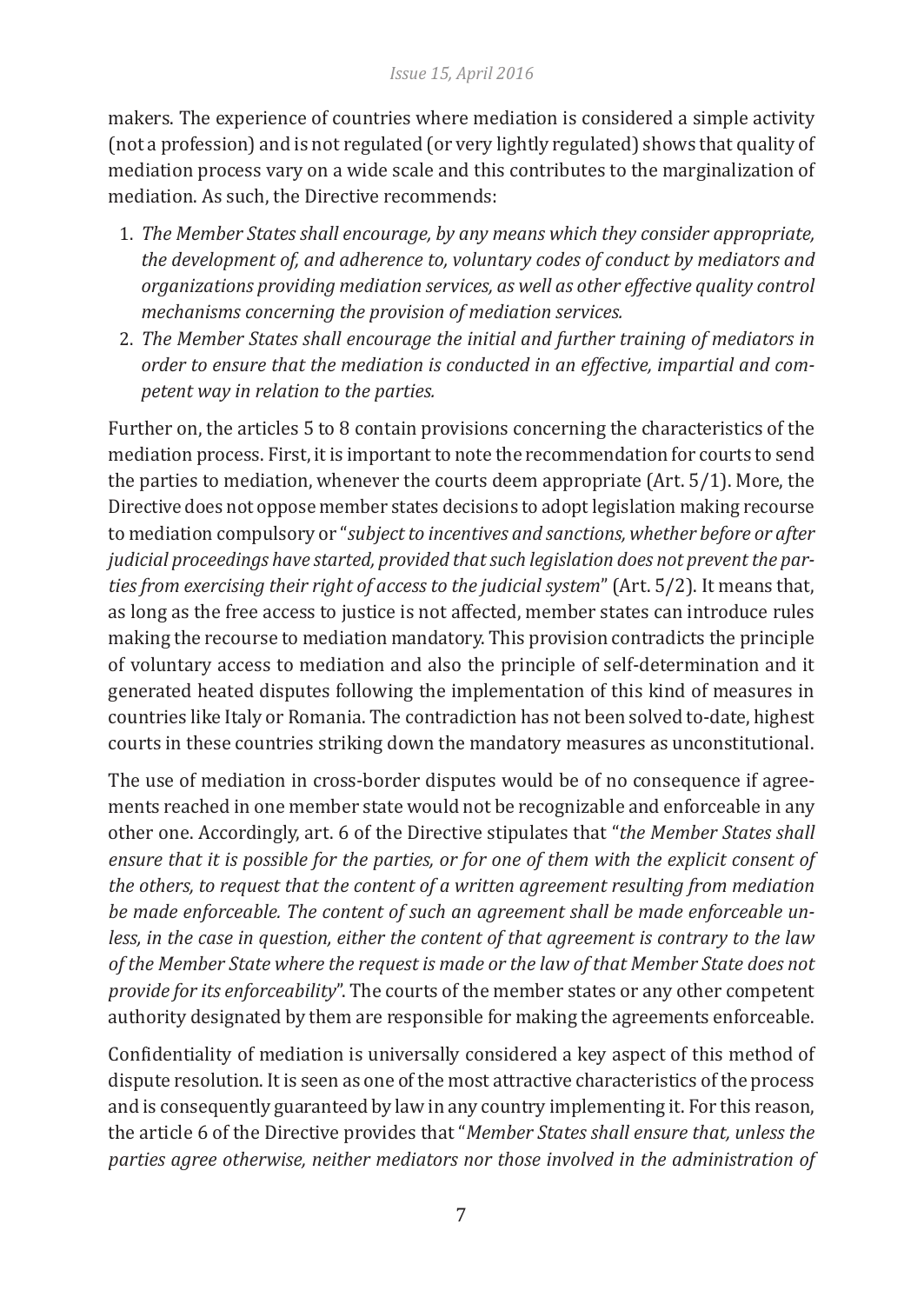*the mediation process shall be compelled to give evidence in civil and commercial judicial proceedings or arbitration regarding information arising out of or in connection with a mediation process*".

Confidentiality is limited by to exceptions. First, confidentiality cannot be claimed in cases where the testimony of mediators is "*necessary for overriding considerations of public policy of the Member State concerned, in particular when required to ensure the protection of the best interests of children or to prevent harm to the physical or psychological integrity of a person*". Second, confidentiality is forfeited in cases where "*disclosure of the content of the agreement resulting from mediation is necessary in order to implement or enforce that agreement*", a rather logical provision made by the creators of the Directive.

Of no small matter is the effect of mediation (or the recourse to mediation, to be more precise) on the limitation and prescription periods. As mediation is not to be considered a substitute of the judicial procedures and as recourse to mediation should not forfeit the right of the parties to "have their day in court", the Directive recommend that member states should make sure that recourse to mediation shall not in any form prevent the parties to initiate judicial procedures by the expiration of limitation or prescription periods. The intention of the lawmakers when adopting the Directive was not to replace judicial procedure with mediation in an "or/or" type of option, but as an "and/and" process, whereas mediation complements the courts in helping settle the disputes cost- and time-effectively.

The Directive 2008/52 aimed to create a common denominator for the implementation of mediation by EU member states, without infringing on national legislations already doing it. That's the reason for the relative vagueness of the Directive recommendations and for leaving a lot of space for particular approaches to be taken by national legislators. As the practice of mediation vary a lot from country to country and it is strongly affected by national culture in general and national juridical culture, with consistent differences between, for example, Northern and Southern European states, the task of the Council was not to standardize the practice of mediation in the EU, but rather to make agreements resulted from mediation recognizable and enforceable across borders. With this objective in mind, a minimal correlation of implementation, promotion and practice of mediation by member states, resting on a common set of principles, was considered essential for the success of this ambitious enterprise.

These minimum standards were to be implemented by member states in their legislation by no later than May 21st, 2011. Also, the member states were required to communicate to the Commission the measures taken to implement the recommendations of the Directive. By that date, all EU member states have proceeded to the task, with various degrees of success and compliance.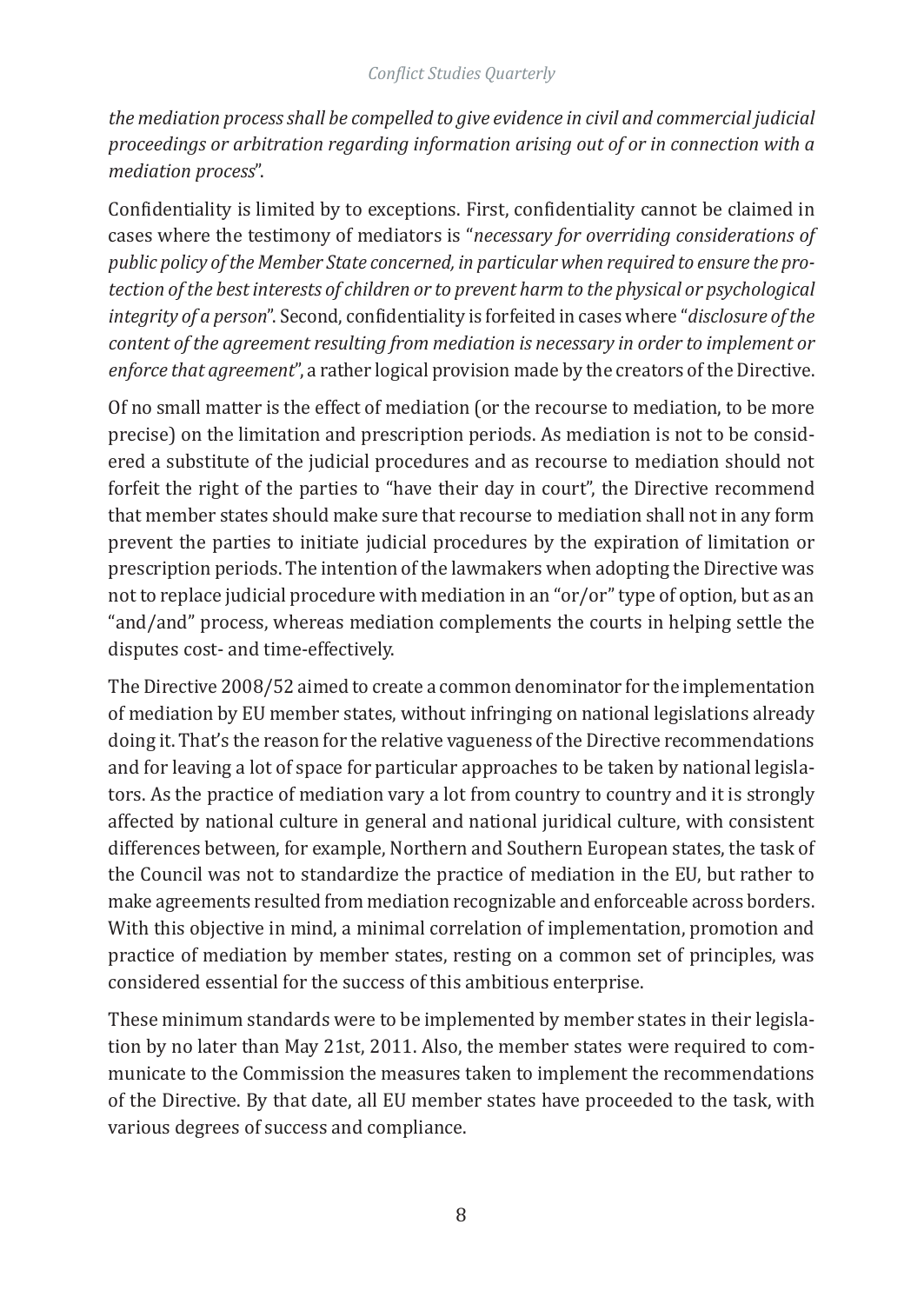# **Implementation of Directive 2008/52/EC by EU member states**

By July 15th 2011, the Committee on Legal Affairs has published the **Report on the implementation of the directive on mediation in the Member States, its impact on mediation and its take-up by the courts**, a document that sums up the efforts of the EU member states to transplant into their national legislation of the recommendation of the Directive 2008/52.

As expected, the results were far from being uniform. Some of the member states were praised by the Report for their diligence whether others were nominated for their apparent lack of enthusiasm for the implementation of the recommendations.

The Report noted that all member states had dutifully implemented the recommendations regarding confidentiality and the effects of mediation on the limitations and prescription periods. Also, progress had been made by the majority of the states regarding the procedures needed to give mediation agreements the same weight as a judicial decision but noted that, whereas some national legislators opted for the variant of submitting the agreement to courts, many other chose for the notarization of the agreement, as an option already existent in their national law. Slovenia and Greece are nominated as examples of the former variant (submitting to the courts) whether in Germany or the Netherlands agreements can be rendered enforceable as notarial acts (according to law provision). In Austria, agreements become enforceable as notarial acts even if this provision does not exist in Austrian law explicitly.

In terms of incentives and sanctions to render recourse of mediation by public wider, the Report notes that some member states had chosen to go far beyond the recommendations of the Directive. A number of states opted to include incentives in their laws for attracting the public to the use of mediation. In Bulgaria, parties received a refund of 50% of the state fee already paid for filing the dispute in court if they had successfully resolved a dispute in mediation. Hungary has similar provisions and in Italy "*all mediation acts and agreements are exempt from stamp duties and charges*".

Other states opted for sanctions, such as the impossibility of filling disputes into courts before the parties have first attempted to resolve the issues by mediation. Italy was given as a singular example for its Legislative Decree 28 "*which aims in this way to overhaul the legal system and make up for the notoriously congested Italian courts by reducing caseloads and the nine-year average time to complete litigation in a civil case; observes that, not surprisingly, this has not been well received by practitioners, who have challenged the decree in court and even gone on strike*". (To be noted: the Decree has already been struck down by Italy's Supreme Court of Cassation as un-constitutional).

The Report took note of the positive effects the mandatory measures apparently had upon the de-congestion of overwhelmed courts in various countries, but, nonetheless, recommended that "*mediation should be promoted as a viable, low-cost and quicker*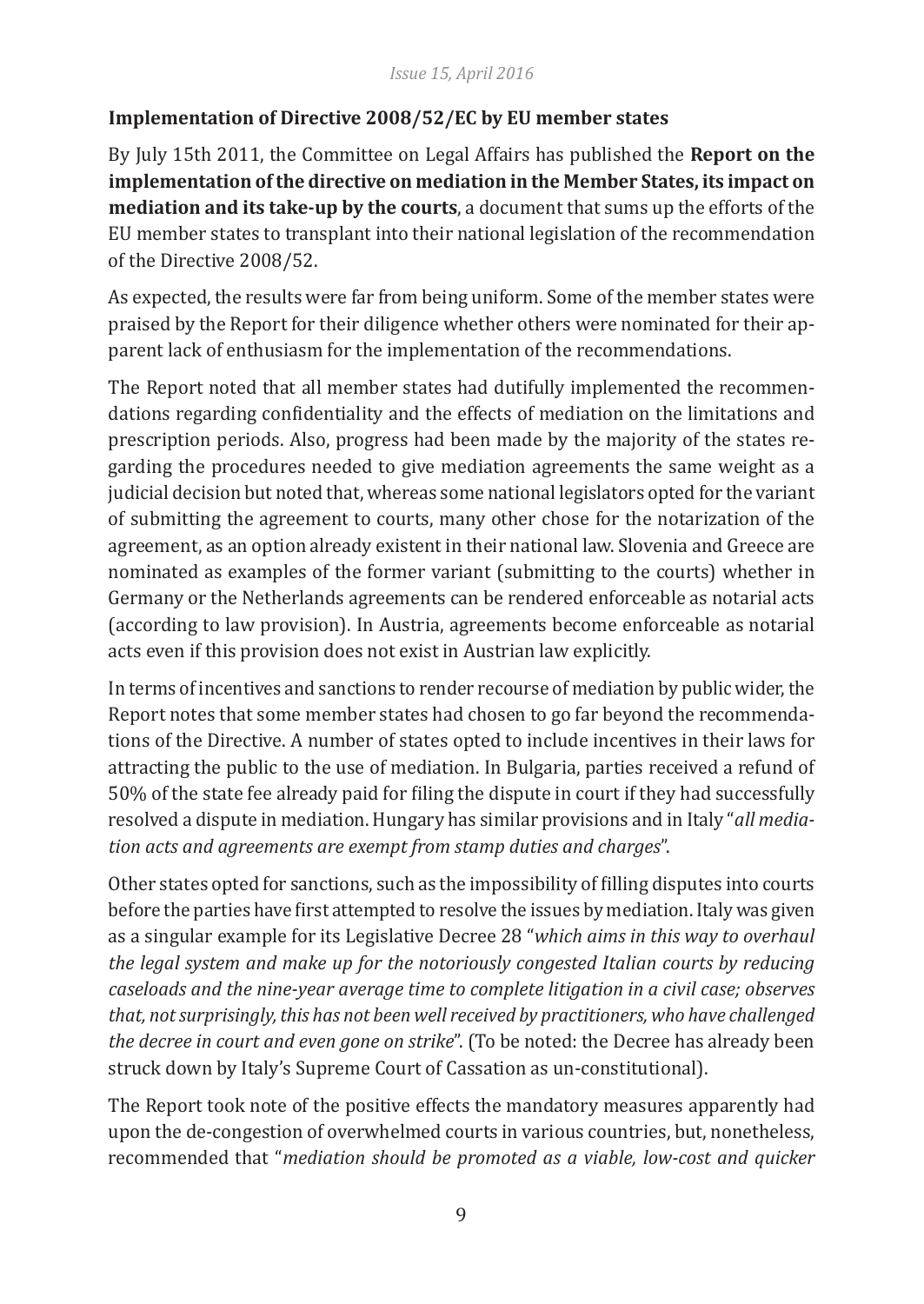*alternative form of justice rather than a compulsory aspect of the judicial procedure*". There is still an ongoing dispute, involving scholars, practitioners and lawmakers, over the positive/negative effects of the mandatory measures in mediation, all parties citing all sorts of statistics to support their respective point of view. The contradiction between the voluntary character of mediation and the principle of self-determination, on one hand, and the mandatory measures taken to enforce the use of mediation on a wider scale, on the other hand, will not be easily solved in the near future, especially as solid, reliable data about the use of mediation and its impact on the judicial systems is conspicuously absent.

Research done by the author of this paper during the years 2013-2014 have revealed that there is almost impossible to find out, with a decent degree of precision, how many mediation cases occur in most of the member states. Establishing the number of mediators in EU is also a futile attempt (there are very few countries keeping accurate, if at all, national rosters), which makes unthinkable the measuring with any degree of accuracy and reliability the impact of mediation and mediators upon national judicial systems or of the success of mediation itself (Chereji and Gavrila, 2014). As such, coming up with solid arguments in favor or against mandatory measures is a daunting task, possible may be in a faraway future, when professional national bodies of mediators or institutions mandated to supervise and regulate the activity of mediators will begin collecting data in regularly and systematically manner. Just citing the increase of numbers of people coming to mediation following the introduction of mandatory measures (a rather tautological, circular argumentation) does not constitute credible evidence for the success of these measures.

The Report considered that there is a clear need to increase the awareness of the public regarding mediation, lack of knowledge about this procedure having a significant negative effect upon the recourse to mediation. The Report, in its final provisions, recommended that member states should step up their efforts of promoting mediation, considering that "*those actions should address the main advantages of mediation – cost, success rate and time efficiency – and should concern lawyers, notaries and businesses, in particular SMEs, as well as academics*". The focus of these actions should be the benefits of mediation for users, the fact that, in the words of the Report, "*mediation is more likely to produce a result that is mutually agreeable, or 'win-win', for the parties; notes that, as a result, acceptance of such an agreement is more likely and compliance with mediated agreements is usually high*" and "*parties who are willing to work toward resolving their case are more likely to work with one another than against one another; […] therefore these parties are often more open to consideration of the other party's position and work on the underlying issues of the dispute*".

A detailed analysis of the strategies adopted by each EU member state for the implementation of Directive 2008/52 in their national legislation was done by a team coor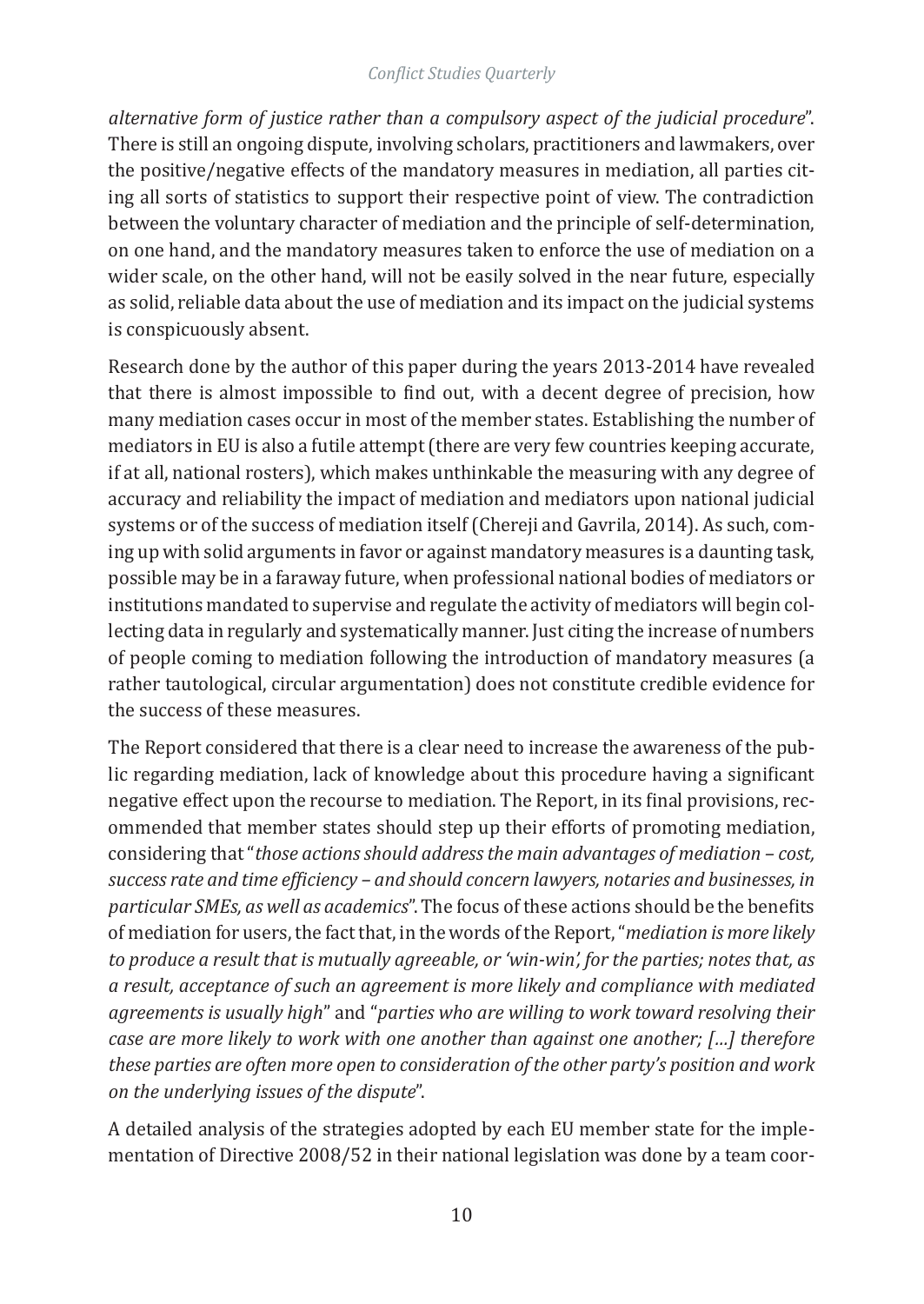dinated by professor Giuseppe De Palo, president of the ADR Center, member of JAMS International, international professor of ADR Law and Practice, Hamline University School of Law, Minnesota and professor Mary B. Trevor, Director of Legal Research and Writing Department, Hamline University School of Law, Minnesota, in a book published in 2012 by Oxford University Press and called **EU Mediation Law and Practice**. This collective work present how the member states of the EU have decided to address the requirements of the Directive 2008/52, grouped in 9 major directions (De Palo & Trevor, 2012):

- 1. Court Referral to Mediation;
- 2. Protections Provided to Ensure Confidentiality of Mediation Proceedings;
- 3. Enforceability of Mediation Agreements;
- 4. The Impact of Mediation on Statutes of Limitation;
- 5. Requirements for Parties and Lawyers to Consider Mediation as a Dispute Resolution Option;
- 6. Requirements for Parties to Participate in Mediation;
- 7. Accreditation Requirements for Mediators;
- 8. Mediator Duties;
- 9. Duties of Legal Representatives and Other Professional Mediation Participants.

As a presentation, even brief and overly-general, of all member states would be far beyond the dimensions and the scope of this paper, there is still a need to understand how the recommendations of the Directive 2008/52 were translated at the level of national legislation. Consequently, and because the 2011 Report had praised Romania as an example of how it transposed the Directive into its own national legislation and how it built a functional mediation system from scratch, it is only natural to give this country closer look. This analysis will use a slightly different set of categories than the work of de Palo and Trevor (, for reasons related to the structure itself of the Romanian Law of Mediation and the relevancy of certain aspects of the Romanian strategy of implementation.

# **Implementation of Directive 2008/52/EC in Romania**

Mediation has been brought within the Romanian judicial system through the Law 192 on mediation and the profession of mediation, law adopted by the Parliament in May 2006 (Chereji and Tanul, 2006; Chereji and Pop, 2014). The Law provided the general framework for the organization and the practice of mediation in Romania. It has been amended several times (in 2009, 2010 and 2012) to incorporate the recommendations of the Directive 2008/52 but also the experience gained during the period by the practitioners and the lawmakers in the field of mediation.

The core principles of mediation are embedded in the very first article of the Law which defines mediation "*a way of amicable settlement of conflicts, with the support of a third party specialized as a mediator, in terms of neutrality, impartiality, confidentiality and*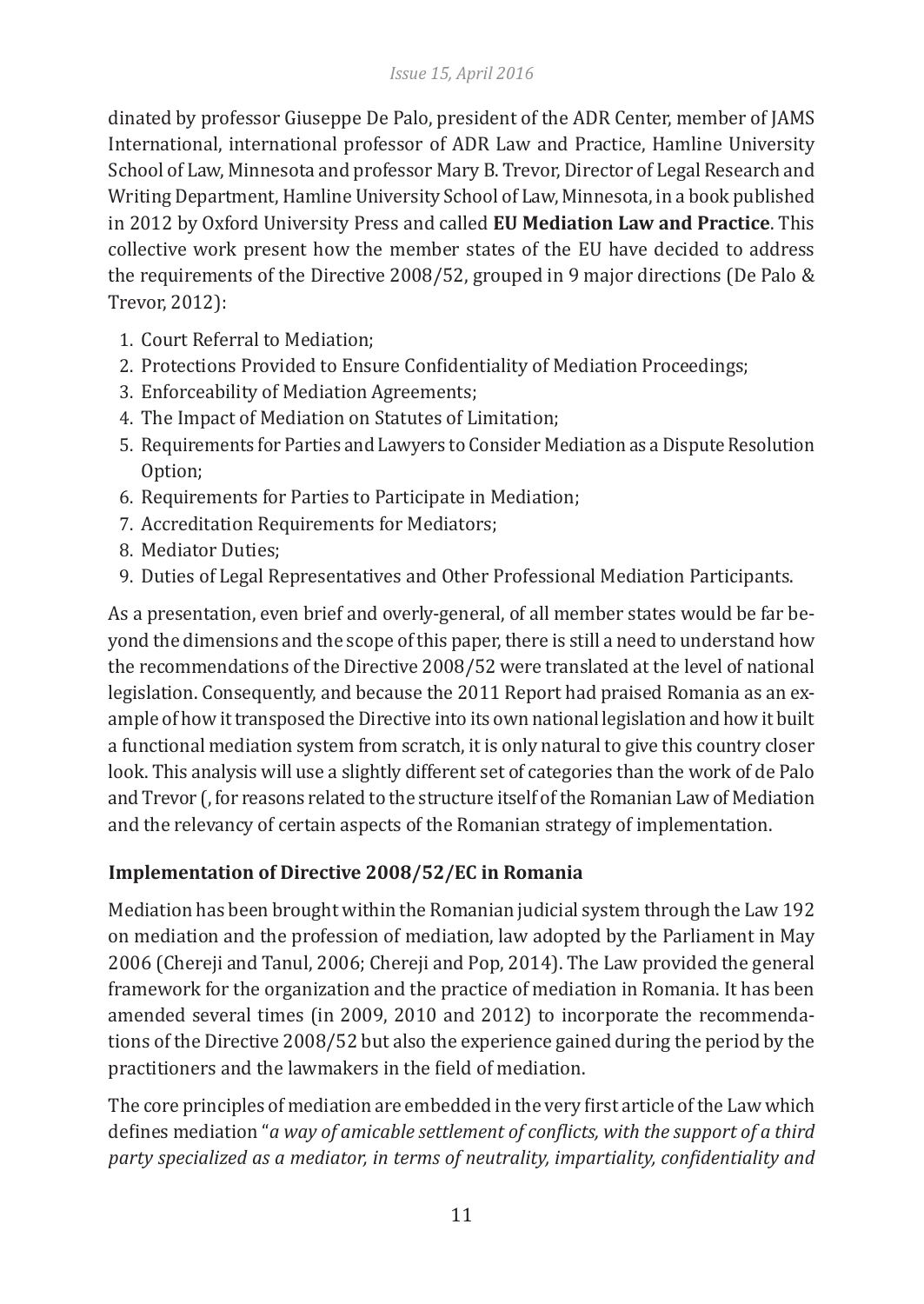*with the free consent of the parties*", reflecting the definition adopted by the Directive, but going beyond it to nominated all the pillars of mediation process: neutrality and impartiality, confidentiality, voluntary nature and self-determination.

Court referral to mediation has been stipulated by article 6 of the Law, which originally provided that "*judicial and arbitration bodies, as well as other authorities with jurisdictional powers may inform the parties of the possibility and on the advantages of using the mediation procedure and may advise them to resort to this recourse in order to settle conflicts between them*". Later on, the expressions "may inform" and "may advise" were transformed into "shall inform" and "shall advise", adding an element of compulsion and making information by courts about mediation imperative.

A hugely controversial element of compulsion in the recourse to mediation was added in 2012, when mandatory attendance to information session prior to filling a dispute in court was introduced in the body of the Law. It required the parties (especially the aggrieved party) to attend an information session about mediation and to obtain a certificate of attendance from the third party making the information. This certificate became a required condition for the registration of a suit in court – the court would refuse to register the case in the absence of this certificate. Article 2 of the Law was modified to make reference to this mandatory information sessions and the types of disputes that required a certificate prior to registration in courts:

1) *Unless the law provides otherwise, the parties, natural or legal persons, shall be bound by the obligation to attend the information session on advantages of mediation, including, if necessary, after the onset of a trial before the competent courts, in order to settle this way the conflicts on civil, family, criminal matters, as well as on other matters, under the terms provided by law.*

(1^1) *The proof of attendance in the information session on advantages of mediation shall be given by an informative certificate issued by the mediator that has made the information. If one of the parties expresses in writing the refusal to attend the information session, does not respond to the invitation provided in Article 43 (1) or does not appear at the date set for the information session, a minutes shall be prepared, which shall be enclosed to the court file.*

(1^2) *The court shall dismiss the request for summons as inadmissible in case the applicant does not meet his obligation to attend the information session on advantages of mediation, prior to filing the request for summons, or after the onset of the trial by the time limit set by the court for this purpose, for disputes arisen on matters provided in Article 60^1 (1) a) - f).*

(1^3) *The carrying out of the information procedure on advantages of mediation may be performed by the judge, prosecutor, legal adviser, lawyer, notary, in which case it shall be attested in writing.*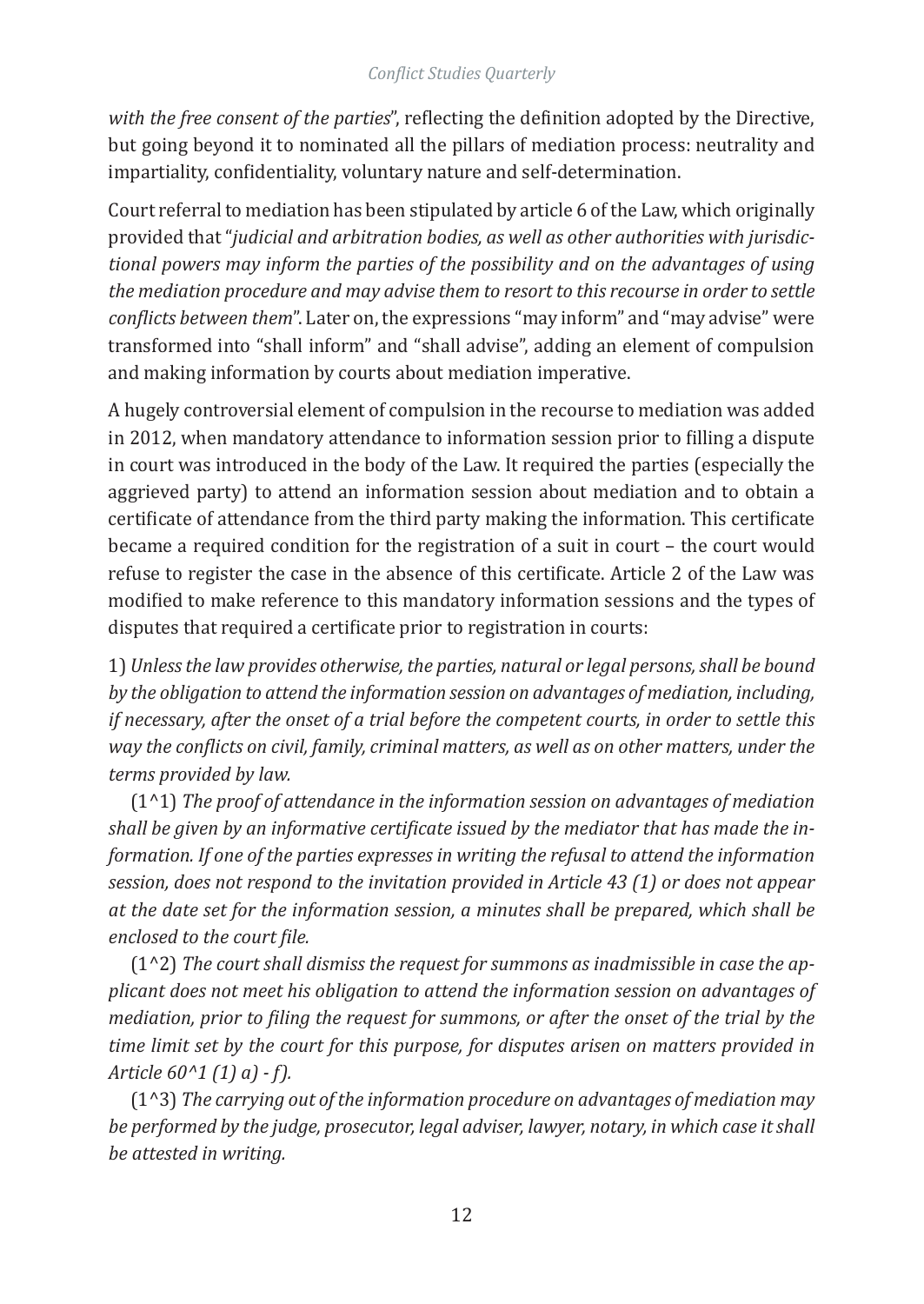(1^4) *The services provided according to the provisions of paragraphs (1) and (1^1) shall be free of charge, being forbidden to charge fees, duties or any other amounts, regardless of the title under which they might be requested.*

(2) *The provisions of this Law shall also be applicable to conflicts in the field of consumers' protection, in case the consumer invokes the existence of injury as a result of having purchased defective products or services, of failure to comply with the contract clauses or with the securities provided, of existence of certain abusive clauses included in the contracts concluded between the consumers and the economic operators or of infringement of other rights provided by the national law or the European Union law in the field of consumers' protection.*

The "mandatory information clause" became an element of discontent and harsh disputes occurred between mediators, lawyers, notaries, judges and lawmakers regarding various aspects of this clause and the practice of these sessions. Even more questionable was the effect of this clause upon the recourse to mediation by parties, with no significant data to prove an increase in the use of mediation compared to the period prior to the introduction of the clause. Eventually, in 2014, the Constitutional Court stroke down the clause as unconstitutional. Work is ongoing now in the Parliament to find a replacement of this clause with a more amenable and less divisive set of provisions regarding the recourse to mediation.

To ensure the quality of the mediation process (keystone of making mediation attractive to public), the Law provided that mediation cannot be practiced but by authorized mediators required to fulfill a number of conditions in order to be accredited. The accreditation body was designated the Council of Mediation, an independent organism, made of mediators and elected by mediators, in charge with all aspects regarding mediation in Romania. The conditions to become an authorized mediator were stipulated by article 7 of the Law:

*The persons who meet all the following conditions may become mediators:*

- a. *they have full capacity of exercise;*
- b. *they have university education;*
- c. *they have at least 3-year length of service;*
- d. *they are fit, medically speaking, to pursue this activity;*
- e. *they enjoy a good reputation and have not been finally convicted for an offense committed by ill intention, likely to prejudice the prestige of the profession;*
- f. *they have graduated from mediator training courses, under the terms of the law, or a post-university master-based program in the field, accredited according to the law and endorsed by the Mediation Council;*
- g. *they have been authorized as mediators, under the terms of the law.*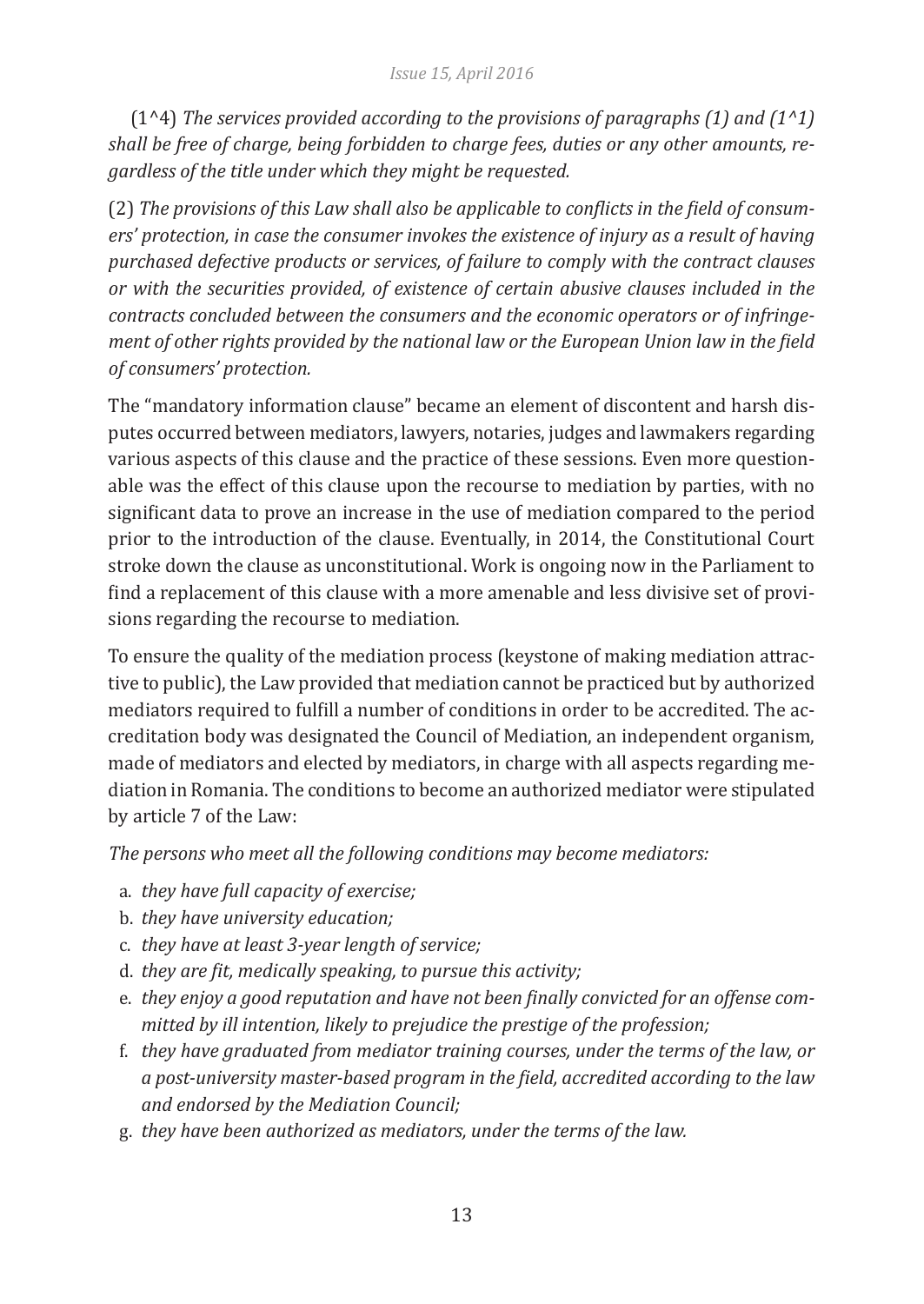Also, provision were made by the Law in order to ensure the professional development of mediators after authorization and the observance of them of a Code of Conduct able to guarantee the parties a fair and effective mediation process.

There are several provision with special reference to the safeguard of confidentiality. First, article 37 stipulates that:

(1) *the mediator can not be heard as a witness in relation to the facts or acts that he became aware of during the mediation procedure. In criminal cases, the mediator may be heard as a witness only if it has obtained the prior, express and written consent of the parties and, where appropriate, of the other parties concerned.*

(2) *The status of witness takes precedence over that of mediator, as regards the facts and circumstances of which he was aware before becoming a mediator in that case.*

(3) *In all cases, after being heard as a witness, the mediator may no longer conduct mediation in that case.*

Second, the agreement to mediate, signed by the parties and the mediator prior to the mediation sessions, must specifically point to the fact that the mediator has the obligation to keep the confidentiality about all matters concerning the mediation process (Art. 45 (d)).

Nonetheless, there are limits to the application of confidentiality rule. In criminal cases, as rape or other grave offenses (Sandu, 2014), confidentiality can be broken in the interest of the case. The same, there are special provisions by the Law concerning the protection of the superior interest of the child in mediation and the duty of mediator to safeguard them even at the cost of breaking the confidentiality rule (The 192/2006 Mediation Law, Art. 65 and Art. 66/2).

In terms of enforceability of the agreement, as required by Directive 52, the Law provides at article 59:

(1) *The parties may request authentication from the notary public of their understanding, under the terms of the law and in compliance with the legal procedures*

(2) *The parties to the mediation agreement may go to court to request, in compliance with the legal proceedings, to give a decision to legalize their understanding. Competence shall lay with the court in whose jurisdiction any of the parties have their domicile or residence or, where appropriate, the head office or the court of first instance in whose jurisdiction is located the place where it has been signed mediation agreement. The decision whereby the court consents on the understanding between parties shall be delivered in the Council Hall and shall be an enforcement order under the law. The provisions of Article 438 - 441 of the Law No 134/2010 of the Civil Procedure Code, republished, as amended, shall apply accordingly.*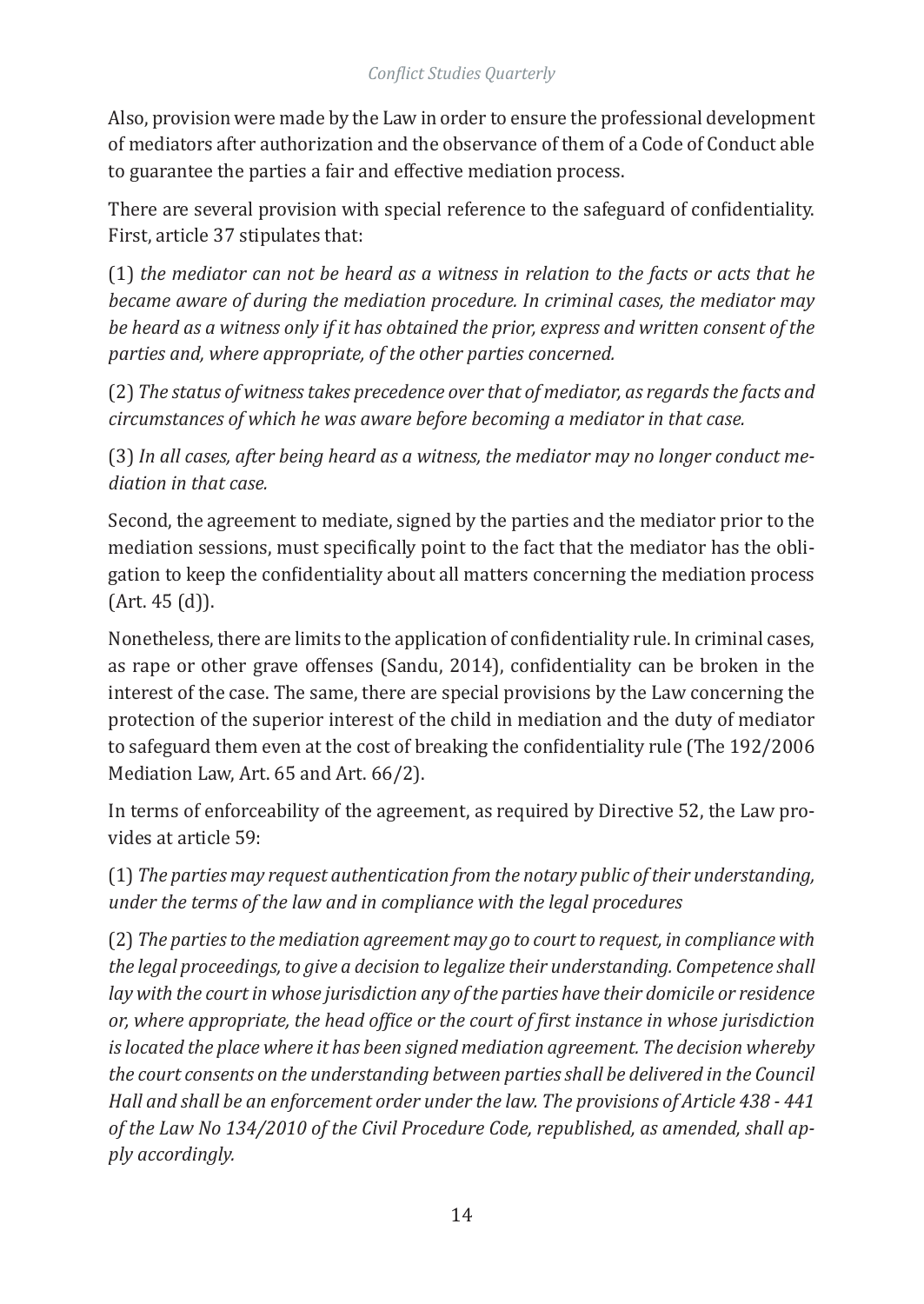As incentives for the parties to give preference to settlement through mediation rather than by judicial decision, the Law provides that, if the parties of a lawsuit solve their dispute using mediation, they will be fully refunded, upon request, for all fees they have to pay to fill the lawsuit.

# **Conclusions**

Summarizing our analysis, it is clear that Law 192/2006 and its subsequent modifications brought by the Laws 370/2009, 202/2010, 76 and 115/2012 can be considered a model of transposing the recommendations of the Directive 2008/52 in the legislation of Romania.

What is not so clear is how this transposition influenced in a way or another the recourse to mediation in this country, where the use of mediation remains (as in all Europe) extremely limited, especially if compared with the recourse by public to judicial procedures. Statistics available in Romania regarding the use of mediation are partial, as there is only an official record of lawsuits solved through mediation, located at the level of the Supreme Council of Magistrates. Unfortunately, the Council of Mediation does not keep an independent and comprehensive record of mediation cases.

The limited statistics at our disposal confirm a growing recourse to mediation over the years following the adoption by the Council of Mediation of the first set of reglementations that built the present mediation system in Romania (the first list of accredited providers of mediation basic training programs, the first national roster of mediators, the Code of Conduct etc.). The growth can be assigned to natural, endogenous causes.

As for the impact of the mandatory information sessions, this remains hugely controversial. Statistics available contradict the supporters of the mandatory measures by showing no relevant increase in the number of mediation cases after the adoption of Law 115/2012 introducing these information sessions compared to the period before. Of course, more light would be cast upon this issue if the Council of Mediation were to conduct its own, independent recording of the mediation cases, instead on relying only on the very restricted collection done by the Supreme Council of Magistrates.

There is still an overwhelming bias of the public towards to courts of justice. Bringing mediation at equal stature and status is a matter of time and commitment of all stakeholders, not by forcing the public to use mediation no matter the type of dispute, the disposition of the parties towards an amicable settlement of their dispute and the type of relationship the parties have had prior and during the dispute.

# **References:**

# *Books and Articles*

1. De Palo, G., Trevor, M.B. (2012). *EU Mediation Law and Practice*. Oxford: Oxford University Press.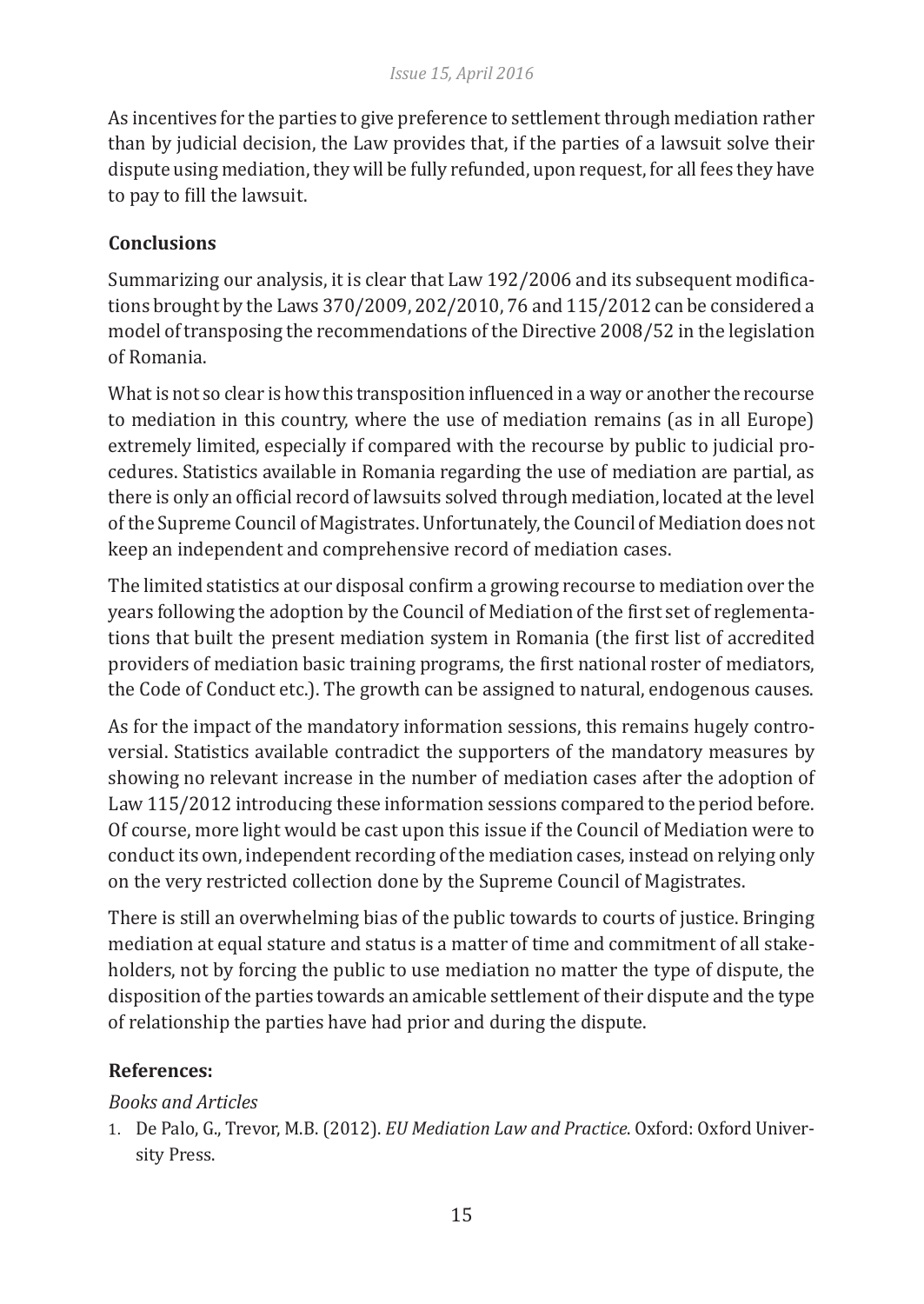- 2. Chereji, C.R., & Tanul, C. (2005). Alternative Dispute Resolution Brief Analysis of the Romanian Situation. *Transylvanian Review of Administrative Science, 3*(15), 18-27.
- 3. Chereji, C.R., & Pop, A.G. (2014). Community Mediation. A Model for Romania. *Transylvanian Review of Administrative Science, 41*, 56-74.
- 4. Chereji, C.R., & Gavrila, C.A. (2014, January 4). Defining Mediation. *Kluwer Mediation Blog*. Retrieved fromhttp://kluwermediationblog.com/2014/01/04/defining-media tion/ on 2014, January 5.
- 5. Chereji, C.R., & Gavrila, C.A. (2014, February). What Went Wrong with Mediation. *Mediate.com.* Retrieved from http://www.mediate.com/articles/GavrilaAbl20140207.cfm on 2014, February 10.
- 6. Sandu, C. (2014). Mediating Sexual Assault Cases In Romania An Apocalyptic Scenario Or Proper Victim-Offender Mediation? *Conflict Studies Quarterly,* 8, 73-85.

# *Official EU Documents*

- 1. Directive 2008/52/EC, OJ L 136, 24.5.2008, p. 3-8.
- 2. Regulation 2201/2003, OJ L 338 , 23/12/2003 p. 0001-0029.
- 3. Report on the implementation of the directive on mediation in the Member States, its impact on mediation and its take-up by the courts, 15 July 2011, (2011/2026(INI)).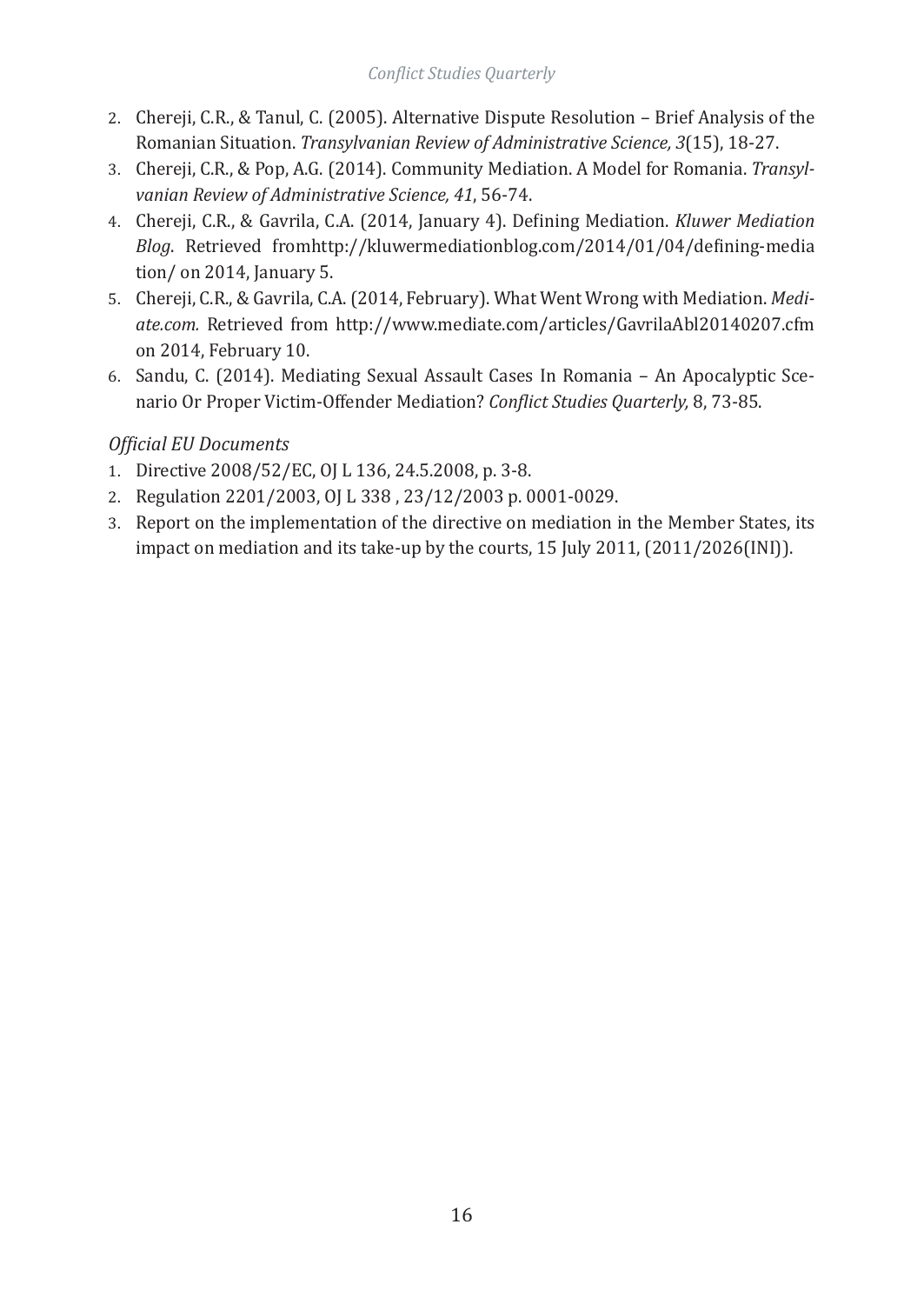# **Africa: Ethics and Post-Conflict Peacebuilding**

# Nathaniel UMUKORO

**Abstract.** *Peacebuilding in post-conflict societies in Africa has been a major challenge in the continent since the end of the Cold War. What could be responsible for this? One of the greatest challenges of peacebuilding in post-conflict societies in Africa is making ex-combatants and victims of the conflict live peacefully by upholding the fundamental ethics of their societies. This problem arises because armed conflicts often erode cherished ethics in an attempt to subjugate an enemy. Most peacebuilding projects basically achieve negative peace (cessation of direct and physical violence) rather than positive peace i.e. the transformation of the inherent conflictual relationships, structures, practices and interactions in society). This article examines how reviving fundamental ethics (especially within the African context) in post-conflict peacebuilding process can help people live together peacefully. It begins with the conceptualization of ethics within the African context and how it contributes to peace. It further examines how reawakening fundamental human ethics in post-conflict societies in Africa can help to bring about sustainable peace. The article concludes with a discussion of how African ethics education can contribute to effective post-conflict peacebuilding.*

**Keywords:** *Africa, African Ethics, Conflict, Peacebuilding.*

# **Introduction**

Nathaniel UMUKORO

Department of Political Science Delta State University PMB 001, Abraka, Nigeria E-mail: numukoro@yahoo.co.uk

Conflict Studies Quarterly Issue 15, April 2016, pp. 17-27 The restoration of sustainable peace after violent conflict remains one of the major challenges worth taking up in post-conflict peacebuilding. The analysis of multiple experiments at peacebuilding reveal frequent failures or mixed results at best (Dobbins, Jones, Crane, & Cole, 2007; Paris, 2004; Duffield, 2007; Ismail, 2008). That is why Krause and Jutersonke (2005) concludes that "not only do about half of all peace support operations (including both peacekeeping and more expensive peacebuilding operations) fail after around five years, but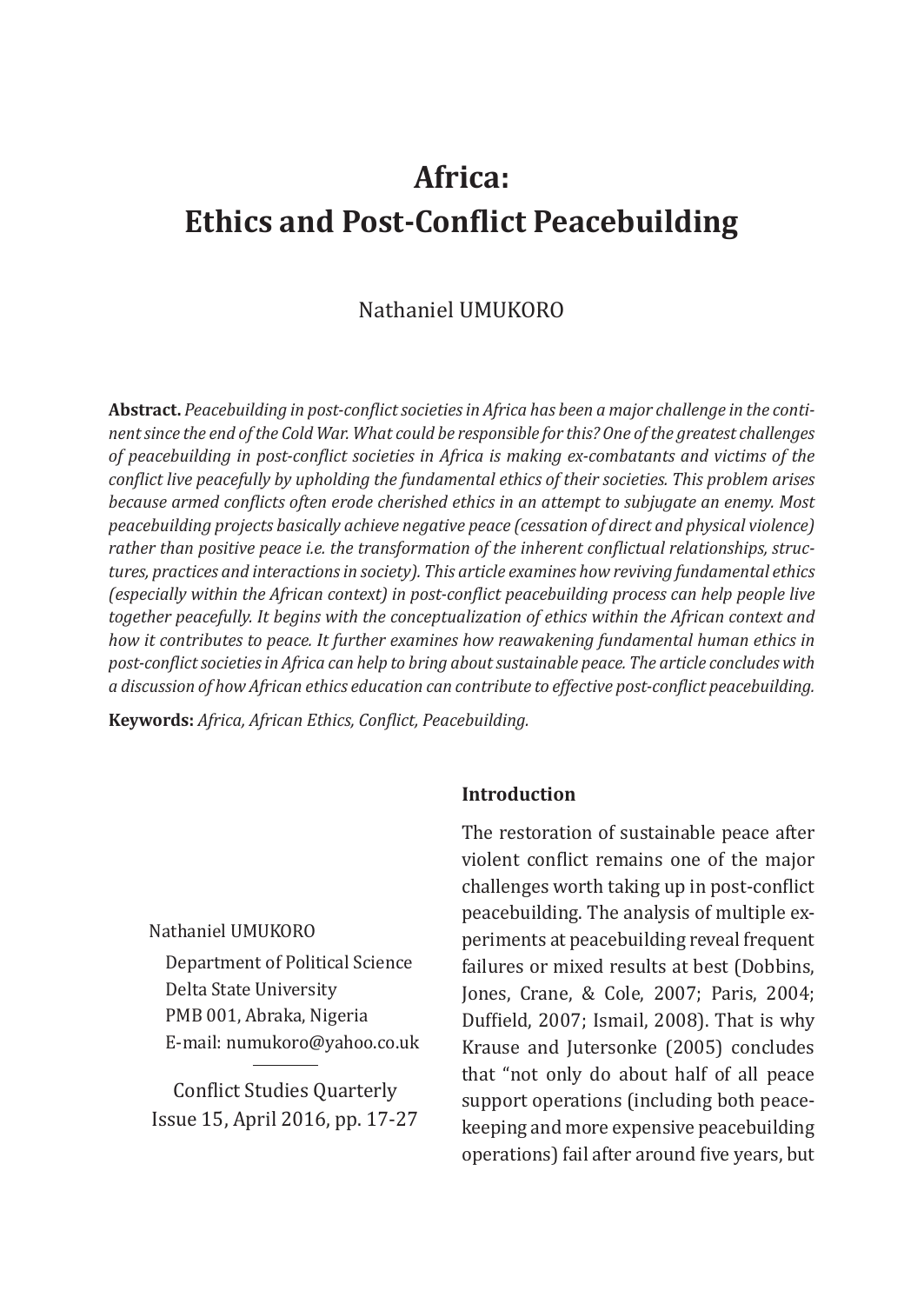there also seems to be no clear idea of what 'success' or 'failure' actually means, nor of what an appropriate timeframe for measuring success might be" (p. 448). One of the impediments to the restoration of sustainable peace is that conflicting parties are separated from one another. Fear, suspicion, mistrust, hatred and misperception set in, as relationships that had been friendly, open and trusting, no longer are so. Walls go up, and negative stereotypes, hostility and the change in communication patterns set in, as people move farther and farther apart (Burgess, 2003).

Post-conflict Peacebuilding has assumed a significant place on the international agenda since the end of the Cold War. It is particularly important to Africa, where almost half of the 51 UN peacekeeping missions have been deployed in the post-Cold War era. That is why the chairperson of the African Union Commission, Jean Ping, said that "of the many challenges facing the African Union (AU) and Africa, the quest for peace and security is the most pressing". Several countries in Africa have been involved in internal armed conflicts resulting in human losses and suffering. For example, over 800,000 people were killed in the genocide in Rwanda in three months in 1994, and over 200,000 people killed in Burundi when violence erupted in 1993, in addition to the 200,000 people that lost their lives in what the United Nations described as "genocidal repression" in 1972 (Ngaruko & Nkurinziza, 2000). In Uganda, an estimated 800,000 people lost their lives over a 20-year period (1966-1986) of political autocracy, repression, and civil war (Museveni, 1992). Furthermore, Democratic Republic of the Congo (DRC), formerly Zaire, has witnessed the mother of all complex violent conflicts since the mid-1990s with an estimated 3.5 million lives lost in this continuing tragedy. It is estimated in 2000 that about 14 million people have been uprooted from their homes by conflict in Africa.

Violent conflicts in Africa have resulted in the destruction of human and physical capital and the interruption of economic activities by the war, the losses of stocks and related income flows are obvious direct costs. Direct costs also include the enormous amounts spent by the belligerents on military activities, effectively to destroy the countries human and physical capital. The large amounts spent on relief and eventual rehabilitation efforts by the government and the donor community essentially crowd out development spending. The damage to social capital, the weakening of the institutional infrastructure, and damage to the environment have an adverse impact on long-term economic growth and poverty reduction. Violent conflicts also damage the trust between individuals and the legitimacy of social institutions (Grootaert & Bastelaer, 2002). By engendering impunity and thus condoning serious crimes (murder, banditry, and rape), violent conflicts corrupts the fabric of the society, with the overall effect of lowering of ethical standards, creating an environment that breeds crime and corruption.

The severity and consequences of violent conflicts in Africa have necessitated the priority given to peacekeeping and peacebuilding by international agencies. Indeed, Africa has been the site of a large number of international and continental projects to promote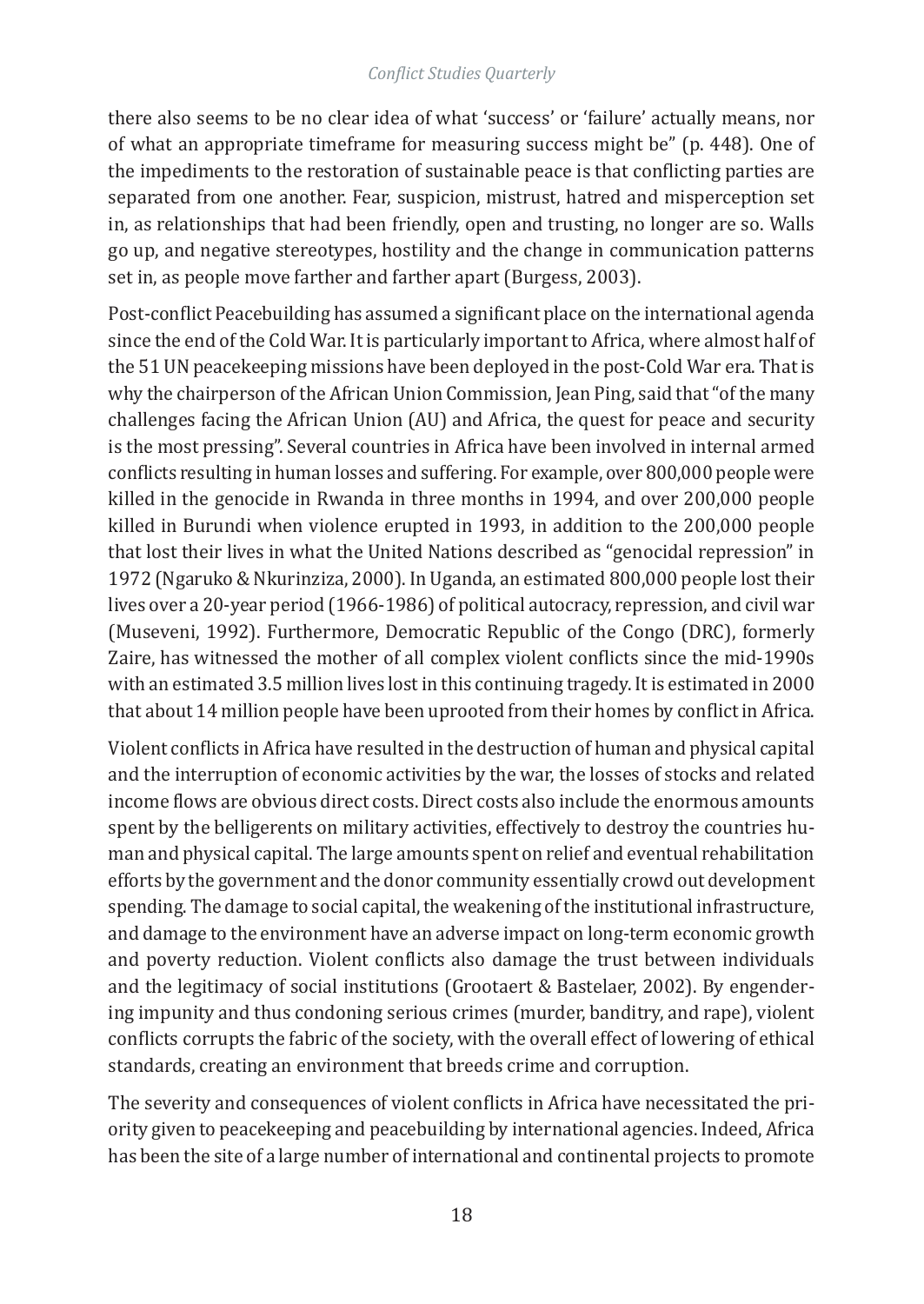peace. In 2011, Africa hosted seven of the sixteen United Nations (UN) peacekeeping missions in the world. Also, the first five countries on the agenda of the United Nations Peacebuilding Commission, established in December 2005, are all African: Sierra Leone, Burundi, the Central African Republic (CAR), Guinea-Bissau, and Liberia. The first four cases before the International Criminal Court (ICC) are also all African: Uganda, the Democratic Republic of the Congo (DRC), Sudan and the Central African Republic.

Managing the complexities of post-conflict peacebuilding in Africa continues to be a major potential trigger of relapse to violent conflict. This possibility has become realer because of the minimal success that attended the demobilization and reintegration exercises in some countries. Consequently, this paper seeks to examine the relevance of African ethics in peacebuilding and how the inclusion of African ethics education in post-conflict peacebuilding activities can help ensure sustainable peace. The paper begins with the conceptualization of African ethics and post-conflict peacebuilding. Thereafter, it considers the challenges associated with post-conflict peacebuilding in Africa including the reintegrating and rehabilitating of ex-combatants who have committed atrocities during the conflict.

# **Conceptual Clarification**

As rightly noted by Chafe (1994), "the primary requirement for debating anything is to understand first and foremost the critical thing being talked about" (p. 131). Consequently, this paper begins with the clarification of the concept of African ethics and post-conflict peacebuilding.

# **African Ethics**

African societies, as organized and functioning human communities, have undoubtedly evolved ethical systems—ethical values, principles and rules intended to guide social and moral behavior. The ethics of a society is embedded in the ideas and beliefs about what is right or wrong, what is a good or bad character. It is also embedded in the conceptions of satisfactory social relations and attitudes held by the members of the society. It also manifests in the forms or patterns of behavior that are considered by the members of the society to bring about social harmony and cooperative living, justice, and fairness (Gyekye, 2010). Generally, the term African ethics' is used to refer both to the moral beliefs and presuppositions of the sub-Saharan African people and the philosophical clarification and interpretation of those beliefs and presuppositions.

African ethics before the colonial period encapsulates moral conduct in terms of attitude toward life, issues of human dignity and respect, and the understanding that an individual's humanity interconnects with the dignity and humanity of others (Mabovula, 2011; Muyingi, 2013). African ethics is defined by Wiredu (1995) "as the observance of rules for the harmonious adjustment of the interest of the individual to those of others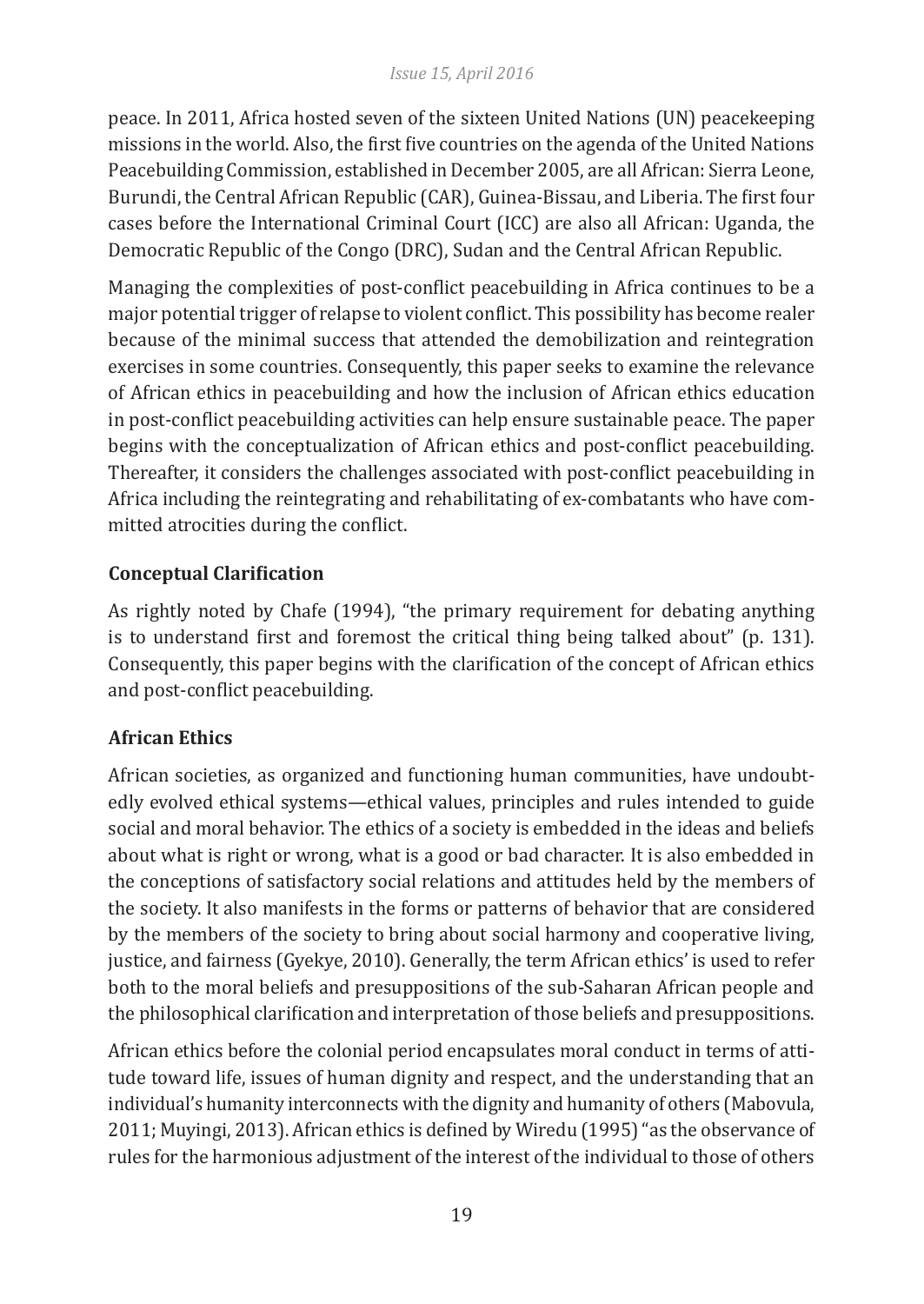in society. It is the conceptualization, appropriation, contextualization and analysis of values within the African cultural experience" (p. 210). African ethics presupposes a regional ethics (Gyekye, 2010). For example, it is unethical for someone to rape, prostitute, commit suicide, or engage in homosexuality.

There are of course other moral concepts in the African moral language and thought. The concepts of good, bad (or, evil), right and wrong feature prominently in African moral thought, as they do in the moral systems of other peoples and cultures. In Africa, a person would be judged as having a bad *character* if he is considered dishonest, wicked, or cruel. In most moral evaluations, reference is made to the character of a person; thus, character is basic—the crucial element—in African, ethics generally (Gbadegesin, 1991). African ethics is, thus, a character-based ethics that maintains that the quality of the individual's character is most fundamental in moral life. Good character is the essence of the African moral system, the linchpin of the moral wheel. The justification for a character-based ethics is not far to seek. For, all that a society can do, regarding moral conduct, is to impart moral knowledge to its members, making them aware of the moral values and principles of that society (Gyekye, 2010).

# **Post-Conflict Peacebuilding**

The notion of post-conflict peacebuilding is based on the philosophy that violent conflicts can recur after a short period of peace or even when conflict seems to have ended. Although the term 'peacebuilding' was coined by Johan Galtung in 1975 with the publication of *Three Approaches to Peace: Peacekeeping, peacemaking, and peacebuilding*, it first became part of the official discourse at the United Nations (UN) in 1992 when former UN Secretary-General Boutros Boutros-Ghali used the term in his *Agenda for Peace*. For Boutros-Ghali (1992), post-conflict peacebuilding was an activity to be undertaken immediately after the cessation of violence. He asserted that post-conflict peacebuilding was "an action to identify and support structures which will tend to strengthen and solidify peace in order to avoid a relapse into conflict" (Boutros-Ghali, 1992, p. 11). What Boutros-Ghali had identified as 'post-conflict peacebuilding' was not new. Similar post-conflict strategies, or interventions, were applied in the past. For instance, at the end of World War II, the United States, through its Marshall Plan, played a major role in the reconstruction of war-torn Europe and Japan. But what was novel in Boutros-Ghali's reformulation of the concept was the realization that the demise of the Cold War had, in fact, opened up new possibilities for the UN system to play a major interventionist role in bringing both short-term and long-term resolution to outstanding conflicts. Indeed, Boutros-Ghali was the first to suggest that contemporary peacebuilding ought to be integrally linked to other more traditional UN peace support activities, such as preventive diplomacy, peacemaking and peacekeeping (Boutros-Ghali, 1995). Post-conflict peacebuilding involves a wide range of activities that both precede and follow formal peace accords (Lederach, 1997).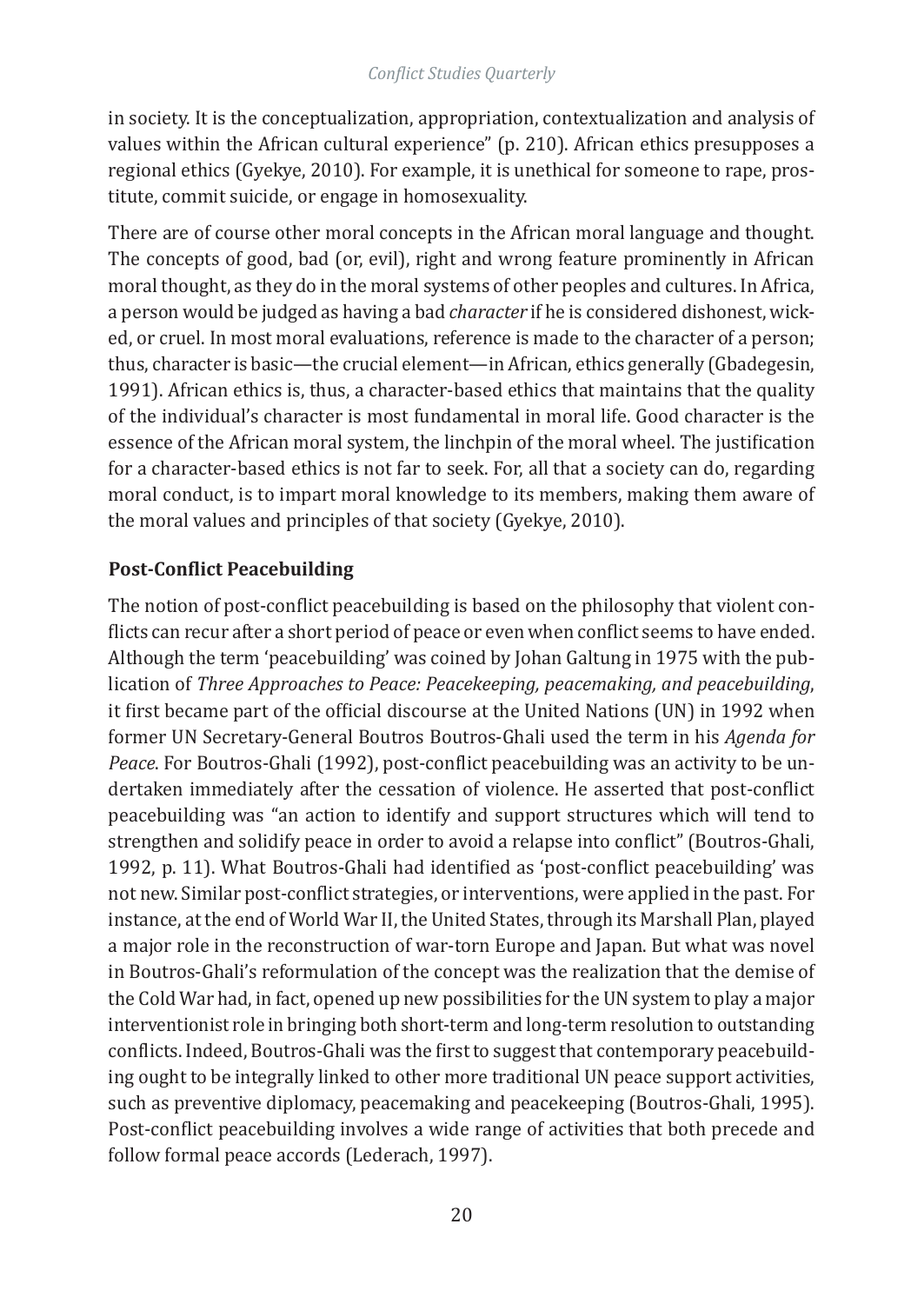# **Challenges of Post-Conflict Peacebuilding in Africa**

Post-conflict peacebuilding is one of the major concerns of the international community since the end of the cold war. The results of these operations in Africa have been rather paltry, particularly as regards the establishment of self-sustaining institutions. In most cases, former belligerent youths remained marginalized with economic mismanagement rampant. In Burundi, for example, pockets of violence endured in 2007. In Côte d'Ivoire, the international community was unable to put an end to the conflict and reunite the country despite UN and French military deployments. In the Democratic Republic of Congo, the UN's largest state reconstruction mission, 17,000 peacekeepers and 2,500 European Union troops were unable to prevent violence in the wake of the 2006 elections, and conflict in the eastern region actually increased after the transition (International Crisis Group, 2007).

In Africa, corruption is the major challenge militating against post-conflict peacebuilding efforts. It undermines the legitimacy and effectiveness of state institutions and compromises key peacebuilding tasks such as disarmament and reconstruction. Corruption undermines the long-term goals of peacebuilding (Goodhand, 2001). As the international community has grown more involved in post-conflict peacebuilding, it has also become apparent that corruption deeply affects all aspects of the recovery process, including activities such as institution building, DDR (Disarmament, Demobilization, and Reintegration), reconstruction, and economic development (Kaufmann & Kraay, 2002). Corruption also encourages the perpetuation of war-time power structures and the unjust distribution of public resources.

Creating sustainable peace requires the disarmament of combatants and their reintegration into society. Corruption can easily undermine this process, especially if military and rebel commanders (in their capacity as official representatives) embezzle funds for disarmament, demobilization and reintegration (DDR) of ex-combatants (Ghani, Claire, Nargis, & Baqer, 2007; Swarbrick, 2007). In some instances, the international presence has even been accused of being complicit in corrupt behavior, as in the Congo's DDR program where Pakistani peacekeepers allegedly traded weapons in exchange for gold mined by the local militias (A UN enquiry later found evidence of gold smuggling, but no evidence of gun-running (BBC News, 2007).

# **Why African Ethics in Post-Conflict Peacebuilding**

Violent conflicts often result in activities that erode societal ethics. For example, children born during periods of violent conflicts may think that acts such as stealing, rape and killing are normal norms of society. This can be buttressed with the assertion of Save the Children (2005) that "whoever wins the war children are always the losers and their lost childhood never comes back". Violent conflict is often a result of the breakdown of a society's mechanisms for dealing with change and mediating between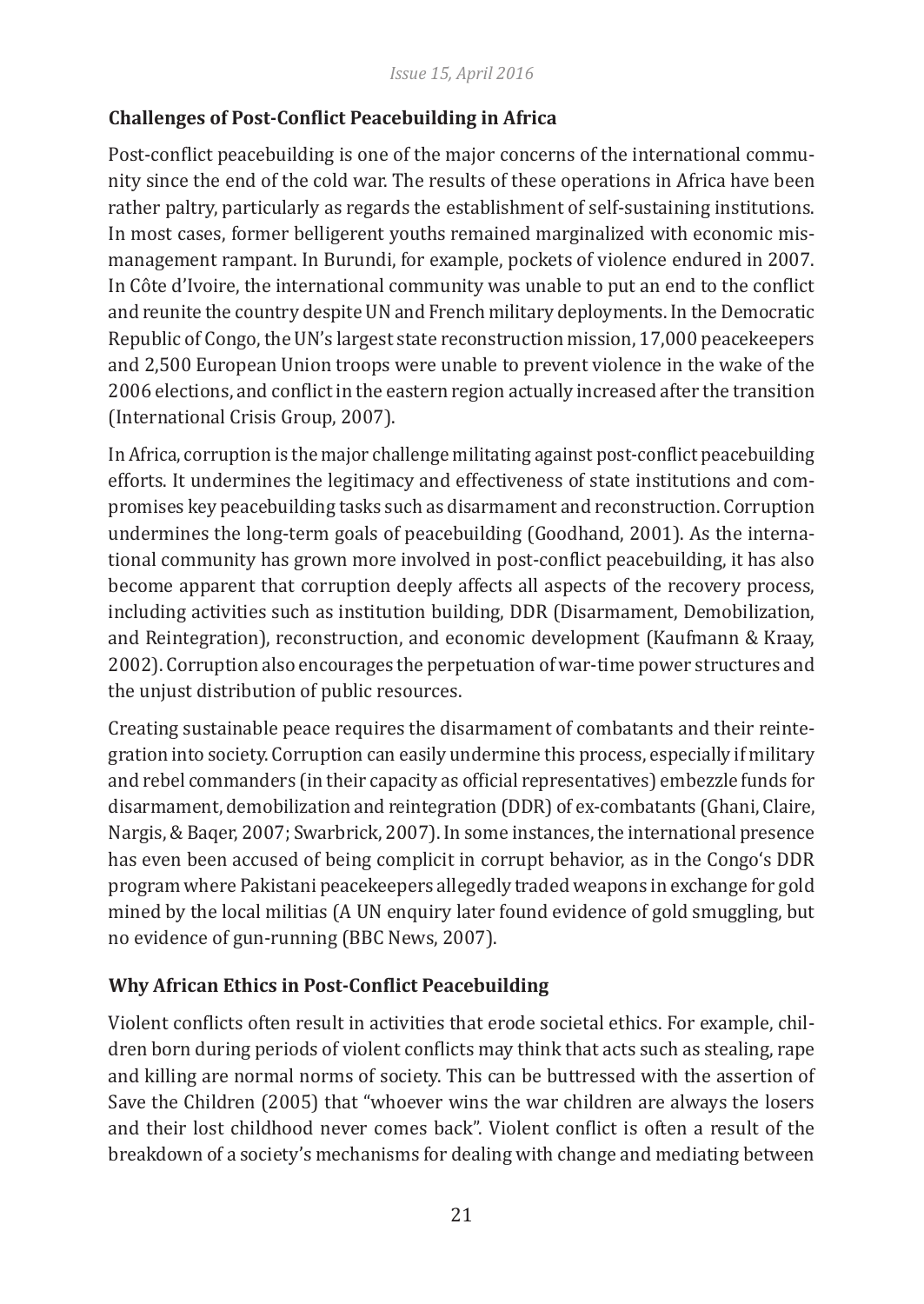different groups. However, conflict may serve a variety of political, social and economic functions for individuals or groups. Many actors may have a stake in the continuation of conflict. Consequently, the idea that conflict will end as soon as a peace agreement is signed is unrealistic. Building peace is a process which needs to involve not just the leaders of rebel groups and the government, but representatives of all those who are involved or caught up, in a voluntary or involuntary manner, in the conflict. Building viable peace involves addressing the causes or 'drivers' of conflict so that conflicts do not re-emerge at a later date.

The persistence of conflicts in many places where peacebuilding has been carried out is an indication of both the overwhelming need for and significant difficulties in establishing conditions for sustainable peace (Keating & Knight, 2004). A plethora of actors is involved in such interventions, ranging from sub-regional and regional organizations to the United Nations. The goal of these institutions is not only to stem the upsurge in civil conflicts but also to prevent relapse when those conflicts are over (Stedman, 2002). Primarily, the challenge for these peacebuilding intervention measures is to find a way to dismantle conflict nurturing institutions and replace them with institutions that are capable of sustaining peace.

African Ethics is essential to post-conflict peacebuilding because of the effects of violent conflicts in African societies especially children, "the leaders of tomorrow". Many children in countries where violent conflicts have become a way of life are growing up without ever having known peace. They live in a world where schools have been destroyed and where dialogue takes place through the mouths of guns. For example, children born during periods of violent conflicts may think that acts such as stealing, rape and killing are normal norms of society. The following chilling conversation between a social worker and an ex-child soldier in Africa buttresses this assertion:

DID YOU KILL? "No." DID YOU HAVE A GUN? "Yes." DID YOU AIM THE GUN? "Yes." DID YOU FIRE IT? "Yes." WHAT HAPPENED? "They just fell down."

—*World Press Review, January 1996.*

The conversation above highlights the challenge associated with the involvement of children in warfare. In the past, when armies fought with spears and swords, a child had little chance of standing in battle against an adult wielding a similar weapon. But this is an era of lightweight weapons. Today, a child equipped with an assault rifle—a Soviet-made AK-47 or an American-made M16—is a match for an adult.

African ethics is essential for the promotion of reconciliation and co-existence. It also helps to ensure consideration for the socially vulnerable and marginalized groups such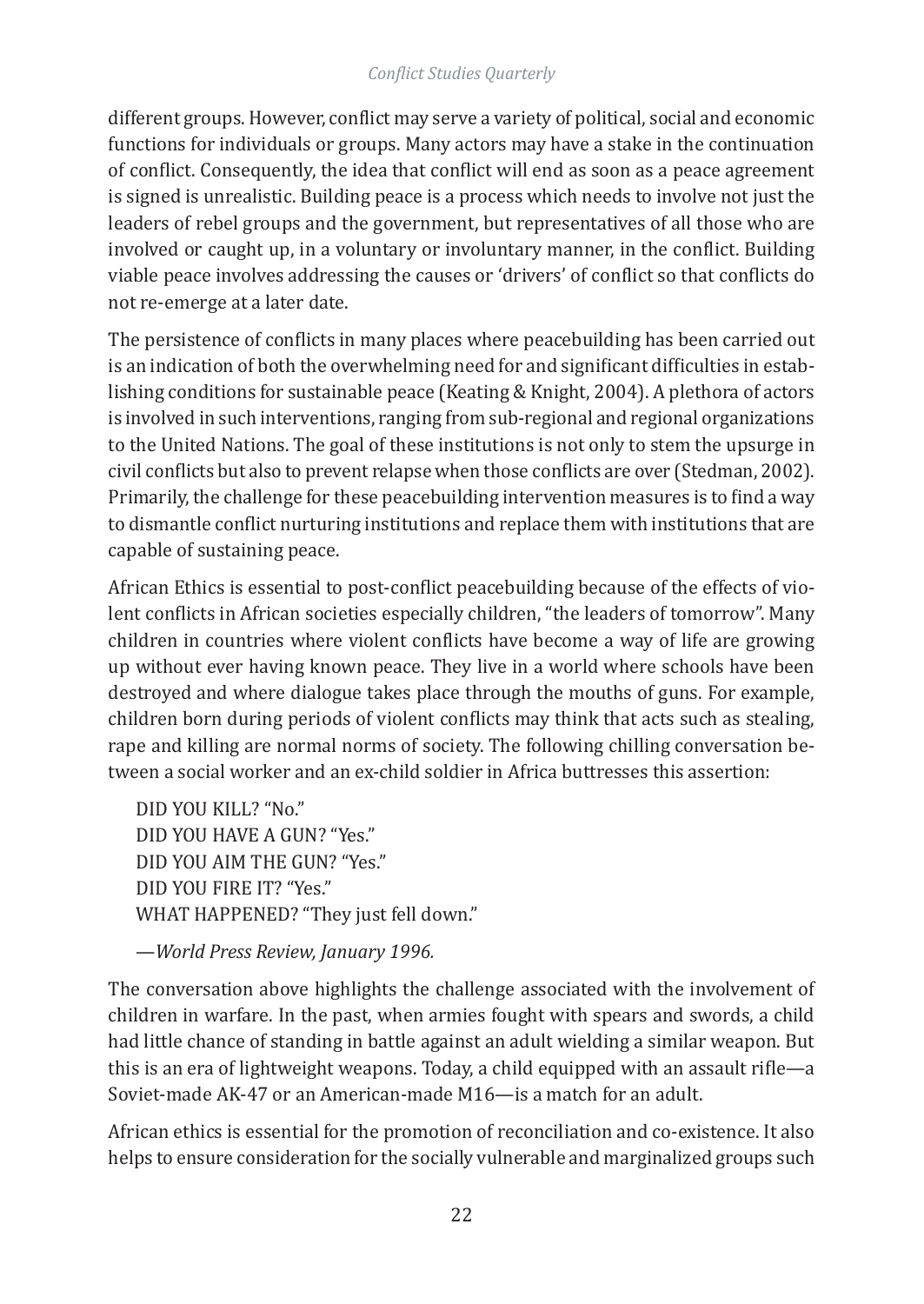as people with disabilities by conflict or landmines, orphans, widows, child soldiers, and internally displaced persons (IDPs). IDPs are sometimes prone to receive fewer peace dividends from post-conflict reconstruction, while these groups can make an active contribution to the process of reconciliation in the post-conflict as well as building fair and impartial societies (Obidegwu, 2004).

African ethics also promotes communalism as opposed to individualism. The heart of traditional African thinking about humanity is the idea of community. Many African proverbs express this idea. An example is the Shona proverb: 'A thumb working on its own is useless. It has to work collectively with the other fingers to get strength and to be able to achieve anything.' Collectivism is a community-based society where people are united, ideally among themselves, even to the very core of their being.

# **Post-Conflict Peacebuilding through African Ethics Education**

African Ethics Education is essential for the re-orientation of victims of armed conflict, especially children. Education is perhaps the most important tool for engendering peaceful coexistence. It is the means by which successive generations develop the values, knowledge and skills for future political, economic, social and cultural development. African ethics education is important in post-conflict peacebuilding because of the negative effects of prolonged violent conflicts on education and societal ethics. For certain forms of conflict, educational institutions become part of the battleground of the conflict and often, the purposes of education become dislocated by war as students, and teachers, are recruited in conflict, interrupting their studies and significantly altering their lives. In Liberia, for example, one-fifth of those affected by the civil war were children, and children have been recruited into armed forces in Burundi and Sudan (Epstein & Limage, 2008). The most distorting effects of violence in education happen when school-age children are recruited as child soldiers to perpetrate violence.

African ethics education can be viewed as a socialization strategy after violent conflict. It is a form of education for peace. Brock-Utne (1989) defines the concept of education for peace as "education or socialization that results in more peace in the world or that at least has as a result the greater likelihood that peace will be the existing condition than the case would have been without that education" (p. 78). As a sociological term, socialization is defined as "the process whereby individuals become members of society or members of sectors of society. It is concerned with how individuals adopt the values, customs, and perspectives of the surrounding culture or subcultures" (Sturman, 1997, p. 528). It is through the socialization process that children learn about the society in which they live, the norms of that society, and how to effectively interact with others (Giddens, 2001; Goslin, 1969).

The inclusion of African ethics education in the curriculum of schools could help prevent violent socialization process. Violent socialization processes within the school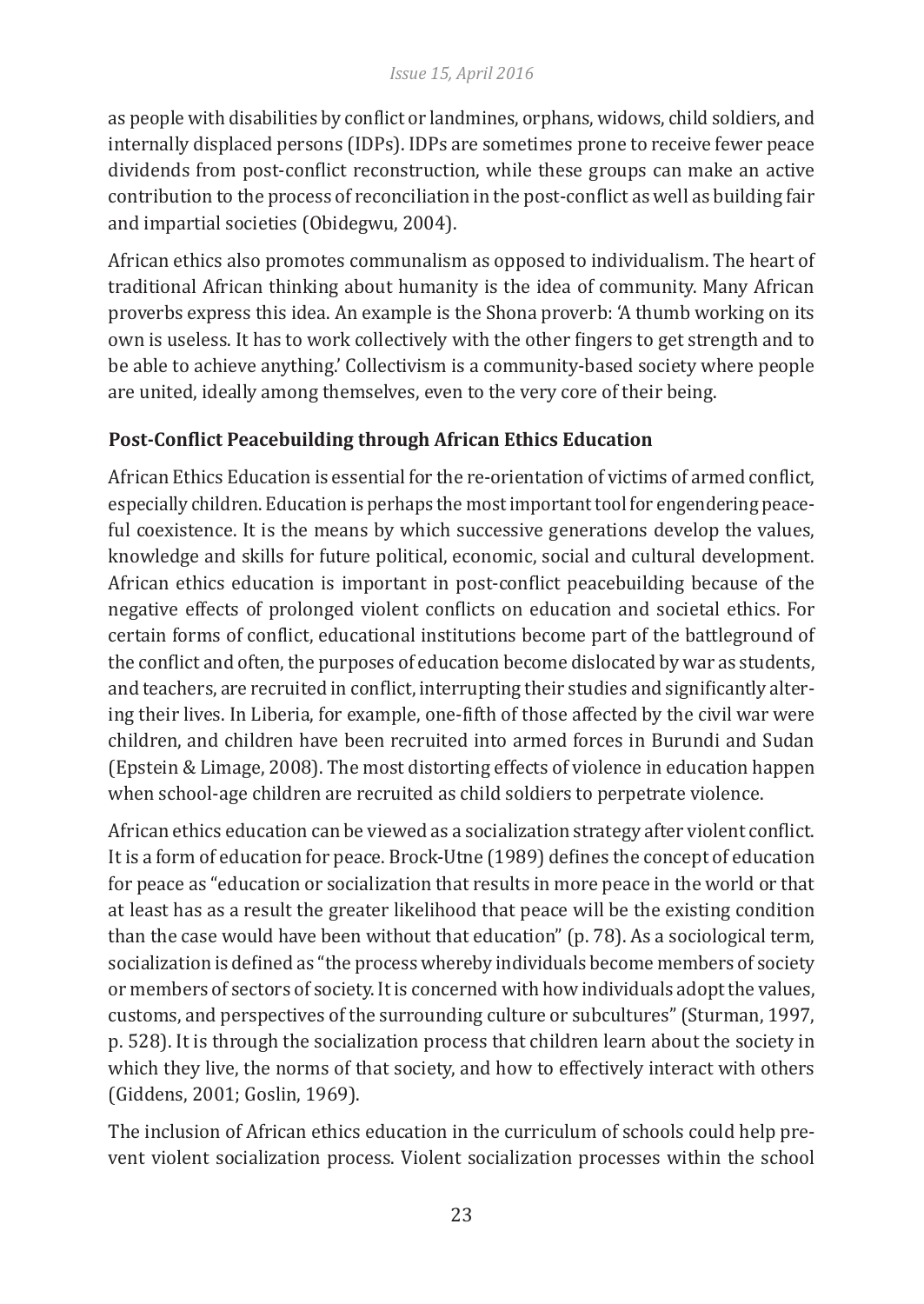context might not only provide people with motivation and/or opportunities to use violence against other individuals and groups, but also make it more likely that such use of violence will be acceptable to them (Sugnami, 1996; Harber, 2004). Violent school socialization processes not only teach children about the acceptable use of violence, but can also play a role in the formulation of feelings of humiliation, shame, and revenge that may motivate and thus mobilize people to join rebel groups and participate in armed conflict (Davies, 2004). Such feelings may also push and keep young people out of schools, providing opportunities for individuals to engage in armed conflict (Dupuy, 2008).

African ethics education can also help to promote reconciliation. It involves the changing of destructive patterns of interaction between former enemies into constructive relationships, in attitudes and behavior. Reconciliation is a fundamental requirement in post-conflict peacebuilding. That is why Bar-Tal (2002), postulates that reconciliation "a psychological process for the formation of lasting peace". In this process, past rivals come to mutual recognition and acceptance, have invested interests and goals in developing peaceful relations, feel mutual trust, positive attitudes as well as sensitivity and consideration of the other party's needs and interests. According to Hayner (1996), "reconciliation implies building or rebuilding relationships today that are not haunted by the conflicts and hatreds of yesterday". To ascertain whether a process of reconciliation is under way in a post-conflict society, Hayner suggests that three areas can be observed: how the past is integrated and spoken about between former enemies; if relationships are based on the present or past; and if contradictory versions of the past have been reconciled – not into one truth of the past but to versions not based on lies and denial. Reconciliation can also be seen as "all initiatives which bring together, or engage, both sides in a pursuit of changing identity, values regarding interaction, attitudes, and patterns of interaction that move them to a more cooperative relationship (Merwe, 1999).

# **Conclusion**

Violent conflicts usually damage the trust between individuals and the legitimacy of social institutions (Grootaert & Bastelaer, 2002). This poses a serious challenge for post-conflict peacebuilding. By engendering impunity and thus condoning serious crimes (murder, banditry, and rape), violent conflicts corrupts the fabric of the society, with the overall effect of lowering of ethical standards, creating an environment that breeds crime and corruption.

African ethics helps to promote peaceful coexistence. It encourages people to avoid actions that can lead to acrimony and violence. African ethics is usually inculcated in children through the socialization process. The situation is often different during periods of armed conflict. Children born during prolonged armed conflict, grow up to view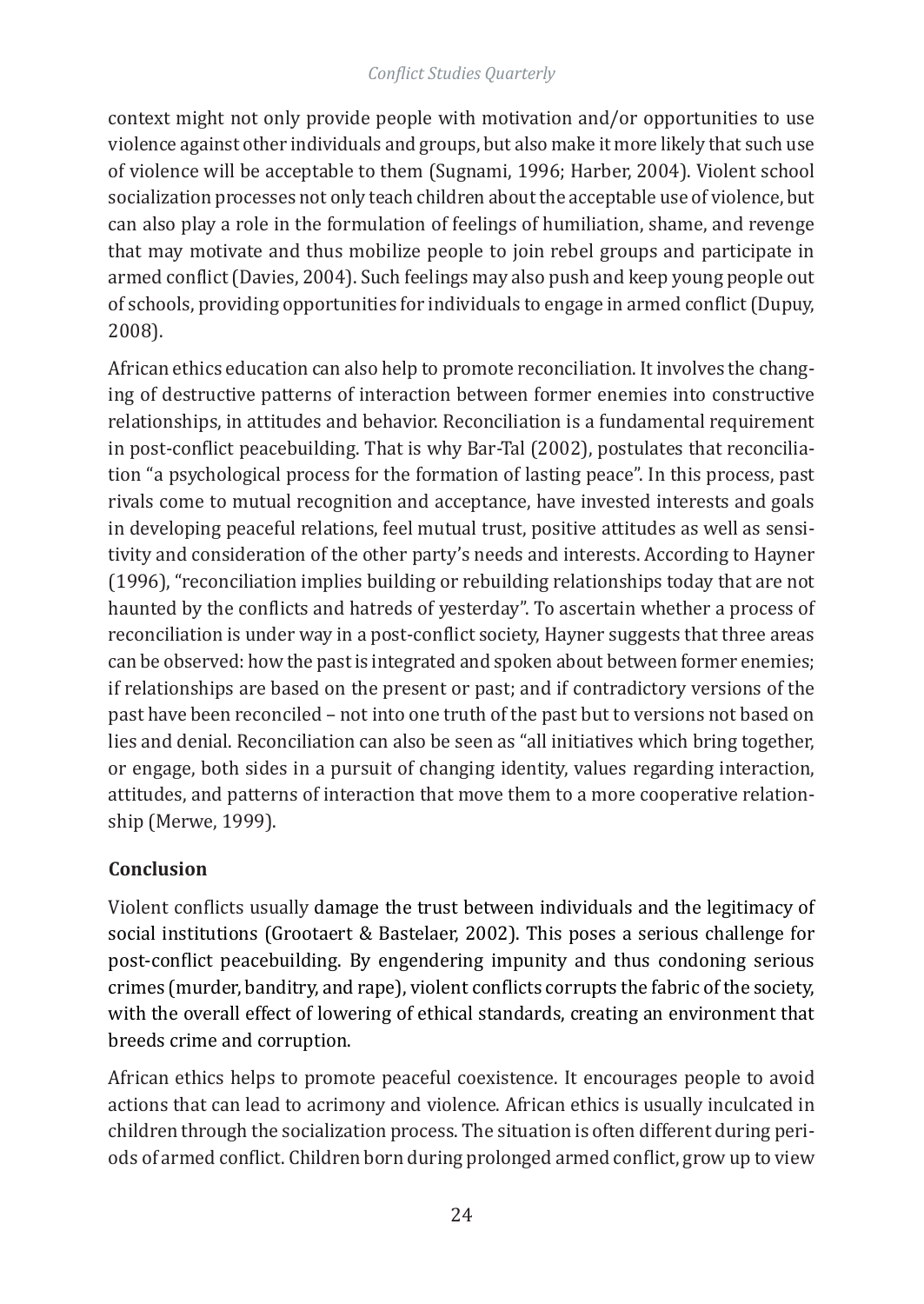violence and other social vices as normal activities. This makes it necessary for African ethics education to be included as part of post-conflict peacebuilding. This can be done by including African ethics education in the curriculum of basic and high schools. The inclusion of African ethics education in schools will serve as a socialization strategy.

# **References**

- 1. Bar-Tal, D. (2002). *Truth, Justice and Reconciliation*. Speech delivered at the Stockholm International Forum: Truth, Justice and Reconciliation, Stockholm, April 23-24, 2002.
- 2. BBC News. (2007, July 13). Peacekeeper "smuggled Congo Gold". *BBC News*. Retrieved from http://news.bbc.co.uk/1/hi/world/south\_asia/6896881.stm.
- 3. Boutros-Ghali, B. (1992, June 17). *An Agenda for Peace, Peacemaking and Peacekeeping*. Report of the Secretary-General, A/47/277-S/24111.
- 4. Boutros-Ghali, B. (1995). *An Agenda for Peace*. New York: United Nations.
- 5. Brock-Utne, B. (1989). Indigenous conflict resolution in Africa. A draft presented at the week-end seminar on Indigenous Solutions to Conflicts held at the University of Oslo, Institute for Educational Research, 23-24 of February 2001.
- 6. Burgess, H. (2003). Stereotypes / Characterization Frames. *Beyond Intractability*. Retrieved from http://www.beyondintractability.org/essay/stereotypes.
- 7. Chafe, K.S. (1994). The Problematic of African Democracy: Experiences from the Political Transition in Nigeria. *Africa Zamani,* (2), 127-142.
- 8. Davies, L. (2004). Schools and War: Urgent agendas for comparative and international education. *Compare: A Journal of Comparative Education, 35*(4), 35-77.
- 9. Dobbins, J., Jones, S.G., Crane, K., & Cole, B. (2007). *The Beginners Guide to Nation Building*. Santa Monica, CA: RAND.
- 10. Duffield, M. (2007). *Development, Security and Unending War: Governing the World of Peoples*. Cambridge: Polity Press.
- 11. Dupuy, K. (2008). *Education for Peace: Building Peace and Transforming Armed Conflict*
- 12. *Through Education Systems*. Oslo: International Peace Research Institute.
- 13. Epstein, I., & Limage, L. (2008). *The Greenwood Encyclopedia of Children Issues Worldwide*. Westport, CT: Greenwood Press.
- 14. Ghani, A., Claire L., Nargis, N., & Baqer, M. (2007). The Budget as the Lynchpin of the State: Lessons from Afghanistan. In J. Boyce & M. O'Donnell, *Peace and the Public Purse: Economic Policies for Post-War Statebuilding* (pp. 153-183). Boulder, Co: Lynne Rienner.
- 15. Gbadegesin, S. (1991). *African Philosophy: Traditional Yoruba Philosophy and Contemporary African Realities*, New York: Peter Lang.
- 16. Giddens, A. (2001). *Sociology.* Cambridge: Polity Press.
- 17. Goodhand, J. (2001). *Aid, Conflict and Peace Building in Sri Lanka*. London: Centre for Defence Studies, King's College, University of London and UK Department for International Development (DFID).
- 18. Goslin, D.A. (1969). *Handbook of Socialization: Theory and Research.* Illinois: Rand Mc-Nally & Co.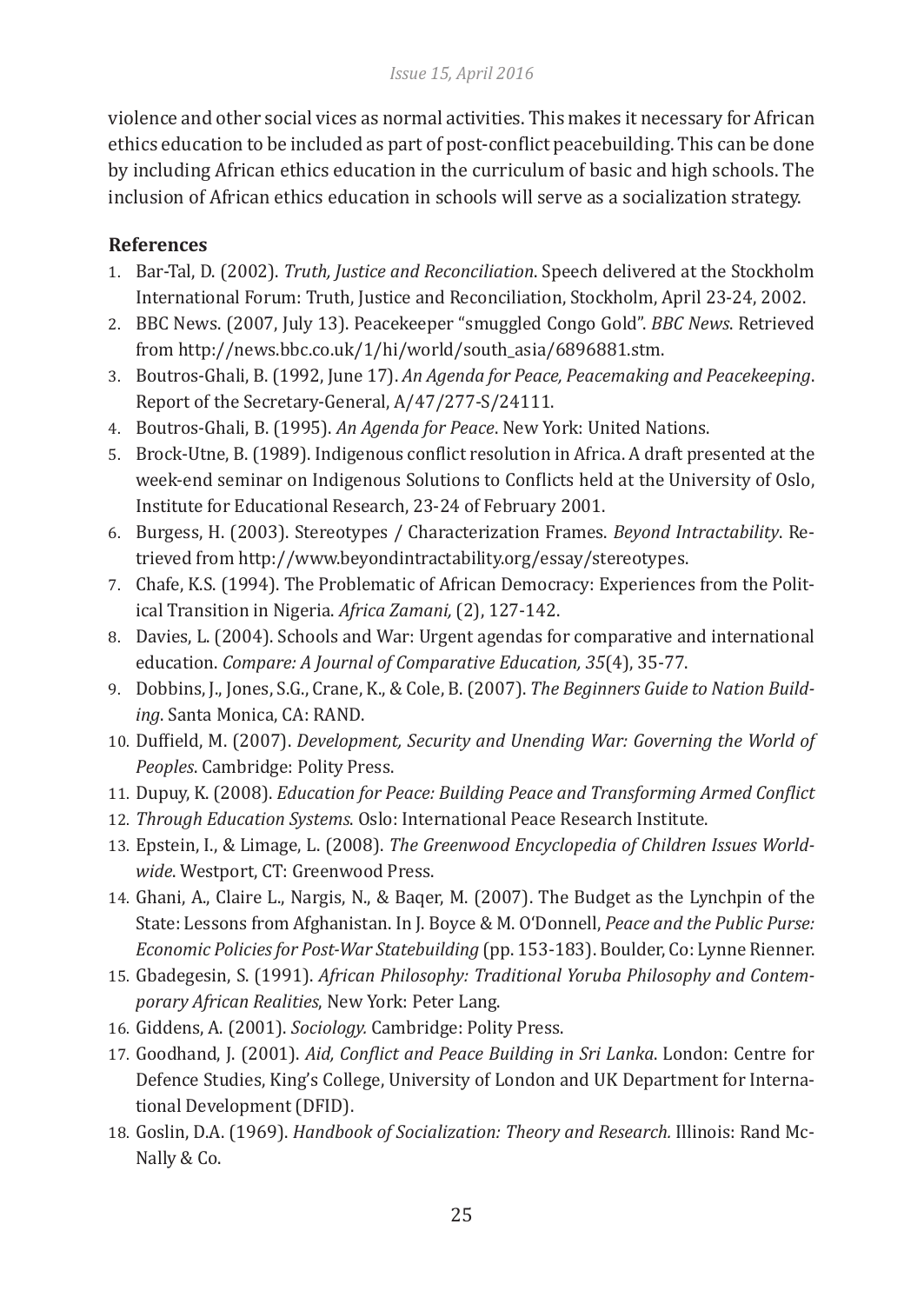- 19. Grootaert, C., & Bastelaer, V. (2002). *Understanding and Measuring Social Capital: A Multi-Disciplinary Tool for Practitioners.* Washington: World Bank.
- 20. Gyekye, K. (2010, September 9). African Ethics. *Stanford Encyclopedia of Philosophy.*  Retrieved from http://plato.stanford.edu/entries/african-ethics/
- 21. Harber, C. (2004). *Schooling as Violence: How Schools Harm Pupils and Societies*. Hove: Psychology Press.
- 22. Hayner, P.B. (1996). Commissioning the Truth: Further Research Questions. *Third World Quarterly, 17*, 19-29.
- 23. International Crisis Group. (2007). Sierra Leone: the Election Opportunity*. Africa Report No. 129*, Brussels: ICG.
- 24. Ismail, O. (2008). *The Dynamics of Post-Conflict Reconstruction and Peace Building in West Africa: Between change and stability*. Uppsala: Nordiska Afrikainstitutet.
- 25. Kaufmann, D., & Kraay, A. (2002). *Growth Without Governance*. Washington: World Bank.
- 26. Keating, T., & Knight, W.A. (2004). *Building Sustainable Peace*. Tokyo: United Nations University Press.
- 27. Krause, K., & Jutersonke, O. (2005). *Peace, Security and Development in Post-Conflict Environments*. Oslo: Peace Research Institute.
- 28. Lederach, J.P. (1997). *Building Peace: Sustainable Reconciliation in Divided Societies*. Washington, D.C.: United States Institute of Peace Press.
- 29. Mabovula, N.N. (2011). The erosion of African communal values: a reappraisal of the African Ubuntu philosophy. *Inkanyiso: Journal of Humanities and Social Sciences, 3,* 38-47.
- 30. Muyingi, M.A. (2013). African Ethics and the Moral Possibilities of Ubuntu towards Conflict Resolution in the Democratic Republic of Congo (DRC). *Mediterranean Journal of Social Sciences MCSER Publishing, Rome-Italy, Vol. 4*(3), 561-568.
- 31. Merwe, van de H. (1999). *The Truth and Reconciliation Commission and Community Reconciliation: An Analysis of Competing Strategies and Conceptualizations*. Fairfax: George Mason University.
- 32. Museveni, Y.K. (1992). *What is Africa's Problem?*. Kampala: NRM Publications.
- 33. Newman, E. and Schnabel, A (2002) Recovering from civil conflict: Reconciliation, peace, and development. London: Routledge.
- 34. Ngaruko. F., & Nkurunziza. J. (2000). An Economic Interpretation of Conflict in Burundi. *Journal of African Economies,* 9(3), 370-409.
- 35. Obidegwu, C. (2004). Post-Conflict Peace Building in Africa. The Challenges of Socio-Economic Recovery and Development. *Africa Region Working Paper Series No. 73.*  Washington, D.C.: World Bank.
- 36. Paris, R. (2004). *At War's End: Building Peace after Civil Conflict*. New York: Cambridge University Press.
- 37. Save the Children. (2005). *Building peace out of war: Children and Young People as Agents of Peace, The Young Generation's Challenge.* Report of the Save the Children Norway's participation in the International Conference Childhoods 2005, June 29-July 3, Oslo.
- 38. Stedman, S.J. (2002), *Ending Civil Wars: The Implementation of Peace Agreements.* Boulder: Lynne Rienner Publishers.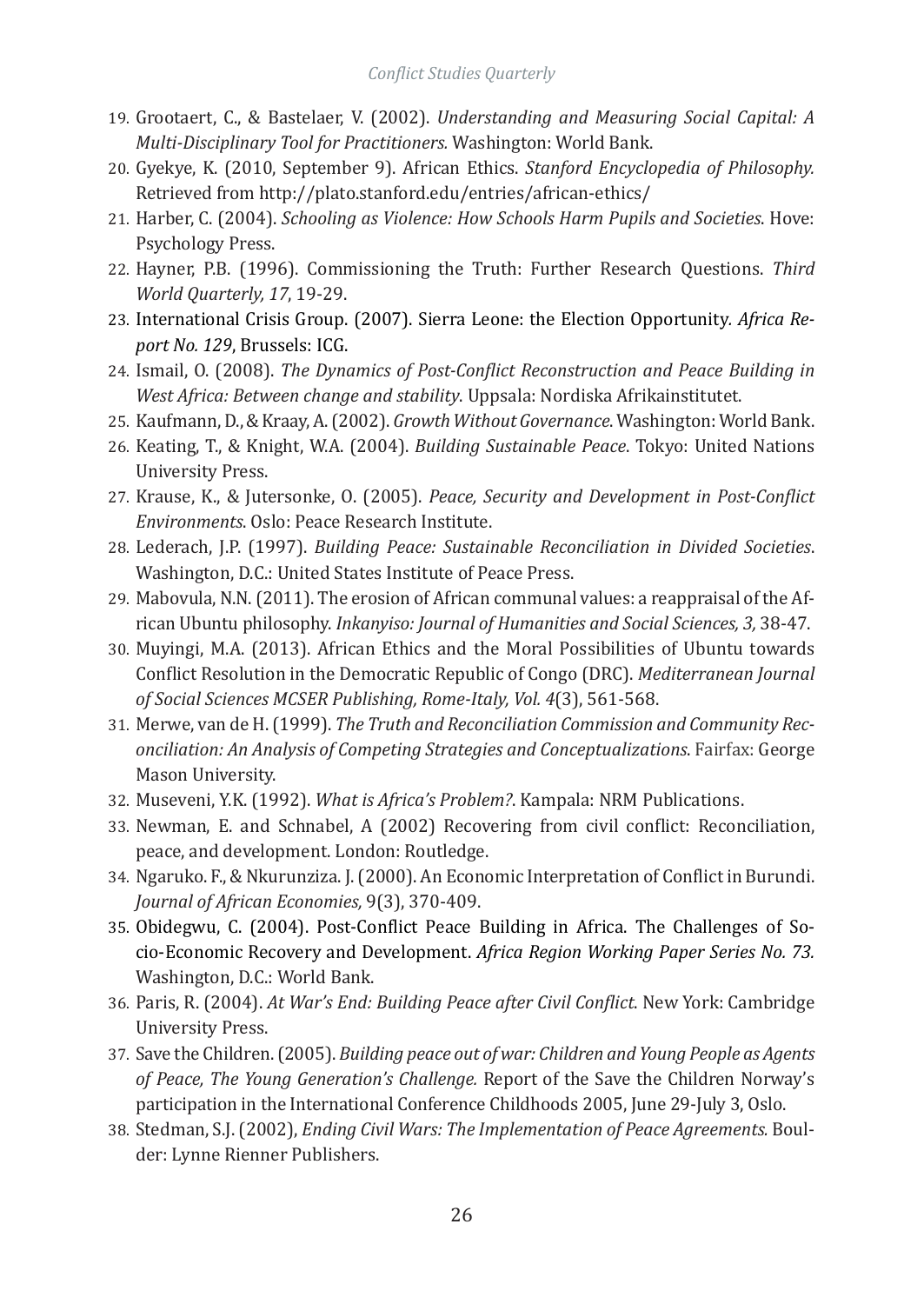- 39. Sturman, A. (1997). *Social justice in education*. Melbourne: Australian Council for Educational Research.
- 40. Sugnami, H. (1996). *On the Causes of War*. Oxford: Clarendon Press.
- 41. Swarbrick, P. (2007). *Avoiding Disarmament Failure: The Critical Link in DDR.* Geneva: Small Arms. Survey.
- 42. Wiredu, K. (1995). *Conceptual Decolonization in African Philosophy*. Ibadan, Nigeria: Hope Publications.
- 43. World Press Review. (1996). Children in bondage: Young soldiers, labourers, and sex workers. *World Press Review*, *43*, p. 8.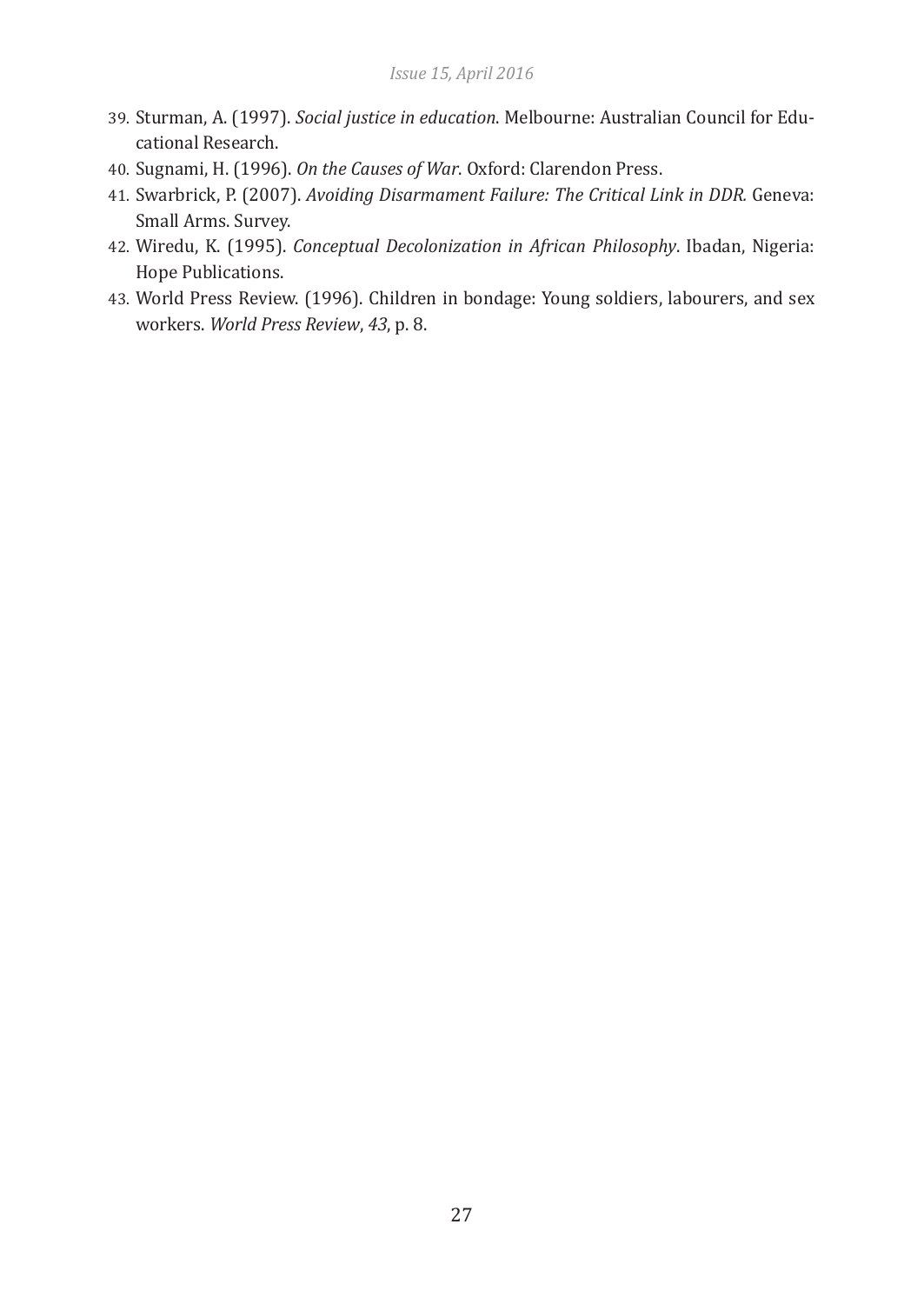# **Nigeria: The Bolstering of Boko Haram versus the State's Response**

### Charles NYUYKONGE and Osai OJIGHO

**Abstract.** *As asymmetric warfare perpetuates in Nigeria, the resultant loss of life and destruction of public and private infrastructure attributed to Boko Haram has put Nigeria in the international spotlight. Although international support is being deployed to bolster Nigeria's efforts to repress Boko Haram's insurgency, mostly in the Northern part, attacks in other cities in Central Nigeria compel the need for more in-depth analyses to understand what fuels Boko Haram's growth, and determine the best approach to ensure Nigerians' safety in curbing the insurgency. This paper is premised on the assumption that factors sustaining Boko Haram have yet to be fully understood by policymakers and until that is done, restoring order in Northern Nigeria will remain elusive. The paper further argues that should Boko Haram be responsible for all attacks outside of their key areas in core North of Nigeria then their capability to destabilize Nigeria is yet to be contained. Lastly, that these attacks are, possibly, the emergence of unknown insurgent groups capitalizing on the fragile security situation to showcase the weaknesses of the Nigerian security forces and government as a whole. What needs to be done by the government is in part what this paper posits* 

*in its recommendations.*

**Keywords:** *Boko Haram, Nigeria, insurgency, security.*

### **Emergence and bolstering of Boko Haram**

With much critical ink being spilt on civilian-targeted attacks in Nigeria and little or nothing on the genesis, evolution and multiple factions within the extremist *Jama'atu Ahlus Sunnah lidda'awati wal Jihad* (People Committed to the Propagation of the Prophet's Teachings and Jihad) known by its Hausa name "Boko Haram", it is impor-

#### Charles NYUYKONGE

Senior Researcher, Knowledge Production Department, ACCORD, Mount Edgecombe, South Africa

#### Osai OJIGHO

Deputy Executive Director, Alliances for Africa (AfA), Ikeja, Lagos State, Nigeria E-mail: osai\_o@yahoo.com

Conflict Studies Quarterly Issue 15, April 2016, pp. 28-41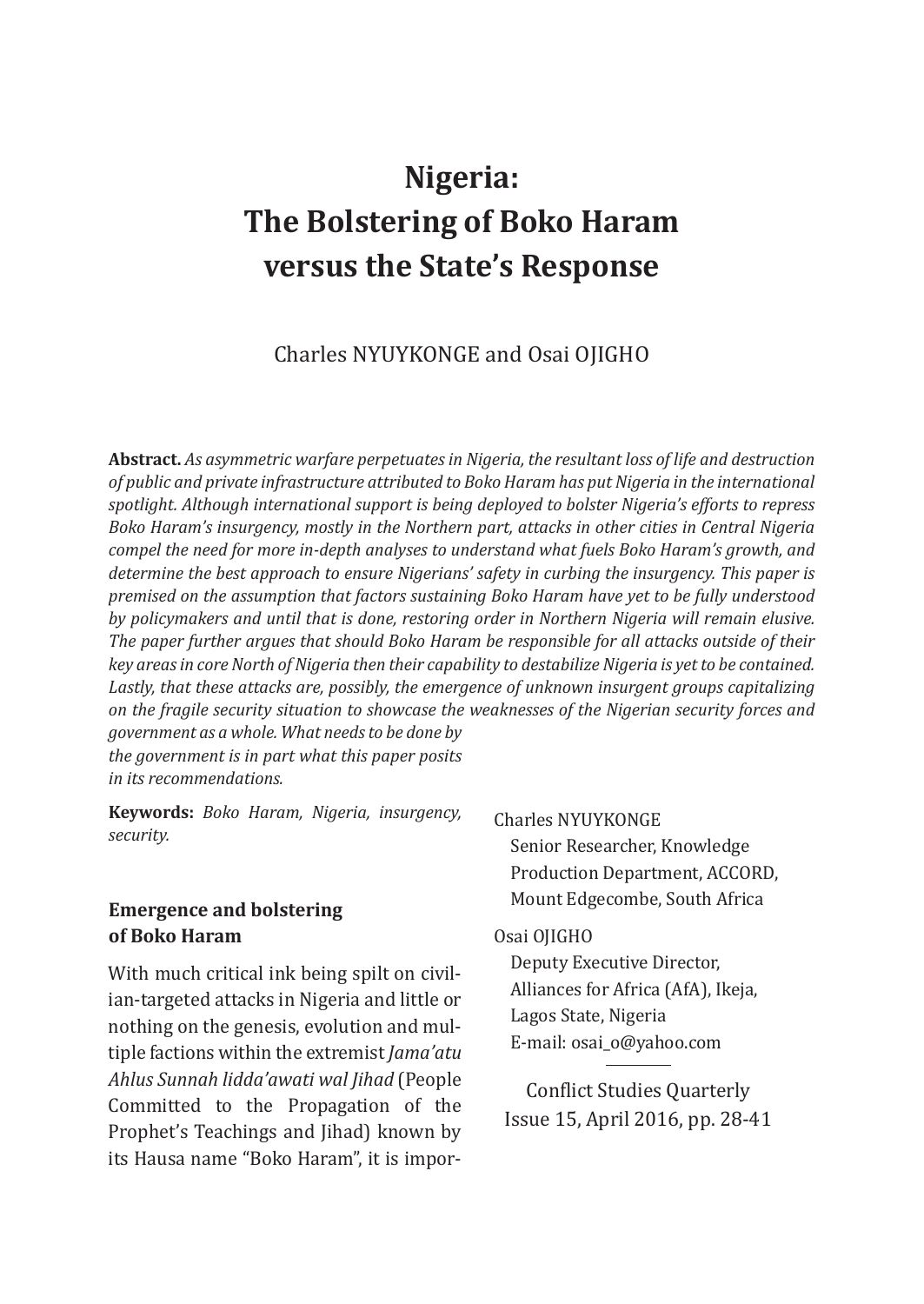#### *Issue 15, April 2016*

tant to situate the strength of Boko Haram to its origins and events which have fuelled its growth over the years. Mohammed Yusuf founded Boko Haram in 2002 against the alleged belief that a campaign of 'ethnic cleansing' was being waged by the then Plateau State governor, Jonah Jang, against the Hausa and Fulani people in the state (Walker, 2012). Muhammed Yusuf's (mis)perception that politics in northern Nigeria is a corrupt enterprise administered by false Muslims, spurred in him the desire to proselytize and reunite the greater Islamic Sahelian Kingdom, which includes parts of Niger, Mali, Chad and northern Cameroon. This became the signpost of the pre-2009 Boko Haram.

There had been other crisis prior to Boko Haram arising from societal dissent with ethnic, religious and/or discriminatory undercurrents in parts of the country. For instance, Kaduna and Jos-Plateau experienced violence that divided communities along Muslim and Christian lines or the more draconian 'indigene' and 'settler' classifications to differentiate original inhabitants from later settlers that determine access to social, economic resources discriminately (Oyeniyi, 2011). Thus, the government's initial dismissal of Boko Haram as an insignificant splinter has had costly implications. The deeply entrenched religious separatist movement which the federal government missed offers to negotiate is now struggling to contain. However, it is safe to say, the configuration of Boko Haram has changed post-2009. Pre-2009 was an era marked by very few violent targeted attacks and exclusively focused upon state institutions as against civilian hotspots as is the case today.

From 2009, Boko Haram metamorphosed into an enemy of the state. Its fights with the government led to the death of Mohammed Yusuf in controversial circumstances while in police custody and over 800 Boko Haram supporters. Symbolically, a mosque (Markaz Ibn Taimiyyah Mosque) that Mohammed Yusuf had built in 2002 and served as Boko Haram's headquarters was also burnt down during the offensive by government forces in July 2009. These events created a factional break within the movement. One faction became more closely interlinked with Al-Qaida in the Islamic Maghreb (AQIM) whose radical modus operandi ideologies and practices recommended the use of all means necessary to Islamize Nigeria.

Civil Society Organizations (CSOs), the media and other non-state actors equally did very little to raise awareness about the threat of Boko Haram from its inception. This can be due to the 'religious' character of Boko Haram, which disguised its risk. By standing by as Boko Haram tactics and configuration transformed from non-violence to destruction of state symbols and now systematic killing of civilians in hotspots, the CSO and media response has been reactionary (Muhammad, 2014). *#BringBackOurGirls*, a CSOled campaign, is one of such initiatives that began after the worsening of the security landscape and, in particular, triggered by the shocking abduction of school girls while they slept. Indeed, the initial proponents against Boko Haram were Imams (i.e. Muslim clerics) who expelled Boko Haram's late leader Mohammed Yusuf from their mosques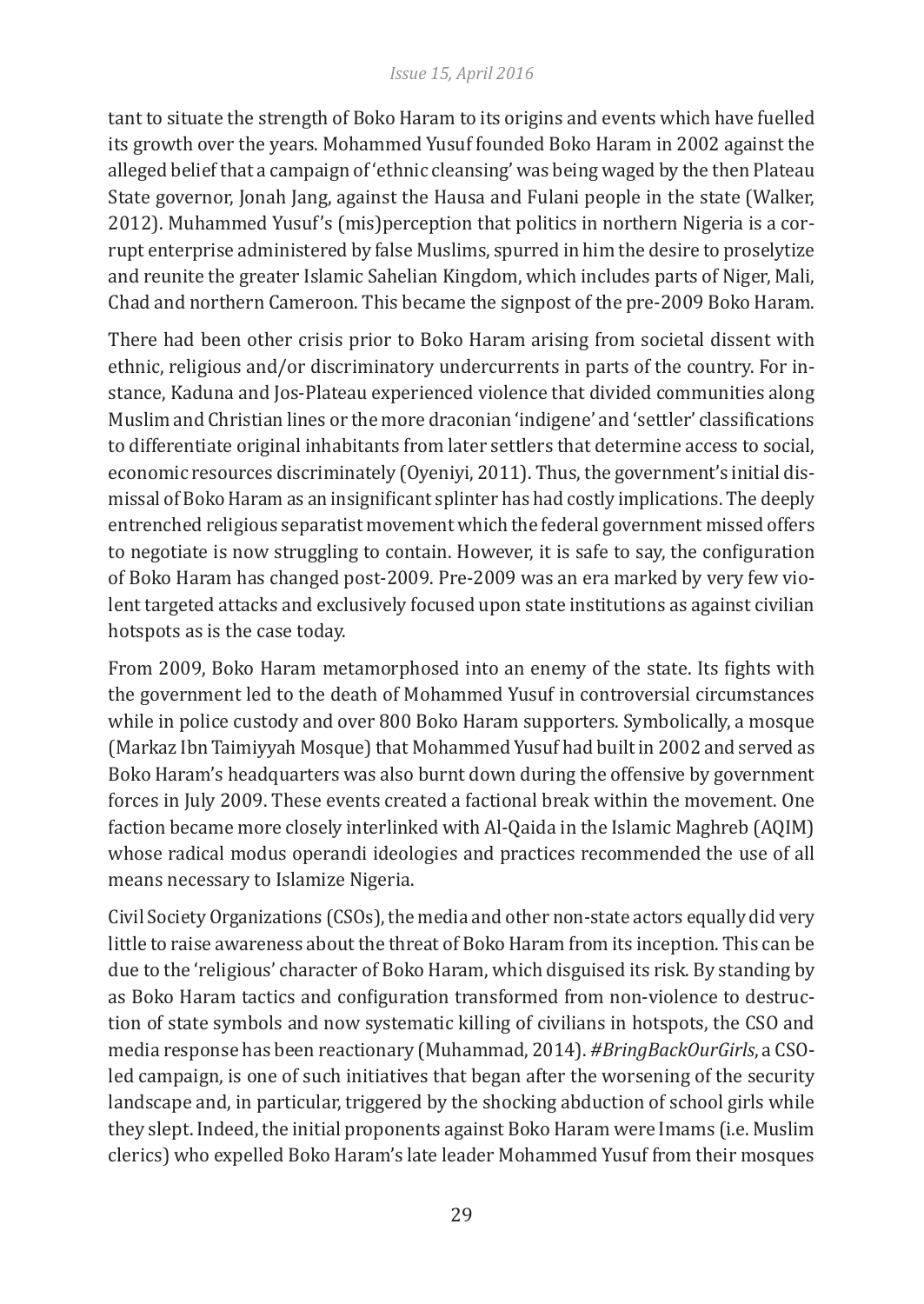in 2002 and those Imams, who were assassinated for speaking out against Boko Haram.

And as government repression became even more virulent, Amnesty International's finger pointing at the Nigerian government for the summary execution of about 950 Boko Haram militants and/or their sympathizers in 2013 further bolstered the support of Boko Haram by some Muslims in Northern Nigeria and in neighboring countries. The Nigerian government's ability to protect civilians has suffered great castration in the face of several successful attacks on churches, schools and police stations (Lobel, 2012). Furthermore, it should be noted that the Nigerian government's resort not to bring its war criminals to justice or guarantee a free and fair hearing for them is abating sympathy for Boko Haram, particularly in the North, where the fear of the merciless wrath of Boko Haram has coerced some into submitting to sharia. Amnesty International reported deaths including amongst others the death of Mohamed Yusuf in 2009 while in Police custody and depicts flaws in the Nigerian justice system and its inability to dispense with offenders of international humanitarian law in line with the Geneva Conventions and other standing international protocols.

The universal demonization of Boko Haram, following its April 14, 2014, abduction of nearly 300 girls in their school in Chibok, Borno State, Nigeria, culminated in the elevation of the group to being officially named as a Terrorist Organization under sanctions by the United Nations Security Council (Rogin, 2014). This means that in principle, Boko Haram or its representatives can no longer participate in any mediated settlements or dialogues intended to resolve the stand-off between Boko Haram and the Nigerian government or/and with the latter's international partners. Evidence of the fact that non-involvement in dialogue from the onset of the creation of Boko Haram to the failed military response of the Nigerian government is not the right solution to Boko Haram is being felt daily. Perhaps, it should be acknowledged that hesitant attempts to dialogue with Boko Haram by former President Olusegun Obasanjo, came a little too late after the former's fractionalization accentuated by the death of some of its members and the government's divisiveness which broke its epicenter. This staged some of its dissidents against each other in a squabble on whether to negotiate with the government which had desecrated Islamic principles maimed some of theirs and arbitrarily killed others (Alli, 2011).

Such attempts at brokering a peace accord or negotiate a ceasefire of some sorts with Boko Haram by the government, with the leadership of former President Olusegun Obasanjo, were not successful and in at least one case led to the killing of a man alleged to be an uncle to Mohammed Yusuf by suspected members of the Boko Haram sect. In recent times, there have been discussions of amnesty programs, but the major problem is the invisibility of Boko Haram and existing splinter groups or cells giving conflicting information about their willingness to dialogue and in many cases refusing to negotiate with a non-Muslim government. For instance, despite international atten-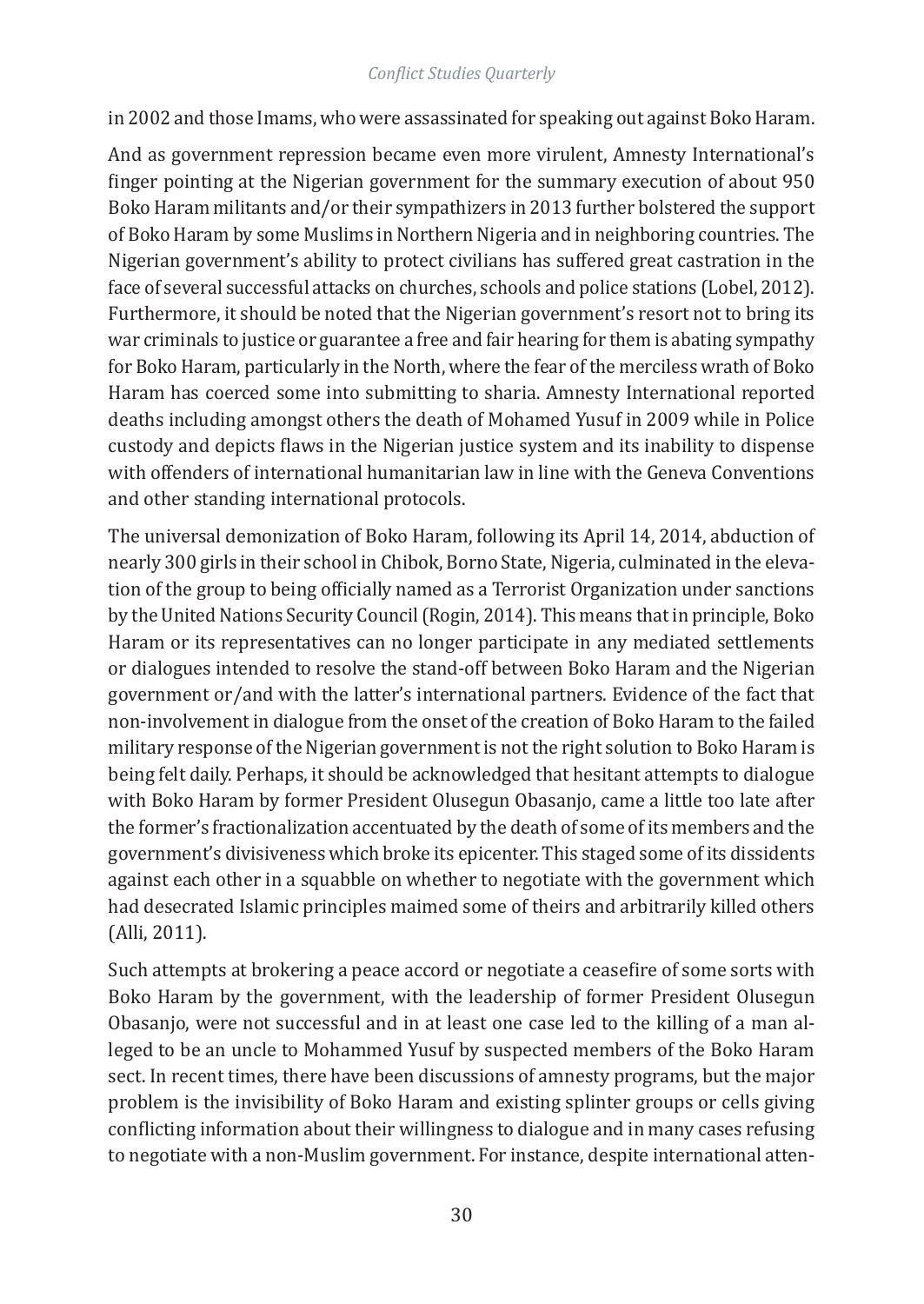#### *Issue 15, April 2016*

tion and civil society action with the *#BringBackOurGirls* campaign, more attacks in rapid succession have occurred in the country and suicide bombings have increased exponentially in other places outside of their main zones. One of this zones was Jos, Plateau State, where Agence France-Presse reported that 2 bombs exploded concurrently in the busy central district killing an estimated 148 people (cited in The New Age, 2014). Another was Nyanya, a suburb in Abuja, Nigeria's Federal capital territory which became the target of two attacks on two different dates in the same crowded bus terminal (Onuoha, 2014). This shows that the 2014 demeanor of Boko Haram belittles the *#BringBackOurGirls* campaign in the same way that its successes underrate the efficacy of the government's or international response.

The *#BringBackOurGirls* campaign is arguably too-little-too-late to curb Boko Haram's attacks and is more designed to put pressure on the Nigerian government to expand its response to the violence and insecurity, especially as it affects women and girls rather than to illicit any change from Boko Haram. And if any window of opportunity was lost by the government of Nigeria, it was between 2009 and 2012 when it should have rooted out the insurgency. On 1 January 2012, it declared a state of emergency in the three northern states of Adamawa, Borno and Yobe, but failed to use that as an opportunity to inspire civilians and garner support against the re-strategizing and weakened and divided Boko Haram. It seems the government slept on its laurels and today suffers the effects of such a missed opportunity which would have been used to foster inclusive national dialogue or pursue a negotiated settlement with Boko Haram factions desiring the same.

Today, football, which before now united Nigerians especially when its national team (the Super Eagles) played in continental or world stage, is the bedrock of renewed attacks. Gathering to watch football matches in public places, in spite of the risks and threats of Boko Haram, cannot but be read as intrepid patriotism or addiction for the love of the sport. It is more likely today that damages ensuing from a bomb blast linked to Boko Haram would be reported at a public viewing site than it was in 2009. When a bomb went off in Jos at a viewing center during the finals of the European Champions League match between Real Madrid and Atletico on May 24, 2014 (City Press, 2014), it was a sign that other attacks would come. While bomb attacks occurred in Mubi, Adamawa on June  $1<sup>st</sup>$  (Ola & Ande, 2014), and in Damaturu, Yobe (Hemba, 2014), the government decided to declare states of emergency, the risk of heightened attacks led to many state governments banning commercial viewing centers during the period of the FIFA World Cup in Brazil in June/July 2014. This led to reduced patronage of viewing sites, thereby reducing potential attacks.

As the international pressure builds on the federal government to strengthen its intelligence and find a lasting solution to the insurgency, the focus shifted to what the government is, in fact, doing to prevent more attacks and find the perpetrators. The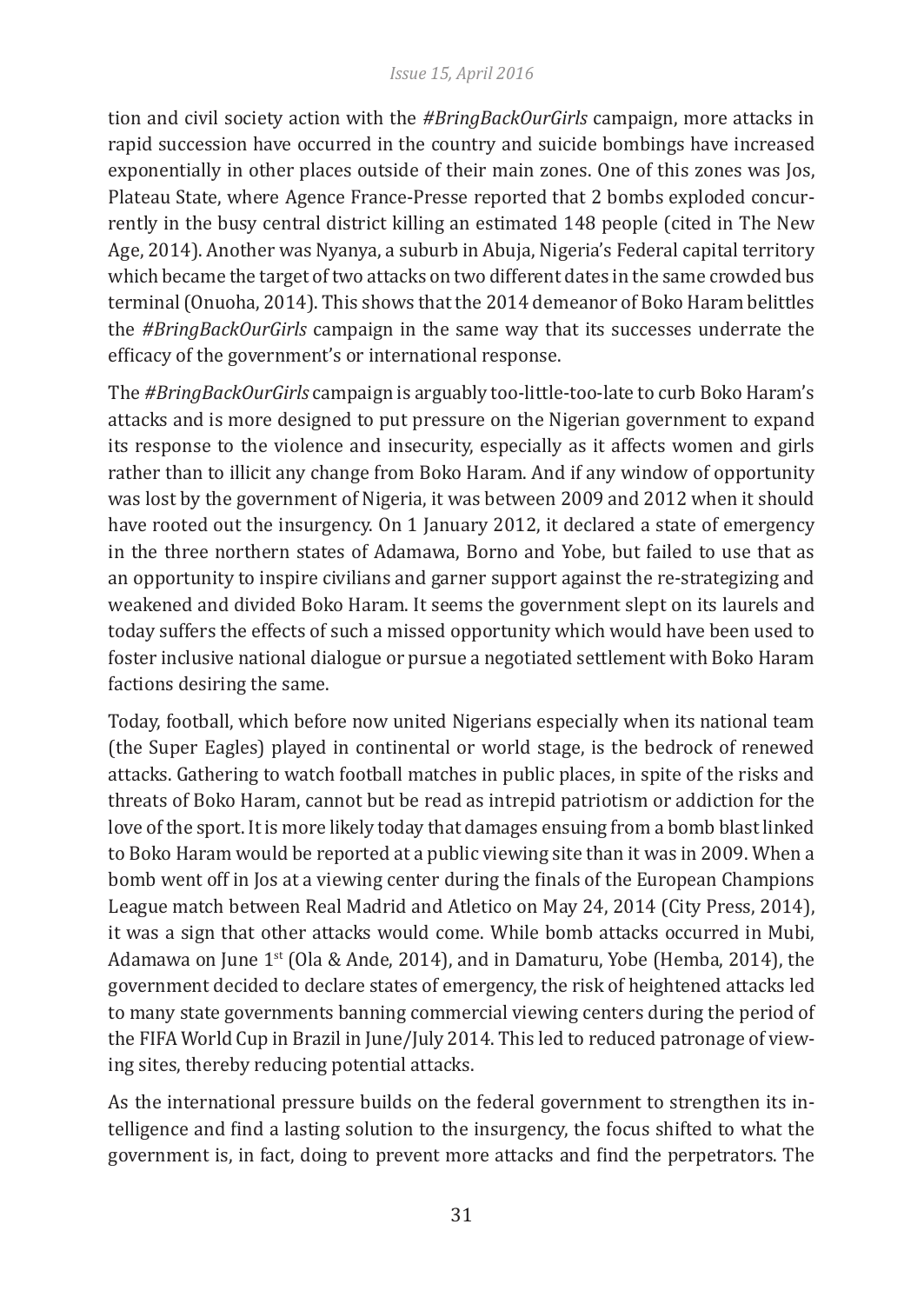insecurity faced in the North, particularly the North-eastern part, means more attacks are less recorded and are beginning to be normalized as a feature of the crisis.

On June 8, 2014, Nigeria reported its first female suicide bomber who was intercepted on her way to a military barracks in Gombe but detonated the bomb at the checkpoint, killing herself and a soldier (Laccino, 2014). Four successive bombings took place in Kano State, between 27 and 30 July 2014 involving teenage female suicide bombers. While relatively small casualties have been recorded in these attacks, it showed a new strategy of Boko Haram to escape suspicion and detection of intending attacks since women in Northern Nigeria are likely to be dressed in full hijab and women have been perceived as victims rather than perpetrators. Then a 10-year old girl was found with a bomb vest strapped with explosives in Kano on 30 July 2014 (Pflanz, 2004) during a routine check, further raising alarms about Boko Haram's recruitment strategies. Boko Haram may be using female family members, including vulnerable girls married off early since child marriage is common in many Islamic communities in the North. It has also led to speculation that the female suicide bombers could be 'brainwashed' girls abducted by Boko Haram in Chibok, Borno State in April 2014 and who are still missing. Needless to say, the suicide bombings led to a ban on all public worship and celebrations marking the end of Ramadan fast, a notable feast in the Muslim calendar in Kano and some other states in the country, in an attempt to prevent more targeted attacks in crowded areas.

Concern for the abducted girls of April 14 and other women and girls that have been captured by Boko Haram in raids since the insurgency were heightened with the threat of Abubakar Sheu in a widely circulated video to sell and marry off the abducted girls. The United Nations human rights experts recognize that this exposes these women and girls to "sexual exploitation, forced marriage and sexual slavery" (OHCHR, 2014). Additionally, there is a risk that girls forcibly married off to Boko Haram members can be used for procreation, thereby creating the possibility of a future army of children dedicated to the insurgency cause. This is not to say that Boko Haram does not already have a breeding ground for potential recruits (CLEEN Foundation, 2014). It has capitalized on the situation of jobless youth and the *almajiri* in Northern Nigeria to have access to children and youth who join the group daily (Onuoha, 2014). The *almajiris* are children, mostly boys, who are sent by their families to learn the Quran under an Islamic scholar, but who beg on the street for alms. They are often hungry, destitute, unkempt and treated with disdain which makes them vulnerable to abuse. They are therefore susceptible to manipulation by those able and willing to meet their basic needs. As harmless as they may seem, many have become useful for gathering information for their 'masters'. The unequal and bureaucratic implementation of the federal government's policy on *Almajiri* education at the state level, aimed at building schools that integrated Qur'anic learning with modern teaching, means that few of the schools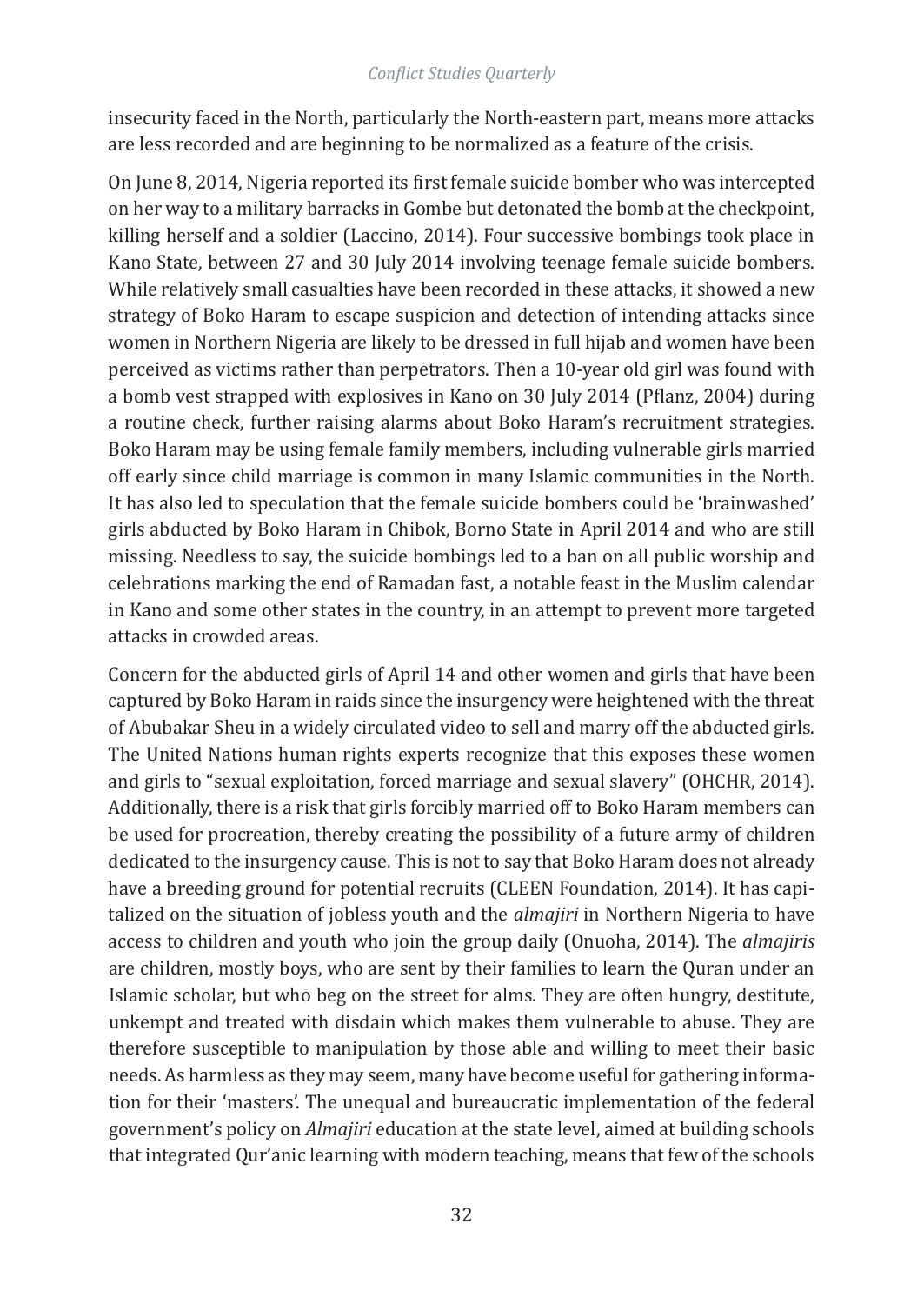have taken off with some states e.g. Zamfara having enrolled pupils and others yet to start enrollment (Awofeso, Ritchie & Degeling, 2003). Therefore, a majority of 9.5 million *almajiris* (Adetayo & Alechenu, 2014) in Nigeria are still left roaming the streets susceptible to radicalization and more exploitation.

Between 2009 and 2013, it was reported that at least 1,500 persons died in attacks linked to Boko Haram; the same number has already been reported by Human Rights Watch (2014) in the first quarter of 2014 alone, indicating more than anything that a rise in the intensity of the attacks and targets is to be expected. The only difference between the attacks pre-2013 and the post-2013 ones is the targets. While earlier attacks targeted religious building, such as churches, markets, state institutions' buildings e.g. police stations, the later attacks include schools, business complexes, bus stations and football matches viewing centers. Prior to the start of the FIFA World Cup in June 2014, there were bomb attacks or threats in viewing centers where football matches were to be shown live to the paying public.

It appears Boko Haram is changing and adapting its tactics, but there is also the possibility that 'copycat' groups are also using the current situation to push a political agenda. This is because, unlike in the past when Boko Haram took responsibility for attacks, there are many incidents that have occurred reported as 'likely Boko Haram attacks' to which the latter has neither confirmed nor denied its involvement. However, what is sure is that if the new and multiplied attacks are not Boko Haram's, the group would most definitely be celebrating that its attacks against the 'non-Islamic' governments are successfully multiplying. But if this is the case, who then is behind such attacks? And is the Nigerian government and international response systemically directed at Boko Haram effective or misdirected?

It is equally important to state that fewer efforts have been invested in investigating the global networks and means of communication used by Boko Haram to sustain itself. The flourishing trade in humans as bargaining chips has given credence not just to Boko Haram, but also to terrorist groups who believe hostage taking is a lucrative means of forcing states to negotiate and engage in trade-offs which are capable of sustaining them. As previously mentioned during the Mali insurgency, one faction of Boko Haram became more closely interlinked with Al-Qaida in the Islamic Maghreb (AQIM) whose radical modus operandi ideologies and practices recommended the use of all means necessary to Islamize Nigeria. AQIM, being itself inspired by Al-Qaida principles, helped to share strategies being used by the parent body to wreck Somalia (through Al-Shabaab) and parts of the Middle East.

Thus indirectly, some states negotiation policies may fuel terrorism. Therefore, the fight against terrorism requires negotiation based on principles that do not equate humans in monetary terms as is being done through ransom payments. On April  $26<sup>th</sup>$ , 2013, BBC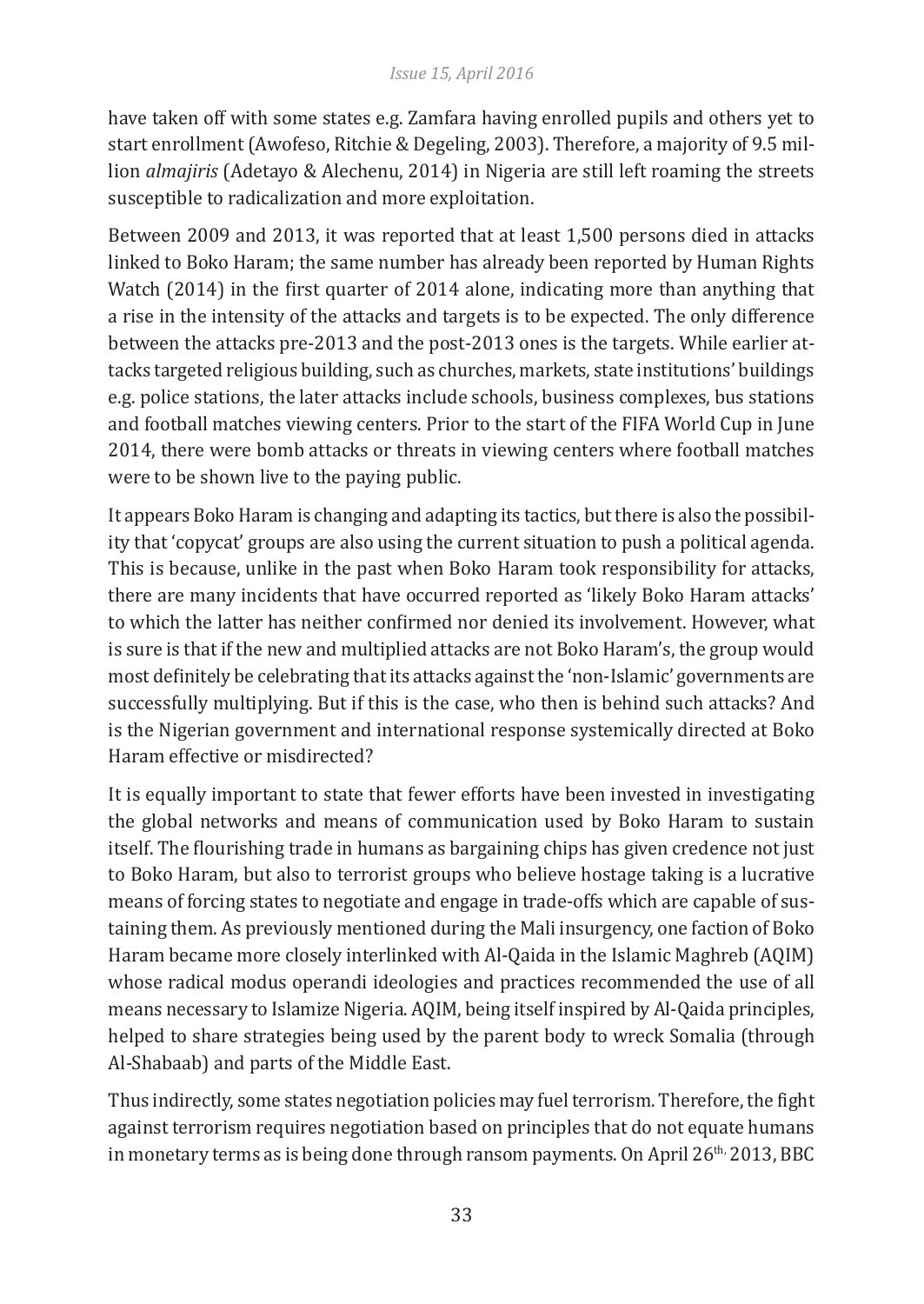News reported that over two million British Pounds were paid to secure the release of a French family of seven. Such payments provide a viable potential for Boko Haram to conscript mercenaries to help spread their propaganda; and to the large pool of unemployed Northern Nigerian youths, employment by Boko Haram is better than the unemployment under the government whose presence is dwarfed by systematic sporadic attacks directed at parents who are resistant to the epistemology of Boko Haram.

The porous nature of Nigeria's and the Sahel region borders is a challenge which most states are unable to deal with. This has served as a safe haven to many rebellions on the continent. The vast land mass of either thick rainforests or scorching deserts in Eastern Congo and Northern Nigeria are examples of largely hazardous places where state control is absent. These vast lands serve as training bases for rebellions and it can be safely said that Boko Haram has been very active in the borders of Cameroon where neither the Cameroon nor the Nigerian forces have proper surveillance. This is evidenced by the many hostages taken from these borders and clearly impeaches not just Nigeria or Cameroon, or Niger or Chad whose borders are corridors for strengthening the firepower of Boko Haram, but African states in general for doing little to consolidate the inviolability of their sovereign borders.

The lack of an international common position on defining who is a terrorist or a rebel is the birthplace for vigilante groups which, eventually, attempt to replace the states in providing security for the community. In recent cases like South Sudan, Riek Machar was labeled by major news outlets as a rebel leader and a couple of weeks later, he signed a peace agreement with South Sudan's elected president, Salva Kiir (Al Jazeera, 2014). More so, in Darfur, the Justice and Equality Movement (JEM), a group that employs terrorist tactics against the government, was recognized as the legitimate representative of the aspirations of the Darfuri people (Xinhua, in People's Daily Online, 2010). Such controversial demonization of figures and their subsequent recognition depicts some form of double standards. It could well be said that if Boko Haram had been engaged by the government of Nigeria from the onset, its demonization today would have been averted. The fact remains that in many cases when dissident groups are born, they are not seen for what they are. Their concerns are often undermined and thwarted as political conspiracies against a seating government. This breeds a response which cannot but be qualified as short-term and ill-conceived to avert the long-term implications of the rise of such groups on peace and security of the country, or parts thereof.

Overall, states must, out of necessity, be more responsive to dissident groups and employ dialogue before the transformation of dissident groups to rebellions and subsequently terrorist groups. In Africa today, and the world at large, many states experiencing economic pressures have seen more and more people call them to do more to guarantee economic and social rights through the provision of essential services, jobs and payment of decent wages. This paper contends that such contestations are likely to increase and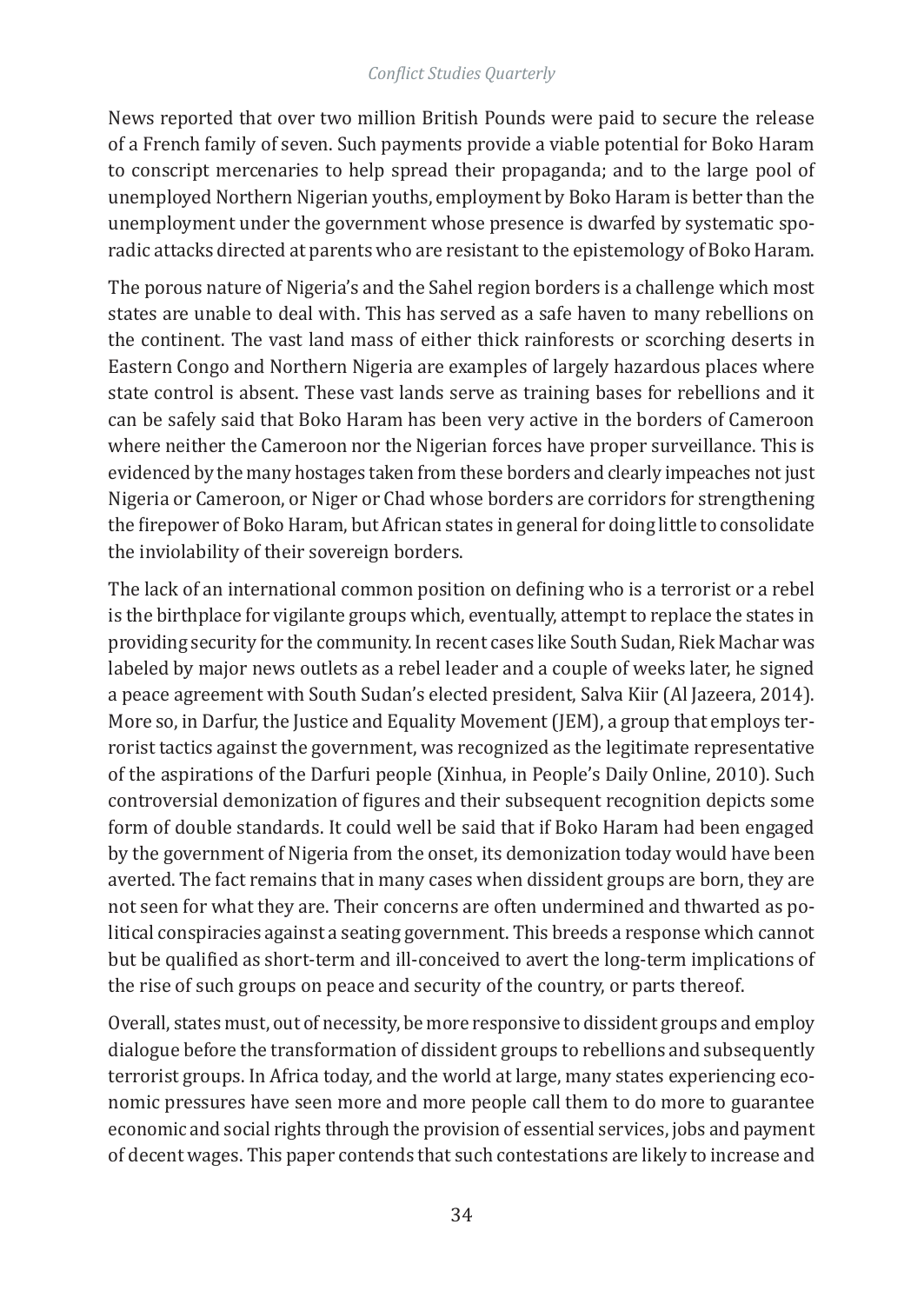states need to find means and strategies to mitigate these issues otherwise rebellions and terrorist groups would outnumber contemporary obsolete methods being used to quell insurgents.

### **The efficacy of the Nigerian Government's response**

The government's response has not matched the rising sophistication and strategic attacks by Boko Haram, whose post-2009 nature and scope has evolved from exclusively targeting state and international institutions to greater religious dimensions and emphasis on hurting both Muslim and Christian civilians, for example the Christmas 2010 church attacks, (The Guardian, 2014) suicide bombings in marketplaces, as well as indiscriminate 'drive-ways'. That Boko Haram attacks have proportionally increased in response to the 'heavy handed' military response by the Nigerian government, fundamentally beckons on a change of strategy. The government needs to acknowledge that, historically, the differential method of administration adopted by the Colonial government led to structural imbalanced developments between northern and southern Nigeria, with fundamentally different experiences of Nigerian citizenship. Northern marginalization, perpetuated by a system of 'oligarchy' rule by Northern leaders, which did little to correct the unequal standards of living between the leaders and ordinary people, formed the foundation of dissent and is linked in part to the motivation of the late Mohammed Yusuf to start Boko Haram – arguably, to establish a state that is responsive to the needs of its people under Islam. The tribal sentiment for a Northern presidency was flamed by the decision of President Goodluck Jonathan to run for elections in 2011 after completing the term of his successor President Yar'adua, who died while in office. The North's contention was that the ruling party, the Peoples' Democratic Party (PDP) had an unwritten policy on rotational presidency that ensured the leadership to alternate between Northern and Southern candidates. The arrangement worked when President Obasanjo, who was from the South, contested and won the 1999 elections and after two terms handed over to President Yar'adua from the North, who was nominated to be the party's presidential candidate for 2005. However, in 2010, this arrangement failed as President Goodluck Jonathan's presidential bid succeeded and he was elected President in 2011. It is worthy to mention also that the PDP-led government also had rotational leadership arrangement at all levels and that in 2011, when the Federal House of Representatives were selecting a Speaker, the PDP-led House failed to elect a speaker from The South-West where the position was zoned to, but instead elected Tambuwal who is from the North-West (Nwaneri, 2011).

The combination of these factors, historical, political and tribal, sprouted more visibly and gave rise to the current stalemate around how to dispense of the instability supposedly perpetrated by Boko Haram *notwithstanding suspicions that vigilante groups and political dissidents of the ruling elite have taken advantage of the security deterioration to craft for themselves a political space of operation.*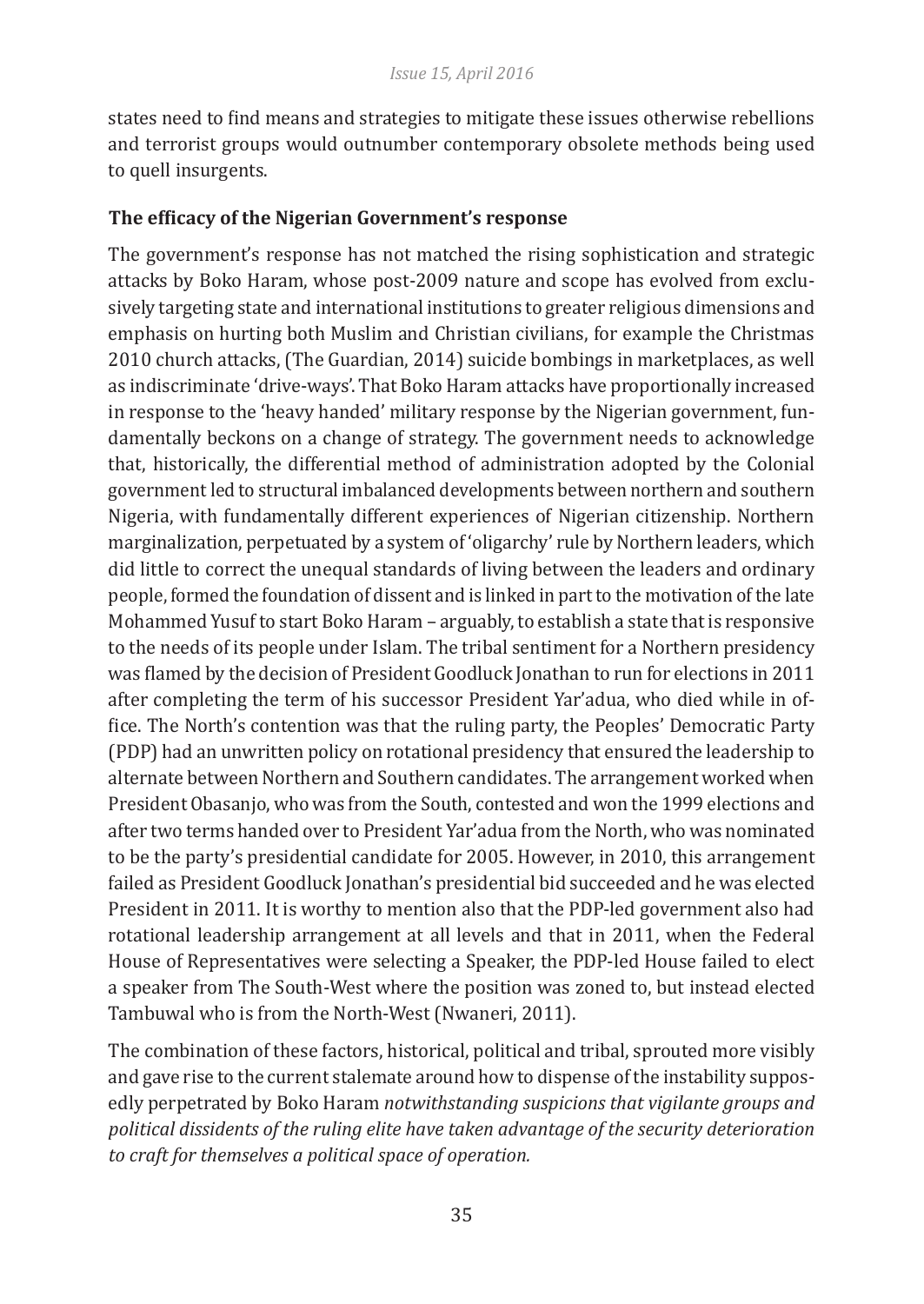Secondly, it should not be forgotten that the opportunity to engage in dialogue with the faction that sought to receive compensation for the death of Mohammed Yusuf and followers in 2009 (Smith & Abubakar, 2012) was a strategic error on the part of the Nigerian government. This missed opportunity culminated a possible irrecoverable loss of an opportunity to neutralize, if not co-opt, a faction of Boko Haram. More critical is that, the post-2009-2013 era, the Nigerian government did not have an adequate response to counter the evolving nature and tactics of Boko Haram insurgency, as the movement began shifting the nature and severity of its targets from state institutions to civilian hotspots and religious safe havens. The state of emergency period saw no fundamental radical change in the approach of Federal Government, except for an increase in military repressiveness, which similarly led to civilian deaths and arguably inflamed further tensions of ordinary citizens in northern Nigeria against the federal government.

On 20 June 2014, The Presidential Fact Finding Committee, set up by the government of Nigeria on 2 May 2014 to investigate the Chibok girls' abduction of 14 April 2014, submitted its report to the President. While the report is yet to be made public on grounds of confidentiality and security concerns, the Committee's Chairperson, Brigadier General Ibrahim Sabo (rtd.), confirmed that of the 279 girls abducted, 57 girls escaped, while 219 girls are still missing. In April 2013, the government had also set up a Committee on Dialogue and Peaceful Resolution of Security Challenges in the North, that submitted its report in November 2013, with recommendations. This report has not also been released to the public.

There is no doubt that the Nigerian government has invested a lot in military intelligence and defense strategy to counter Boko Haram's incursions. The government and military commanders have boasted about arresting several followers of Boko Haram. This perhaps has been a strategic victory which hurts Boko Haram and, in turn, prompted the latter to request the release of some of their captured militants in exchange of the over 200 abducted girls. But how well this strategy is working in the face of widening insecurity across Nigeria where no state can claim to be safe from Boko Haram's systematic civilian attacks is a moot point. First, government critics argue that Nigeria spends less on its military defense than many other Sahel countries fighting terrorism and transitional criminal activity (Moran, 2014). Secondly, from 2009 until the State of Emergency in 2013, the Nigerian government's loss of an opportunity to engage in dialogue carved the way for indiscriminate warfare to counter Boko Haram by firing indiscriminately into suspected Boko Haram hideouts and killing many civilians with little to no accountability. Thirdly, during the year-long state of emergency, the government never developed a comprehensive top-down or bottom-up military strategy to counter Boko Haram, and only recently under the patronage of France did they formally engage neighboring countries on a regional strategy. The latter has been criticized by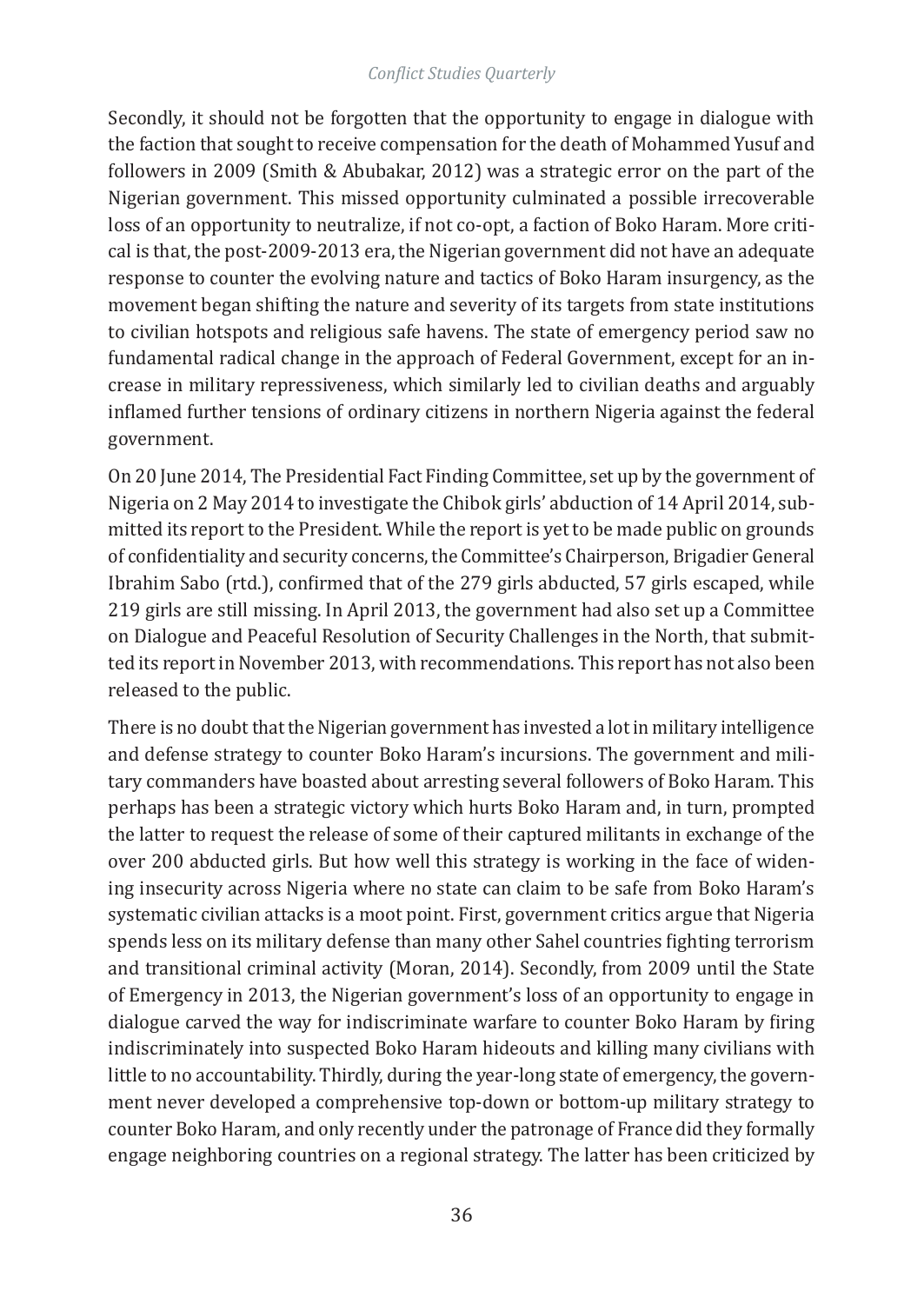African civil society organizations who argue that reflections on African peace and security are unjustifiable anywhere but in Africa. And so, President's Goodluck Jonathan's goodwill to facilitate a regional response was not well received and projected him as weak without external support.

The above has further been worsened by mixed-government signals which on the one hand are offering amnesty for Boko Haram members that put down their arms and, on the other hand, has said that it will not negotiate with terrorists. This has even further distanced those who would ordinarily contemplate a dialogue or truce, as there is no clarity on the steps government intends to take.

The continued armed offensive is also an option the government is exploring together with military and security intelligence from the United States (US), United Kingdom (UK) and France. But it is clear that the families of the girls would rather want the prisoners to be released and their children returned to them in the same way as the Nigerian populace is growing impatient with the government strategy which cannot prevent continued impromptu nationwide explosions.

Until now, Boko Haram was quick to claim responsibility for its attacks, but in the last couple of attacks, especially those occurring in states in the Central/Middle-belt region, it has not expressly done so. It may be argued that this is so because Boko Haram is now cornered and cannot freely communicate or upload videos on the internet. It may also be argued that Nigeria's insecure environment is incubating emerging insurgent groups which have capitalized on the Federal Government's exclusive focus on Boko Haram to demonstrate the weakness of the state and its inability to adequately protect civilians.

The government of Nigeria's decision to increase security checkpoints, cancel public events on key national dates such as Independence Day and to introduce metal detectors in public places, including churches and mosques, has had little impact on preventing these attacks. If at all, it has increased a heightened fear and intolerance among the public. This tense environment was also an early warning sign of the propensity for violence ahead of Nigeria's general elections in March 2015. The general sense of insecurity has led to more people resign to the fact that they would need to provide their own security and has also encouraged the growth of vigilante groups who can easily become oppressors rather than defenders of the people.

Therefore, the Nigerian government's response to the Boko Haram insurgency should be directed at:

- 1. Preventing further attacks from taking place through facilitating a national inclusive dialogue which seeks to suggest ways of collectively responding to the challenge that Boko Haram poses to the Northern States and Nigeria as a whole.
- 2. Recognizing the role the community has taken in policing its environment and that they can be a source of information to the Nigerian security operatives. The locals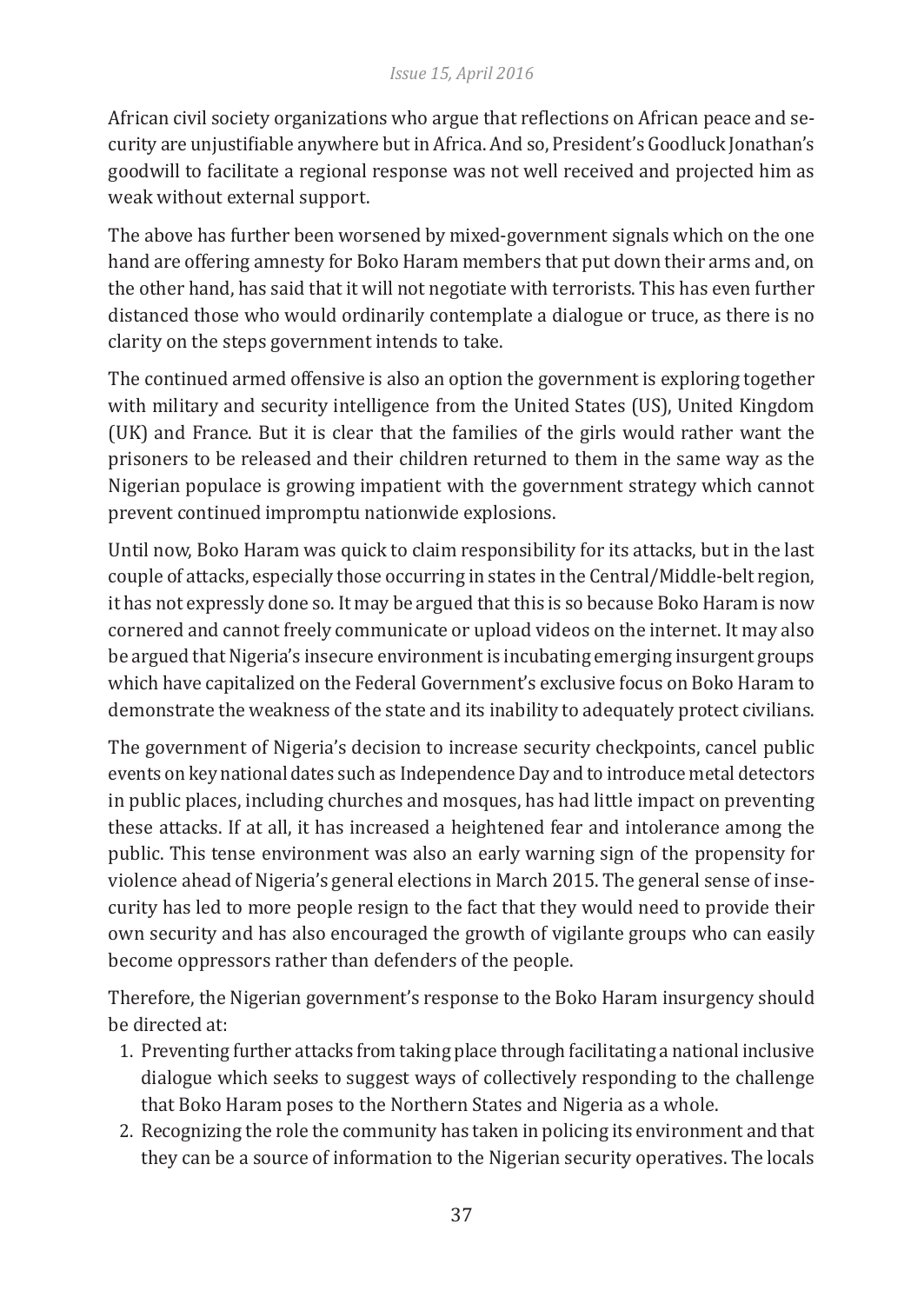know their forests and villages and with some training can act as guides in mixed missions to stop repeat insurgency attacks. Recent responses by some vigilante groups have shown that when the communities took up arms and fought the insurgents, repeat attacks and intimidation ceased.

- 3. Borders Policing and Monitoring in collaboration with neighboring countries. With the exception of Cameroon, all the other countries bordering Nigeria are in the Economic Community of West African States (ECOWAS) region. The existing frameworks in ECOWAS can provide the platform for training and coordination of a border police or other mechanism that covers the region with a separate agreement for Cameroon on sharing of information, intelligence reports and capacity building of security personnel on strengthening the borders and effective monitoring of movement of arms and people.
- 4. Exploring the role of peace mediators selected from the communities most affected by Boko Haram as intermediaries between the State and Boko Haram in an effort to broker peace and national reconciliation.

#### **Points to Ponder and Conclusion**

Nigeria now finds itself in a dangerous place where every attack and every threat is linked to Boko Haram. There are allegations that splinter groups have emerged and capitalizing on Boko Haram by shielding their attacks and reigning in invisibility. During the political campaigns leading to the 2015 general elections, supporters of then President Goodluck shared messages that the 'president's enemies' are using the latest Boko Haram inspired violence to score cheap political points and make the country ungovernable. President Goodluck Jonathan has had to bear the brunt of inflamed elites in the North who see his emergence as President following the sudden death of President Yar'Adua in 2010 and his subsequent election in 2011 as a flagrant disregard for the PDP-led government's party policy on rotational presidency between the North and the South. As a southerner, proponents of rotational presidency argue that he had breached this arrangement by occupying a 'second' term belonging to a northerner i.e. following his decision to contest in the 2011 elections and winning his first term in office. The possibility of him running for a second term in 2015 had raised more alarm and dissent in the North. This perhaps led to some sympathy for Boko Haram in certain areas and in others an opportunity to discredit him and champion Northern candidates for the presidency. More worrisome, some had echoed the call that the country risks losing its 15-year run of uninterrupted civilian rule by the threat of a military uprising leading to a coup if the Boko Haram attacks do not end. The 2015 elections and the emergence of President Buhari has cleared these concerns. However, as Nigeria navigates the current crisis, the price to pay in stability is already higher than it would have cost if effective dialogue with Boko Haram and affected groups had taken place sometime earlier.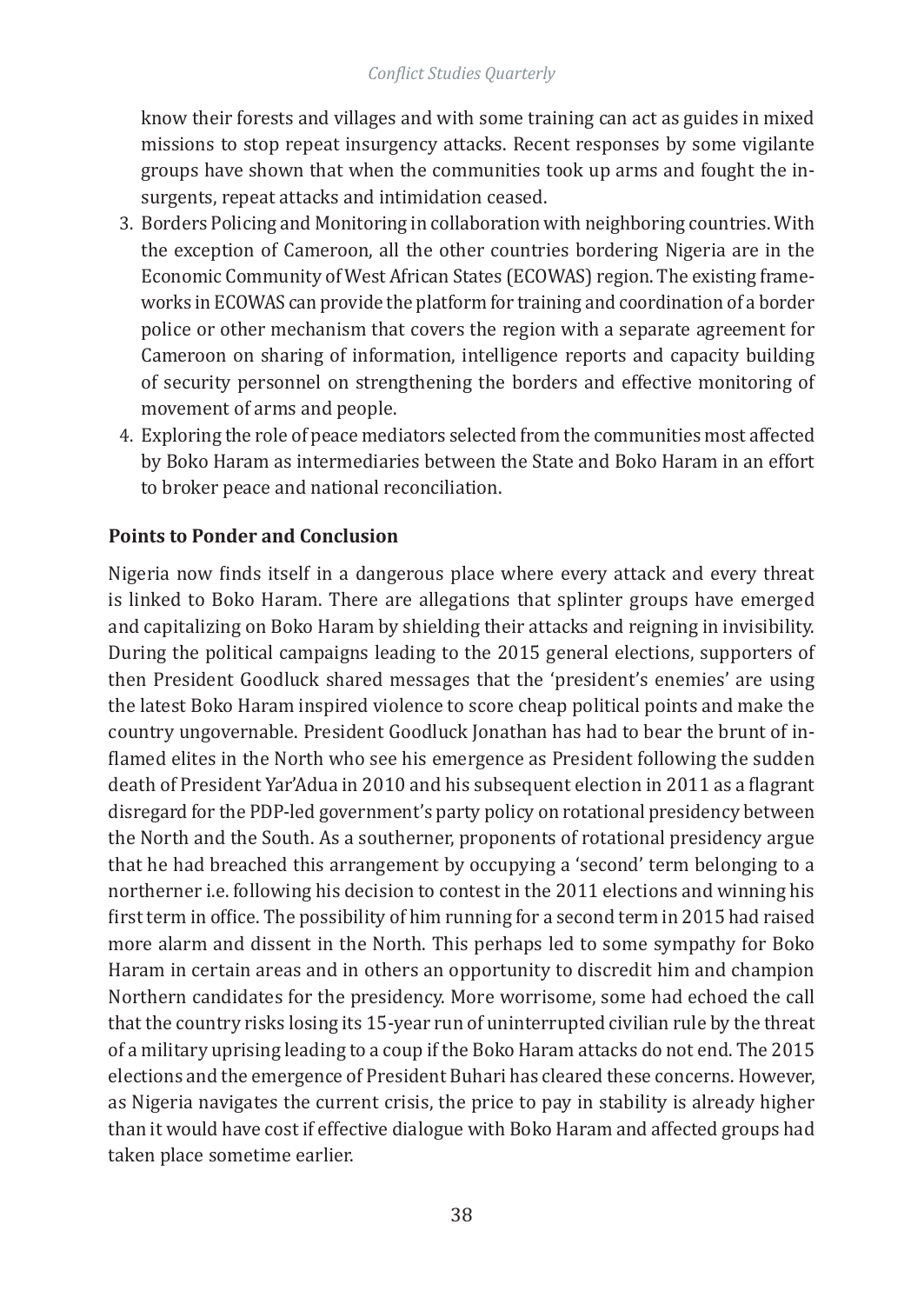Lastly, the situation is alarming, to say the least, and while many people living in the North of Nigeria, especially the North-Eastern states of Borno, Yobe and Adamawa have been most affected, the initial resignation of the people to their fate is slowly but surely being replaced by a brutal survival strategy with the emergence of vigilante groups since security forces have failed to save them. However, this does not seem a viable or sustainable defensive against the instability Boko Haram has caused not only in Nigeria but around its borders. This further exposes countries in the West African and the Sahel region to transnational crimes, including slavery, which the supposed leader of Boko Haram had also alluded to. We must not forget that this region is still fragile as a result of the Malian crisis and the ever present fear of growing influence of AQMI and other Al Qaeda-related groups in the Sahel. A strong and effective response to addressing Boko Haram in Nigeria would also contribute to resolving ongoing conflicts elsewhere in the continent, including Central African Republic, Mali and Darfur-South Sudan, where transnational crime such as human trafficking and drug trade are principal threats to long-term peace and stability.

Until the federal government and its security agencies are able to secure the territory and effectively demobilize Boko Haram and its cells, the rising number of deaths and wanton destruction of property will only lead to an, even more, dangerous path to war, anarchy and disintegration. This will serve no one and cause untold suffering and damage to a country whose stance in Africa provides stability and support.

### **References**

- 1. Adetayo, O., & Alechenu, J. (2012, April 1). Growing Almajiri population dangerous to national development. *The Punch Newspapers Online*. Retrieved September 2, 2014 from http://www.punchng.com/news/growing-almajiri-population-dangerous-to-nat ional-devt-jonathan.
- 2. Agence France-Presse. (2014, May 22). Boko Haram attack kills 148 in Nigeria. *The New Age*. Retrieved September 29, 2014 from http://newagebd.net/13360/boko-har am-attacks-kill-148-in-nigeria/#sthash.9JKdawSd.dpbs.
- 3. Al Jazeera (2014, January 5). Profile: South Sudan rebel leader Riek Machar. *Al Jazeera*. Retrieved September 30, 2014 from http://www.aljazeera.com/indepth/2013/12/ profile-south-sudan-riek-machar-20131230201534595392.html.
- 4. Alli, Y. (2011, September 16). Obasanjo visits the family of slain Boko Haram Leader. *The Nation*. Retrieved September 30, 2014 from http://www.thenationonlineng. net/2011/index.php/news/19751-obasanjo-leads-peace-talks-with-boko-haram. html.
- 5. Awofeso, N., Ritchie, J., & Degeling, P. (2003). The Almajiri heritage and the threat of non-state terrorism in Northern Nigeria - Lessons from Central Asia and Pakistan. *Studies in Conflict & Terrorism, 26*(4), 311-325.
- 6. BBC. (2013, April 27). Nigeria's Boko Haram got \$3m ransom to free hostages. *BBC*. Retrieved June 3, 2014. http://www.bbc.com/news/world-africa-22320077.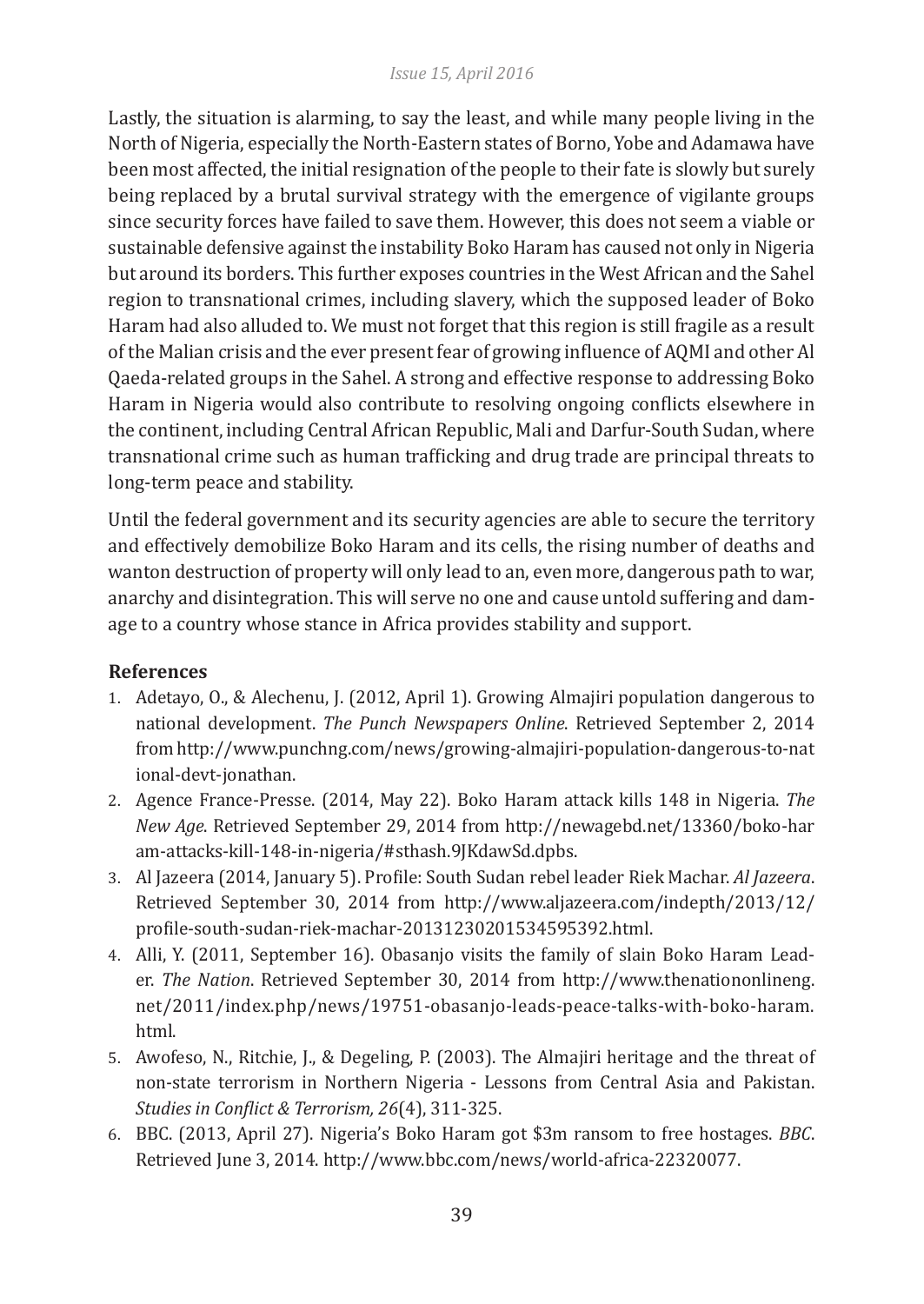- 7. City Press. (2014, June 2). Bomb kills at least 14 at Nigerian TV viewing centre. *News24*. Retrieved September 29, 2014 from http://www.citypress.co.za/news/bomb-killsleast-14-nigerian-tv-viewing-centre/.
- 8. CLEEN Foundation. (2014). *Youths, radicalisation and affiliation with insurgent groups in Northern Nigeria*. Abuja: CLEEN Foundation*.*
- 9. Hemba, J. (2014, June 17). Explosion hits World Cup viewing area in northeast Nigeria. *Reuters*. Retrieved September 29, 2014 from http://www.reuters.com/arti cle/2014/06/17/us-nigeria-blast-idUSKBN0ES2P220140617#piXfW1G70Wf01h Xk.99.
- 10. Human Rights Watch. (2014, July 15). Nigeria: Boko Haram kills 2,053 civilians in 6 months. *Human Rights Watch*. Retrieved September 30, 2014 from http://www.hrw. org/news/2014/07/15/nigeria-boko-haram-kills-2053-civilians-6-months.
- 11. Laccino, L. (2014, June, 9). Boko Haram black widow: female suicide bomber blasts Nigerian army barracks. *International Business Times*. Retrieved September 30, 2014 from http://www.ibtimes.co.uk/boko-haram-black-widow-female-suicide-bomberblasts-nigerian-army-barracks-1451927.
- 12. Lobel, M. (2012, April 30). Deadly attack on Nigeria's Bayero University in Kano. *BBC News*. Retrieved June 3, 2014, from http://www.bbc.com/news/world-africa-17886143.
- 13. Moran, M. (2014, May 16). This is why Nigeria's large military is no match for violent zealots. *The Unraveller*. Retrieved September 30, 2014 from http://www.globalpost. com/dispatches/globalpost-blogs/the-unraveler/nigeria-military-boko-haram.
- 14. Muhammad, H. (2014). Boko Haram: What would Nana Asmau say? *The Hakeem Muhammad Blog*. Retrieved September 16, 2014, from https://muhammadhakeem.wordpress.com/2014/05/05/boko-haram-what-would-nana-asmau-say/.
- 15. Nwaneri, F. (2011, June 8). Nigeria: Reps Speaker Tambuwal Alters PDP's Zoning Arrangement. *Daily Champion.* Retrieved September 30, 2014, from http://allafrica.com/ stories/201106081068.html.
- 16. OHCHR. (2014, May 8). Nigeria: UN and African experts call for immediate release of abducted girls and accountability of perpetrators. *OHCHR News.* Retrieved September 30, 2014 from http://www.ohchr.org/EN/NewsEvents/Pages/DisplayNews. aspx?NewsID=14577&.
- 17. Ola, L. & Ande, I. (2014, June 1). Nigeria bomb kills at least 14 at northeast football TV showing. *Reuters*. Retrieved September 29, 2014 from http://www.reuters.com/ article/2014/06/01/us-nigeria-violence-idUSKBN0EC1V620140601#c3FyKPMYXYK aFrjx.99.
- 18. Onuoha, F. (2014).Why do youth join Boko Haram? *Special Report no. 348.* Washington DC: United States Institute for Peace.
- 19. Onuoha, F. (2014, April 29). Boko Haram and Nyanya bomb blast. *Aljazeera Center for Studies Reports*. Retrieved September 22, 2014 from. http://studies.aljazeera.net/en/ reports/2014/04/20144299643486571.htm.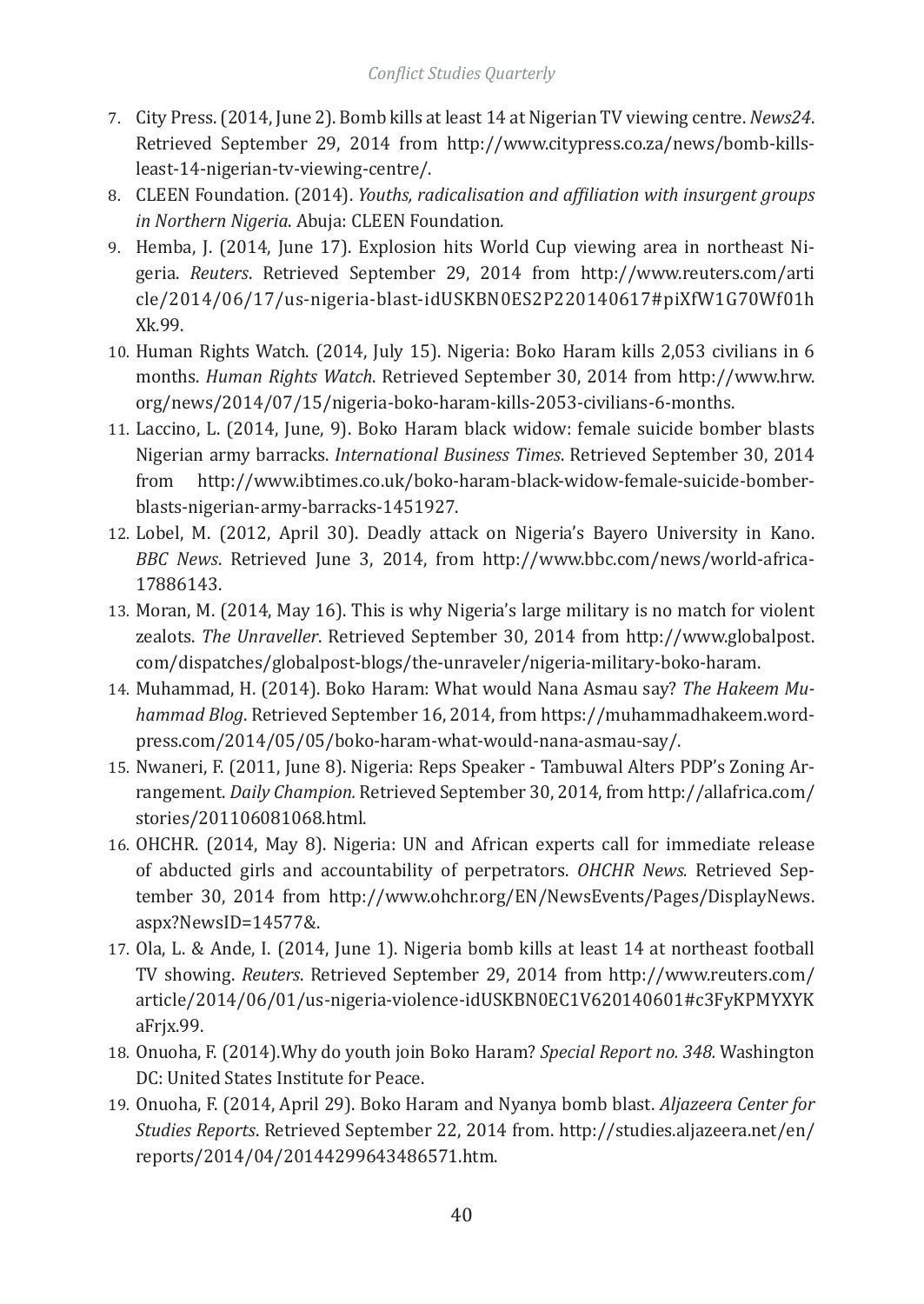- 20. Oyeniyi, A. (2011). Ethnicity and indigene/settler conflict. *Transcend Media Services*. Retrieved September 21, 2014, from https://www.transcend.org/tms/2011/02/eth nicity-and-indigenesettler-conflict/.
- 21. Pflanz, M. (2014, July 31). 10-year-old would-be suicide bomber arrested in Nigeria. *The Telegraph Newspaper*. Retrieved September 30, 2014 from http://www.telegraph. co.uk/news/worldnews/africaandindianocean/nigeria/11002787/10-year-oldwould-be-suicide-bomber-arrested-in-Nigeria.html.
- 22. Rogin, J. (2014, May 8). Hillary Refused to classify Boko Haram as a terrorist organization. *The Lexington Libertarian Blog*. Retrieved September 16, 2014 from http://lexing tonlibertarian.wordpress.com/2014/05/08/hillary-refused-to-classify-boko-haramas-a-terrorist-organization/.
- 23. Smith, M. & Abubakar, A. (2012, January 28). Nigeria pressured to end Boko Haram violence. *Mail and Guardian*. Retrieved September 30, 2014 from http://mg.co.za/ article/2012-01-28-nigeria-pressured-to-end-boko-haram-violence.
- 24. The Guardian. (2010, December 28). Radical Islamist sect says it carried out Nigeria church attacks. *The Guardian*. Retrieved September 30, 2014, from http://www.the guardian.com/world/2010/dec/28/islamist-sect-responsibility-nigeria-attacks.
- 25. Walker, A. (2012). What is Boko Haram? *Special Report no. 308.* Washington DC: United States Institute for Peace.
- 26. Xinhua. (2010, February 24). Sudanese government signs ceasefire deal with key rebel group. *People's Daily Online.* Retrieved September 30, 2014, from http://english.peo ple.com.cn/90001/90777/90855/6901067.html.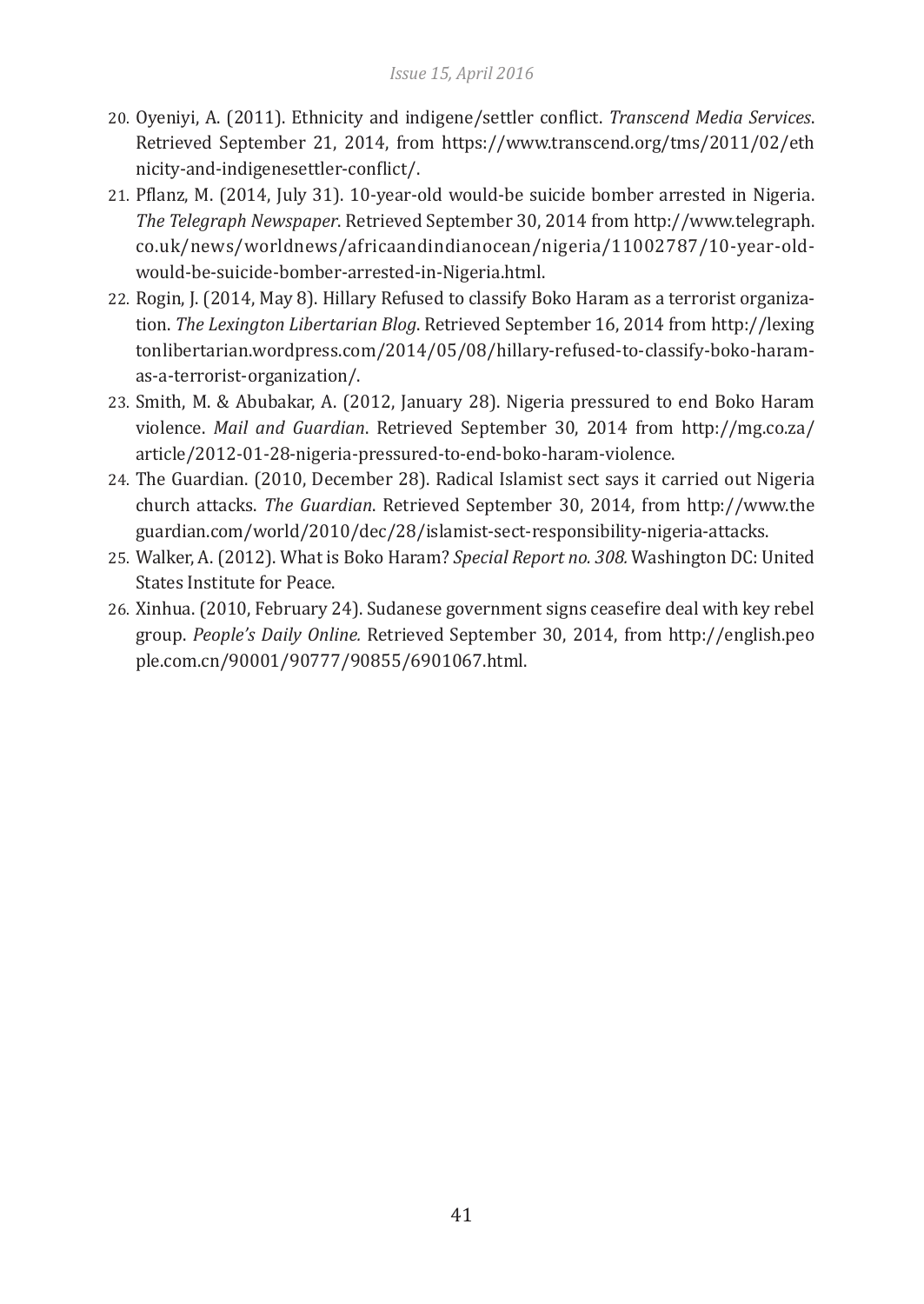# **Romania: Conflicts between prison employees in Satu Mare Penitentiary**

Liliana Mariana LUPŞICA Adrian-Grigore POP

**Abstract.** *This article reports the results of a survey on the conflicts the staff of Satu Mare Penitentiary is facing at their day to day jobs and the causes that generate them. The questionnaire attempted to determine the most significant problems in daily prison activities, the methods used to manage work related (recurrent) disputes among employees and the most important features of the prison environment that lead to stress and conflict.* 

**Keywords:** *Satu Mare Penitentiary, organizational conflict, survey.*

#### **Introduction**

Mc'Shane (1993) notes that starting with the 1980's scholars tended to de-emphasize the inmate issues and focus on the conflicts between officers and between officers and administrators. This trend was set and put in motion once many scholars observed and noted that the correctional institutions are conflict-prone organizations. Powelson et. al., cited by Zald (1962, p. 22-23), among others, have described in detail some of the conflicts that may develop and manifest between the professionally trained treatment employees such as social workers, psychiatrists, medical staff or psychologists, and lay personnel (cottage parents, attendants, guards, other security personnel). The conflicts in such environments arise out of the

Liliana Mariana LUPŞICA MA Graduate College of Political, Administrative and Communication Sciences Babeş-Bolyai University, Cluj-Napoca, Romania

Adrian-Grigore POP PhD Student Faculty of Sociology and Social Work Babeş-Bolyai Univesity, Cluj-Napoca, Romania E-mail: adrian.pop@fspac.ro

Conflict Studies Quarterly Issue 15, April 2016, pp. 42-61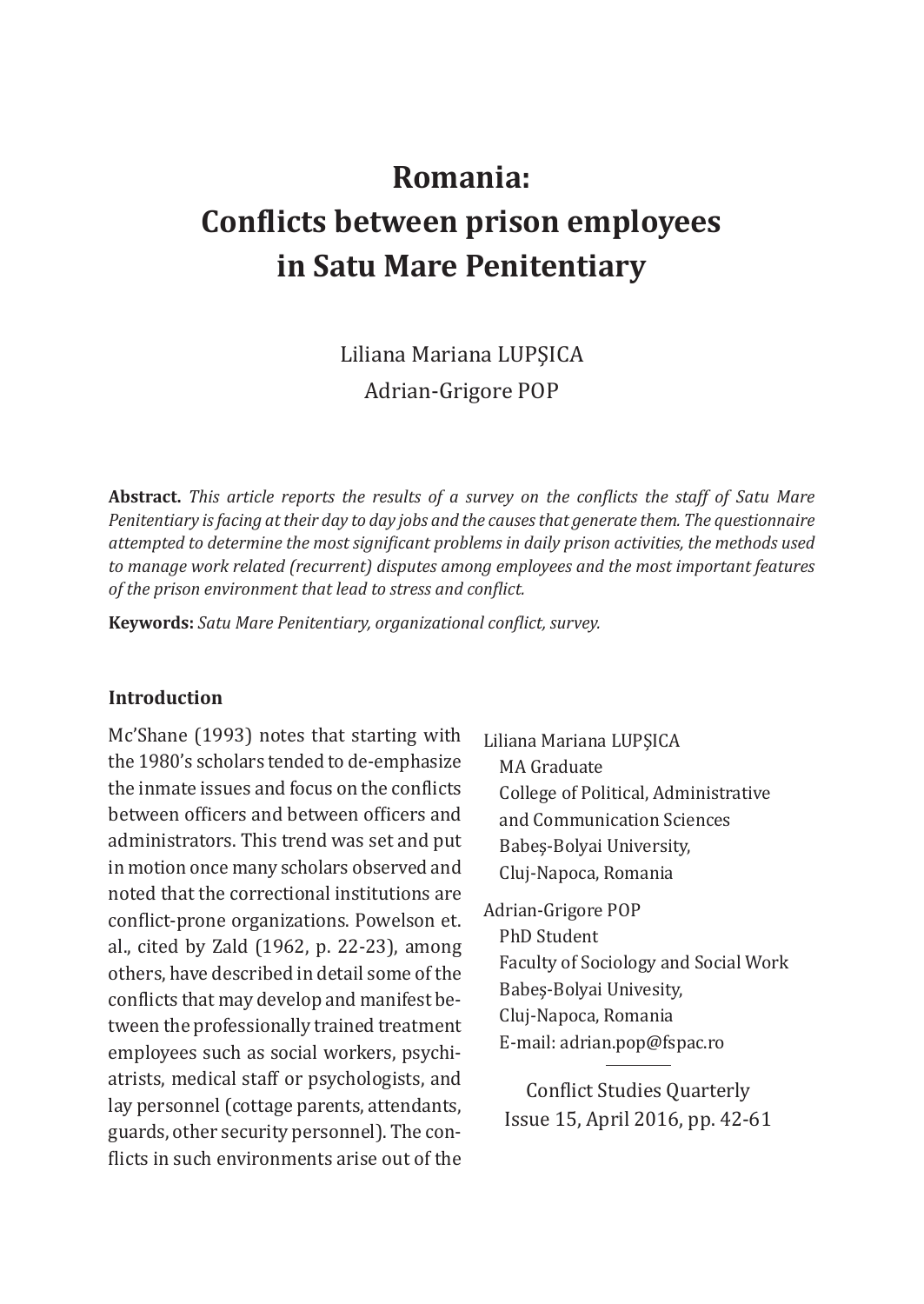incompatible requirements of the custodial and the treatment staff, and the goals they must serve inside the prison unit they work in. Conflict is an inherent, and some would say natural, part of this phenomenon, like any other business or employment relation. Modern organizations are dynamic, made up of people with increasingly diverse backgrounds, opinions, values and expectations about work, but often the tension to manage these emotions and the responsibility can lead to disputes,which in turn can lead to conflicts (Sandu, 2015).

Bennett (2012) observes how until relatively recently, prison research tended to focus mainly on prisoners and the effects of imprisonment. In such researchers, staff variables were invisible but mostly subsumed within the broader concerns. He mentions that "the study of prison staff may be considered marginal or a distraction. It could be argued that the primary focus of prison research should be prisoners, since they are the people who are most significantly affected by the prison experience" (p. 1). The lack of attention given to the ones taking charge of the prisoners is especially true in the Romanian context.

With these observations in mind, an idea started to grow: a research regarding a "virgin land", or a "special" kind of organizations. Specifically, a research inside the prison, focused on prison employees. Although different evaluations of prison officers were conducted yearly by the Romanian National Penitentiary Administration regarding stress and stress management, work satisfaction, offender-staff relationship, etc., there is no research regarding the conflicts between the staff members.

This article reports the results of a survey of the conflicts the prison staff is facing at their day to day jobs and the causes that generate them. The questionnaire attempted to determine the most significant problems in daily prison activities, the methods used to manage work related (recurrent) disputes among employees and the most important features of the prison environment that lead to stress and conflict.

# **Organizational Conflict**

# *Organization – definition and structure*

In *Taking charge of organizational conflict,* David Cowman (2003) defines organizations in a simple, yet relevant, way: "organizations are only structures into which we place people to produce outcomes. Any success or failure we assign to an organization is only the reflection of the success or failure of its people" (p. 7).

Weihrich, Cannice and Koontz (2010) defines organizations as "a formalized intentional structure of roles and positions" (p. 174). Nelson and Quick (2013) believe that organizations are "open systems of interacting components in which people, tasks, technology and structure come together for a purpose. These internal components interact with external components in the organization's task environment such as competitors,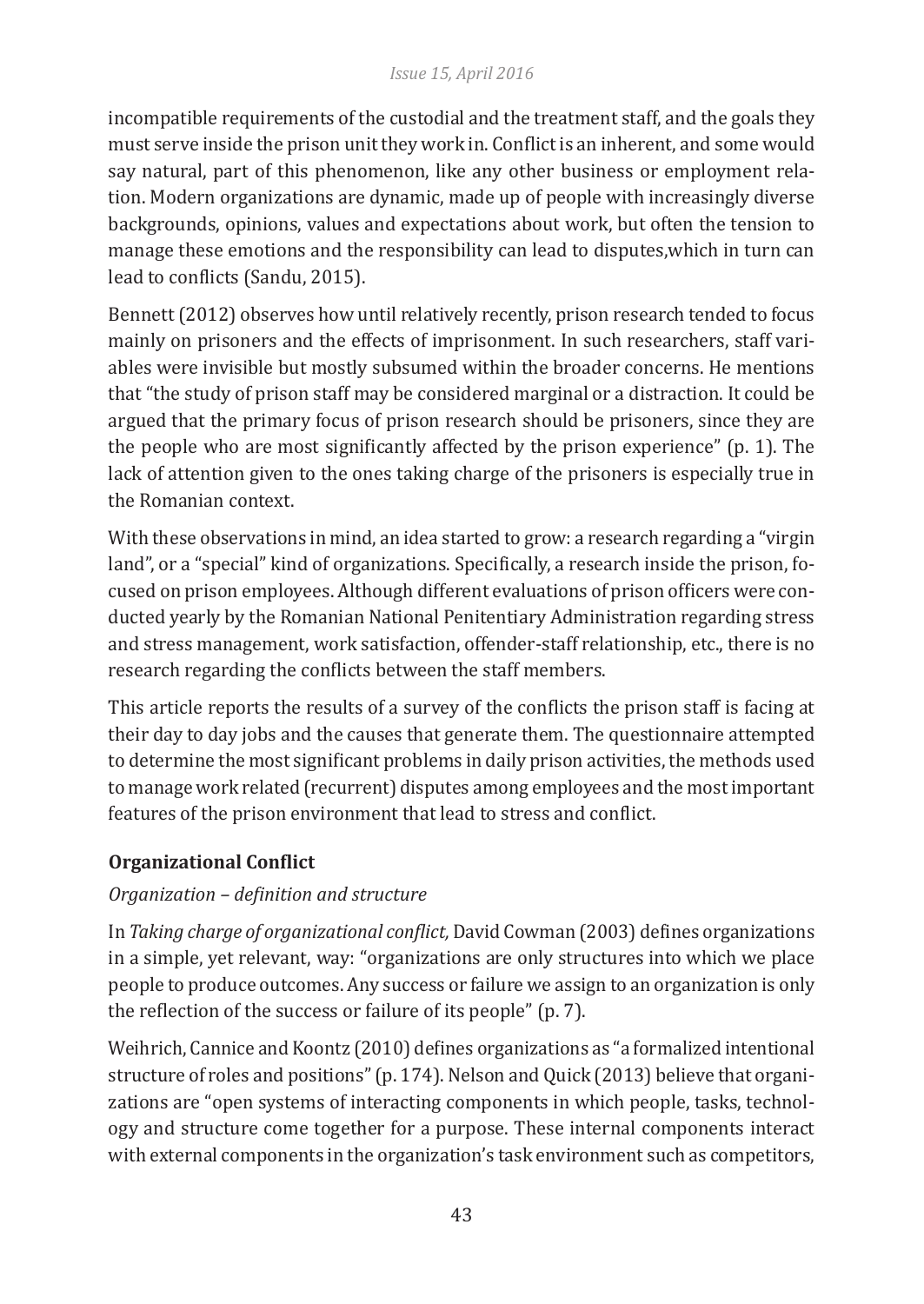customers, and vendors. Taken together, organizations are open systems inside which, people, technology, structure and purpose interact with an environment" (p. 9).

So, as we see from this definition, an organization's components are: people (its human resources), technology (represented by a wide range of techniques, tools, knowledge that are used to transform the inputs into outputs), structure (represented by the system of authority, communication, and workflow). The above-mentioned task environment comprises the following elements: the lawmakers, suppliers and customers (Nelson & Quick, 2013). How does an organization system work? Basically, the organization uses its inputs (capital, material and human resources), converts them in throughputs in order to deliver to its task environment outputs, in the opinion of the same authors (2013, p. 9). "Throughputs are the materials and resources as they are transformed by the organization's technology component. Once the transformation is complete, throughputs become outputs for customers, consumers, and clients" (p. 9).

Writers distinguish between the *formal* and *informal* aspect of an organization. Weihrich et al. (2010) believe that "formal organization means the intentional structure of roles in a formally organized enterprise" (p. 174). According to Nelson and Quick (2013), the formal organization refers to "the official, legitimate and most visible part that enables people to think of organizations in logical and rational ways" (p. 9). It is also described as "the *lines* […] that can be drawn to show official relationships and power structures and workflows and channels of communication" by Katzenbach and Khan (2010, p. 3).

The informal organization refers to the relationships, space, and behaviors that exist outside the formal lines, in Katzenbach and Khan (2010, p. 3) view, while Weihrich et al. (2010, p. 175) describes it as appearing through the informal interaction between employees, that develops into a network of interpersonal relationships, that do not appear on the organization chart. As a definition of informal relationships, we consider that Weihrich's et al. (2010, p. 186) fits best to the purpose of this document: "informal organization is a network of personal and social relations neither established nor required by formal authority, but arising spontaneously".

According to Weihrich and Cannice (2010) the hierarchy of any organization is crowned by its top managers, and it applies to any kind of organization worldwide: small or large organizations, to manufacturing as well as service industries, to profit or not-for-profit enterprises, and that the term enterprise refers to a business, government agency, hospital, university, and any other type of organization. Weihrich and Cannice (2010) define management as the process of designing and maintaining such an environment in which the individuals, working together in different groups, accomplish in an efficient way selected aims.

As a manager (no matter the organizational level), one carries out the managerial functions of: organizing, planning, leading, staffing, evaluating and controlling. These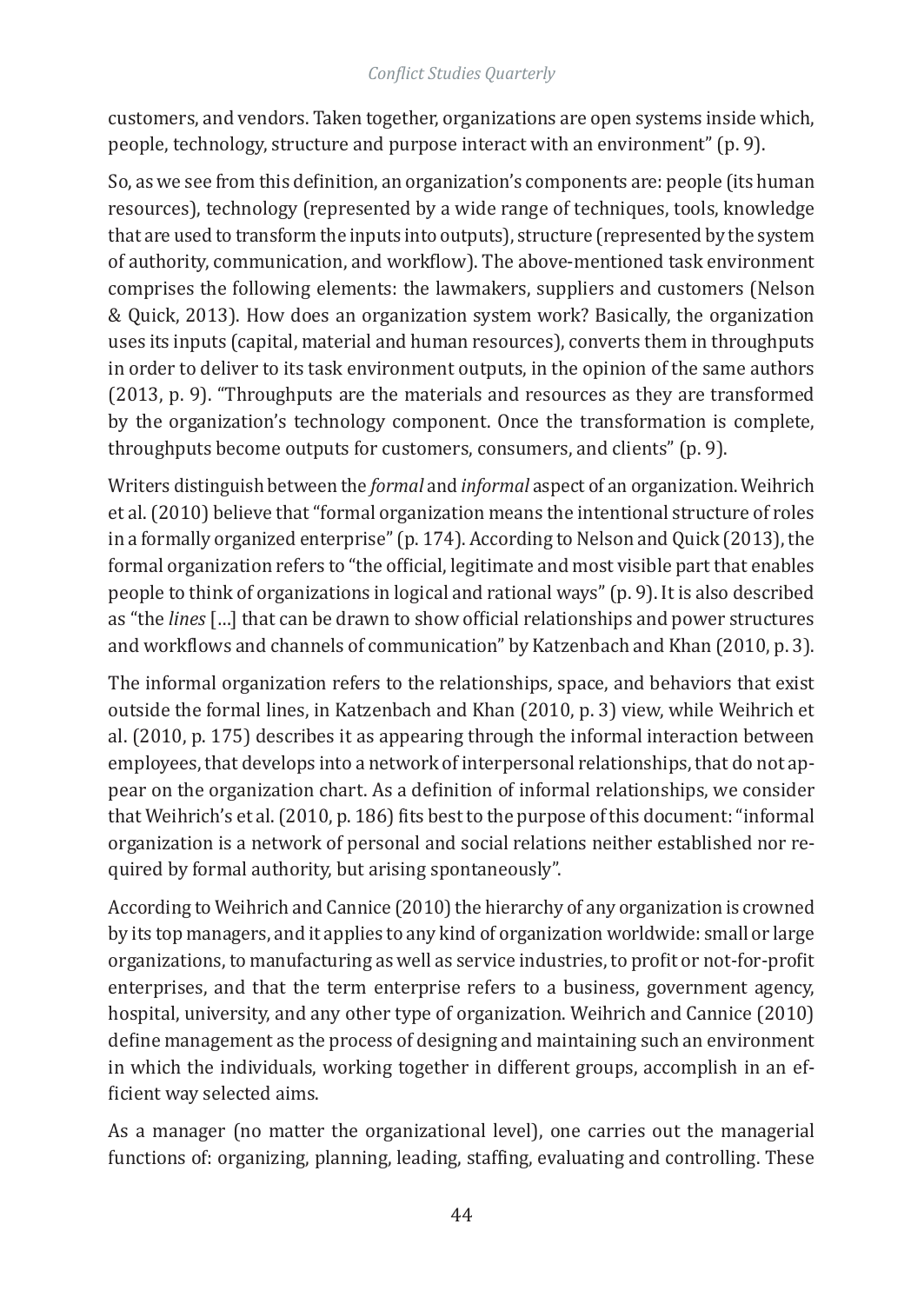complex activities and the aim of management itself are the same in any type of organization and any level of it: to create surplus. "Managing is concerned with productivity, which implied effectiveness and efficiency" in Weihrich's and Cannice's view (2010, p. 4). They also show that the managers are the ones charged with the responsibility of taking actions that can and will enable the individual employees to make their best contributions to the group objectives.

# *Organizational conflict*

Just as other multiple authors, Rahim (2015) believes that "conflict is inevitable among humans. It is a natural outcome of human interaction that begins when two or more social entities (i.e., individuals, groups, organizations, and nations) come in contact with one another in attaining their objectives. Relationships among such entities may become incompatible or inconsistent when two or more of them desire a similar resource that is in short supply; when they have partially exclusive behavioral preferences regarding their joint action; or when they have different attitudes, values, beliefs, and skills. Another definition of conflict would be "*perceived divergence of interest*", a belief that parties' current aspirations are incompatible" (p. 1). Greenwald (2008) emphasizes the previous idea, by stating that "conflict of an interpersonal nature is familiar to almost everyone. Individuals lock horns over office space, personnel, and money. Disagreements arise over how best to do a job, or solve a problem" (p. 59). Cowman (2003) believes that conflict is the natural process through which people mediate all of their differences.

According to Zald (1962), "problem-solving organizations are likely to be conflict-ridden organization. Even if the overt conflict is raised or maintained in problem-solving organizations, however, some kinds of tension may be lowered – those tensions that result from feelings of injustice and misunderstandings and that lead to subversion of goals and avoidance of rules" (p. 48). Scholars in organization theory became interested in the scientific investigation of conflict phenomena during the later part of the last century, and they appreciate that once we recognize that conflict is an important concept within the society, we can take a closer look at the phenomena of organizational conflicts (Rahim, 2015).

Cowman (2003) emphasizes that "organizations are rife with opportunities for conflict. All the individuals who are a part of an organization, or who have any interest in involvement with it, bring to the organization the accumulation of everything they've learned – all of their habits and all the beliefs they've developed about themselves, other people, and their world. Such diversity makes conflict inevitable. And because the conflict resolution skills of most people are poorly developed, the outcomes of conflict are frequently negative – at times even destructive" (pp. 26-27).

Pondy (1976), cited by Rahim (2015, p. 1), mentioned that the theories on organization "that do not admit conflict provide poor guidance in dealing with problems of organi-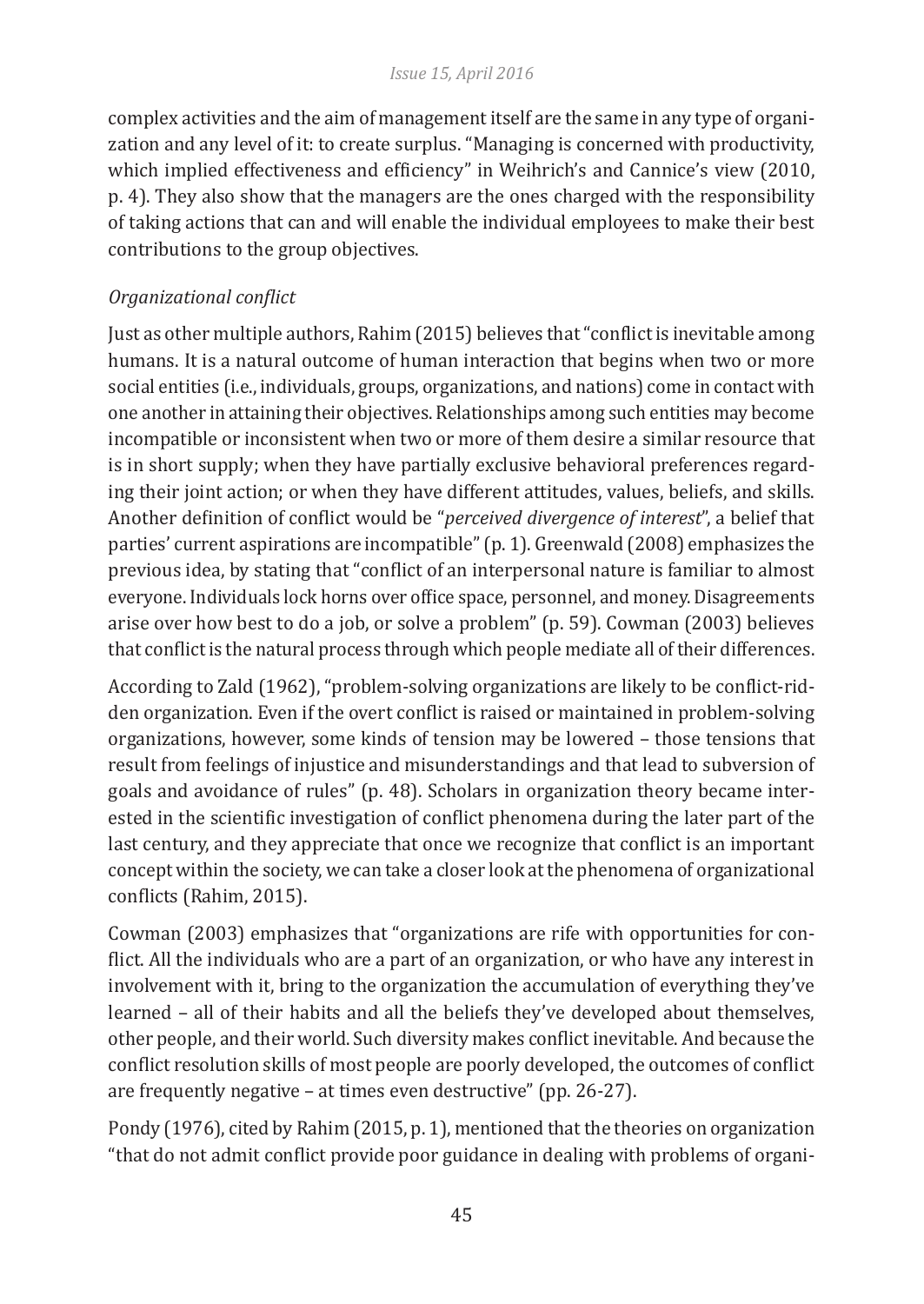zational efficiency, stability, governance, and change, for conflict within and between organizations is intimately related to either symptom, cause, or effect, to each of these problems" Baron (1990), cited by the same Rahim (2015, p. 1) emphasizes that "organizational conflict is an important topic for both managers and for a scientist interested in understanding the nature of organizational behavior and organizational processes".

The classical organization theorists "did not seem to appreciate different impacts that conflict can have on the organization. They implicitly assumed that conflict was detrimental to organizational efficiency and, therefore, should be minimized in the organization and they also prescribed organization structures – rules and procedures, hierarchy, the channel of command, and so on – so that organization members would be unlikely to engage in conflict. This approach to managing organizations was based on the assumption that harmony, cooperation, and the absence of conflict were appropriate for achieving organizational effectiveness (Rahim, 2015, p. 7). "Classical organization theorists, except Follett, did not incorporate a conflicting variable into their models. [...] this approach to organization and management dominated the literature during the first half of the last century" (Rahim, 2015, p. 9).

The behaviorist school of thought changed the way scholars though and approached the world in general and implicitly that of organizations. "Behavioralists accept the presence of conflict and even occasionally advocate the enhancement of conflict for increasing organizational effectiveness. But they have not actively created conditions that generate conflict in organizations – believes Robbins (1974), cited by Rahim (2015, p. 10). This philosophy was closely followed by the interactionist theory, which stated that conflict is necessary, and opposition should be encouraged in organizations. In this approach, conflict management was defined to include stimulation and resolution methods, as conflict management was considered a major responsibility of all administrators (Rahim, 2015).

Just like the classical scholars, "the neo-classical or human relation theorists also considered the conflict to be dysfunctional but they tried to eliminate it by improving the social system of the organization. The modern view of the conflict, however, is that it is not necessarily dysfunctional for organizations. A moderate amount of conflict, handled in a constructive fashion, is necessary for attaining an optimum level of organizational effectiveness" – concludes Rahim (2015, p. 10).

According to David Cowman (2003) conflicts in the organizational environment not only affects the directly involved parties; it also has strong impacts on those who indirectly are being involved in it – the so-called "innocent bystanders", as everyone connected to a conflict may be, and usually is affected on a personal level.

"Conflicts within organizations may involve disputes between departments and units. Technically trained individuals may chronically differ in outlook from business-ori-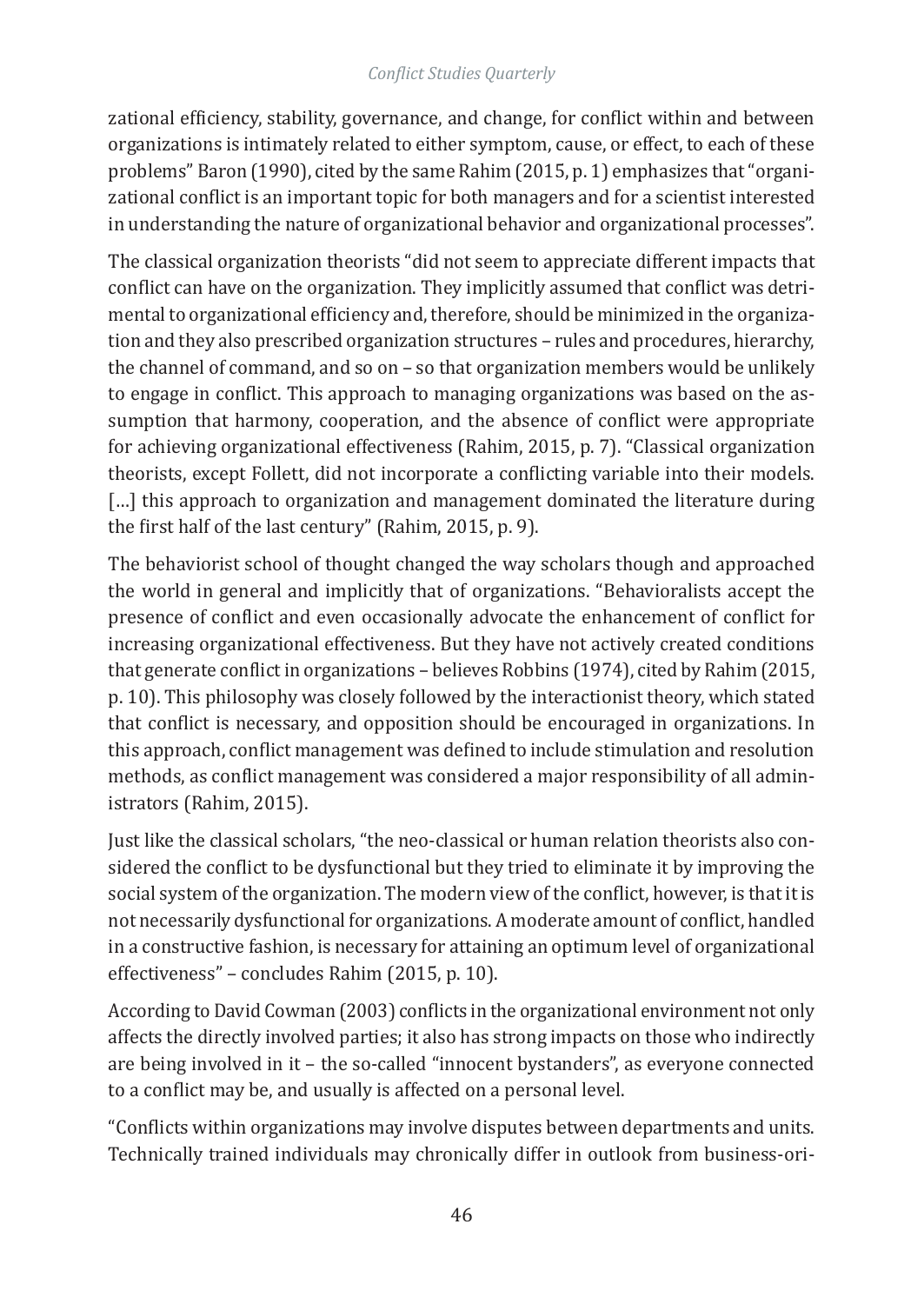#### *Issue 15, April 2016*

ented personnel. *Interpersonal* conflict may be neither the most basic nor the most significant form of conflict observable in an organization. Gender and ethnicity may become the focus of conflict, as women and minorities are excluded from leadership positions. Individuals stuck in positions that do not utilize their talents and skills, or who experience the organizational climate as hopeless or "dehumanizing", feel themselves in conflict with the structure that surrounds them. Individuals exposed to adverse stimuli from these sources experienced conflict not with other members, but with the organization itself" (Greenwald, 2008, p. 59). Regarding these aspects, it has become obvious recently that scholars from various disciplines present a growing interest in teaching and research on conflict in the organizational field, that managers are interested in learning more about organizational conflict and its management and as such, that conflict management skills are gaining ever-growing importance for managers (Rahim).

Greenwald (2010) feels that the most intricate conflict within an organization stems from competition for control over the purpose that the entire or a part of an organization should follow. He differentiates between the interests of the organization's leadership and stockholders or the lower ranking, thus restricting their input and access to information or profit, or using the organization's resources for the purposes they favor. Another competition over power in the organizational environment in the same authors' view may also occur between skilled employees or subgroups that can employ the assets of a union or human rights or environmental organization to support own goals.

# **Penitentiary Staff in Romania**

According to the presentation brochure of the NAP system, in Romania, there are 32 prisons, two re-education centers for under-aged offenders, three detention centers for youngsters /women, six hospital-prisons. In the Satu Mare Penitentiary, offenders serve their sentence in half-open and open regime systems. A few words on each are needed for a better understanding of the work of prison staff in such units. Serving sentences in half-open regimes means one can have the liberty move around unaccompanied, in pre-defined areas of the prison, as there are many spaces that are not closed in such a facility: more than one library, shop, medical offices, gym, court-yards, detainee club. The open regime system houses offenders with a maximum of one year (left) of the sentence that are also free to move around the predefined spaces of the prison. Detainees in both regimes may get involved in re-educational activities, counseling programs, religious, cultural, educational, vocational, or hobby activities. Basically, in these two regimes, the prison staff operating in the operational field is surrounded during the daytime by offenders, and may have direct physical contact with them.

In each Penitentiary, there are multiple work fields: *the operational field* – also called the detention security and prison regime function. Staff working here is charged with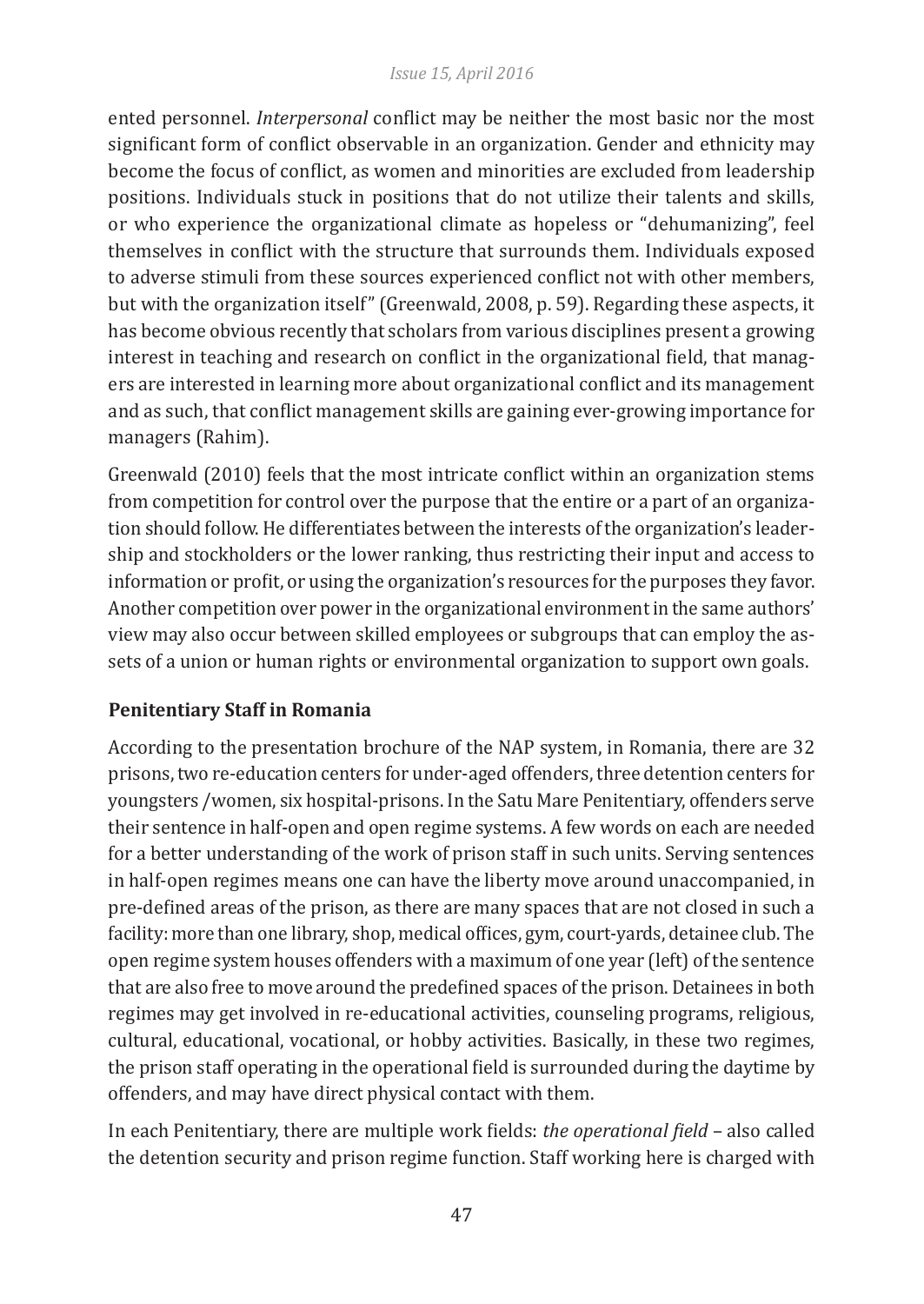the safety and security of the offenders, the other categories of staff, and the community (by preventing escapes). This entails guarding the perimeter, supervising the movement of the offenders, making sure they do not change rooms, and generally respect the prison rules. Staff in the operational may be medium or high education employees, with or without previous work experience. The *social reintegration department* is charged with organizing and carrying out of activities that would prepare the offenders for their reintegration into society, starting with the first day inside the prison cell. Thin entails are preparing him to cope with prison life and rules, offering them educational and psychotherapeutic activities, counseling, or other social services that the offender as a citizen is entitled to. The specialists working in this field are exclusively university graduates: psychologist, social workers, teachers, sociologists and/or graduates of theologies. The reintegration staff carries out their day to day activities (both individually or in groups of maximum 20 offenders) in direct contact with the offenders without being accompanies by security staff, as many of these activities are based on the sharing of confidential information.

The *health care* staff: mostly doctors and (mostly female) nurses that provide 24/7 health assistance; they are in direct contact with the offenders, mostly unaccompanied by security personnel. The *administrative staff* also comprises contractual employees that seldom or never come into contact with prisoners. We refer to the economic department, secretarial department, human resource, P.R, IT, logistics, etc. – both without and mostly with university studies.

In Romania, prison staff is divided into three categories: officers (which are trained in basic psychology, criminology, criminal law as graduates of the Police Academy), junior-officers (the new employees that graduate the school I have mentioned in the previous paragraph) and administrative personnel (either contractual or direct employees of the Penitentiary). Prior to Romania's admission into the European Community, the restructuring of the prison staff was a must, so that many of the prison officers and sub-officers were discharged due to abusive behaviors, alcohol abuse during work hours and tendencies towards violence – according to Holly Carter (USA: Human Rights Watch, 1992, p. 20).

One may easily find out what it takes to become part of the prison staff: being a Romanian citizen and having Romanian residence, they know the Romanian language, 18 years old and high-school studies as a minimum, medically and psychologically apt for prison work, haven't been convicted, meet the height and other pre-set criteria, haven't been discharged of previous jobs on disciplinary causes in the past seven years, have had adequate behaviors legally and socially, haven't been collaborating with the security forces of the communist regime. After being admitted at all of the tests that prove the above-mentioned aspects, future employees follow a year-long preparation in special units: at Târgu Ocna National School for the Preparation of Prison Junior-Officers that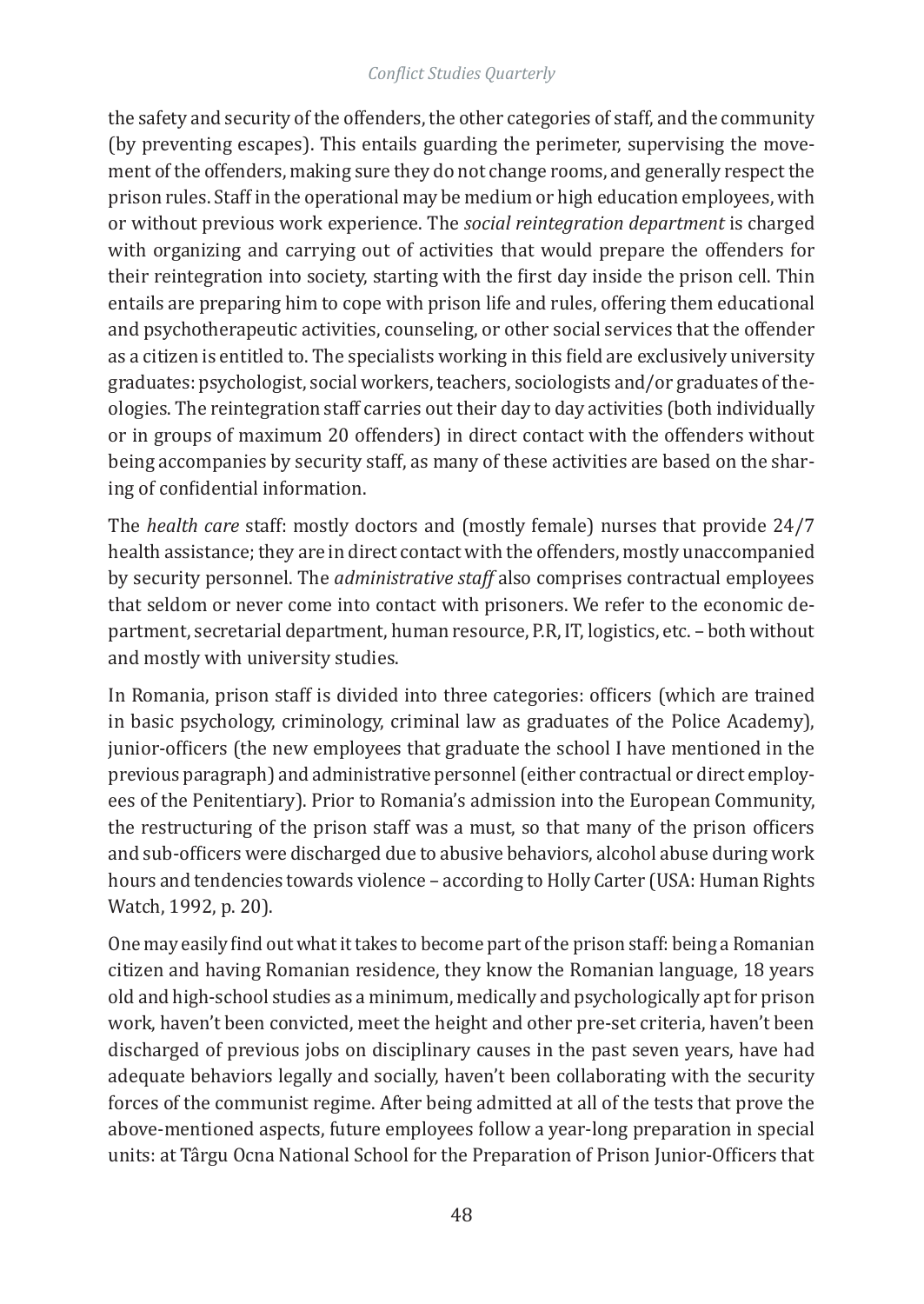ends with a final physical and testing knowledge evaluation. The promotion of the finals leads the newly employed prison employee to the penitentiary of its choosing… and the rest is a mystery.

"Officers receive training at the university level, in the form of four-year courses in the police academy; alternatively, they may have a degree, having acquired specialized training in various fields instead of employment experience. Junior officers follow oneyear specialized courses in the military school for the training and advanced training of subordinate prison officers, but there is also the possibility of co-opting persons with different occupational backgrounds, who will then receive training in the form of threemonth crash courses" (Council of Europe, p. 132). Around 190 men and approximately 30 women graduate the Târgu-Ocna training school every year, adding to the ranks of the prison staff. Most of them have had a previous job in different work fields while others have turned to this profession after graduation their education.

As in the case of offenders, life behind the prison entrance is pretty much an obscure area for most people. If offenders are viewed as people subjected to numerous and unnamed agony, spending their time in half-light, in an environment where screams haunt the hallways, how does that image describe the prison staff?

# **The Survey**

# *Methodology*

This article reports the results of a survey of the conflicts the prison staff is facing at their day to day jobs and the causes that generate them. The questionnaire attempted to determine the most significant problems in daily prison activities, the methods used to manage work related (recurrent) disputes among employees and the most important features of the prison environment that lead to stress and conflict.

The research started with two hypotheses:

- in the Satu Mare Penitentiary employees often find themselves involved in conflicts with peers and superiors due to work related stress,
- most of the conflicts between the Satu Mare prison are latent and contribute to the tension within the work environment.

In order for the research to be possible, a series of special conditions needed to be met: the approval of the Satu Mare Penitentiary, based on an approved project concerning the survey, the written or oral consent of each employee to its superior was needed in order to answer the questionnaire.

Though the Satu Mare Penitentiary has 189 employees, only 66 participated in this survey. As such, one of the limits of this survey is that it may not be representative for the Satu Mare prison staff overall. 18 questionnaires were invalidated, as one or more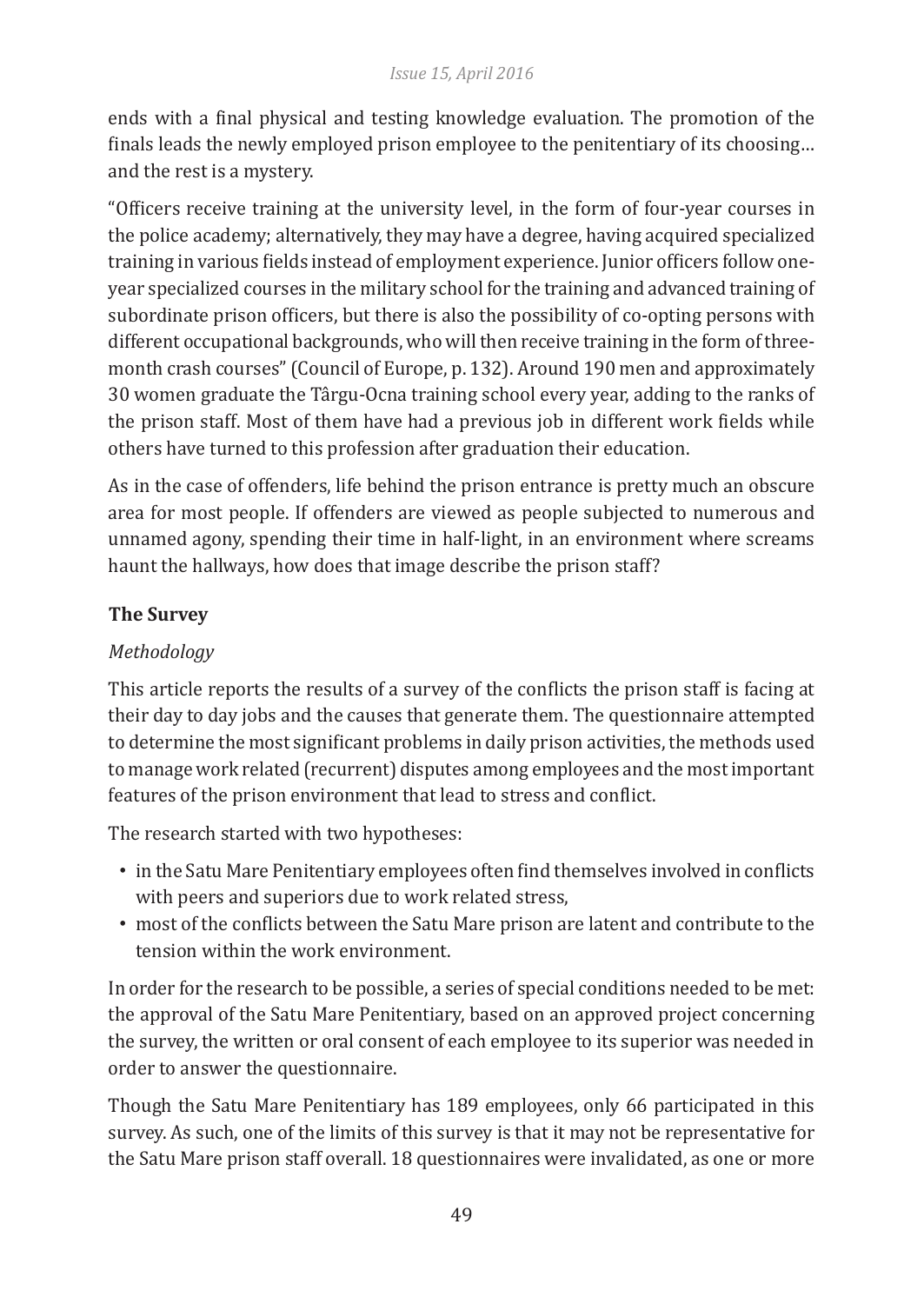questions remained entirely or partly unanswered. Respondents represented 34.9% of Satu Mare Penitentiary's prison staff.

Another limitation of the survey consists in leaving a time gap between conflicts that occurred in the 3 to 12-month period, and disputes that are being referred to generally. This gap has become evident once multiple respondents (different ones) gave answers to two questions that were initially meant to be responded at only is the answer to previous two questions was YES. The gap left respondents the possibility to refer there an answer to conflicts in general. Thus, though only 13 respondents have been involved in conflicts in the past three months, 25 prison staff answered the subunit question. So the descriptive results in this matter cannot be referred as being valid for the time frame the questionnaire has set (3 months).

# *Describing the sample*

In any prison in Romania, the operational and administrative departments comprise the highest numbers of employees. The respondents to the questionnaire were selected as follows: 56.1% activate in the operational field (their specific activities were listed in the previous pages), 27.3% work in the administrative department of the Satu Mare Penitentiary, 10.6% are Social reintegration staff, while 6.1% belong to the medical staff.

From the total of 66 respondents, 22.7% have graduated a form of secondary education, while 77.3% have university degrees. Of the later, 31.8% are law and 18.2% social science graduates.

When the seniority of the employees is concerned, 3% of the respondents are just recruited (under 1 year of activity so far), 9.1% have had 2-5 years of prison work, while 19.7% are close to the end of their activity as prison employees, as they have worked in the prison for over 20 years. 34.8% of my respondents have a 5 to 10-year activity, and 31.8% between 10 and 20 years as prison employees.

The administrative department is predominated by Law (10.6%) and Finance/accountancy (9.1%) graduates. There are also 1.5% social studies and 4.5% other higher level university graduates among the respondents

In the operational field only 19.7% of the respondents have secondary level studies, while 80.3% have university degrees: 19.7% in law, 7.6 in social sciences, 1.5% has finance/accountancy diplomas, 1.5% have graduated from more than one specialization and 6.1 have shown that they have followed "other" type of university studies.

7.6% of the employees from the Social reintegration department are social science graduates, 1.5 have law studies, while another 1.5 are secondary level graduates. 1.5 of the medical employee respondents have social science studies, while 4.5% indicated "other" as a form of studies. If we consider the prison employee legal status, one may conclude that in the medical department, those other studies are: nursery or medicine.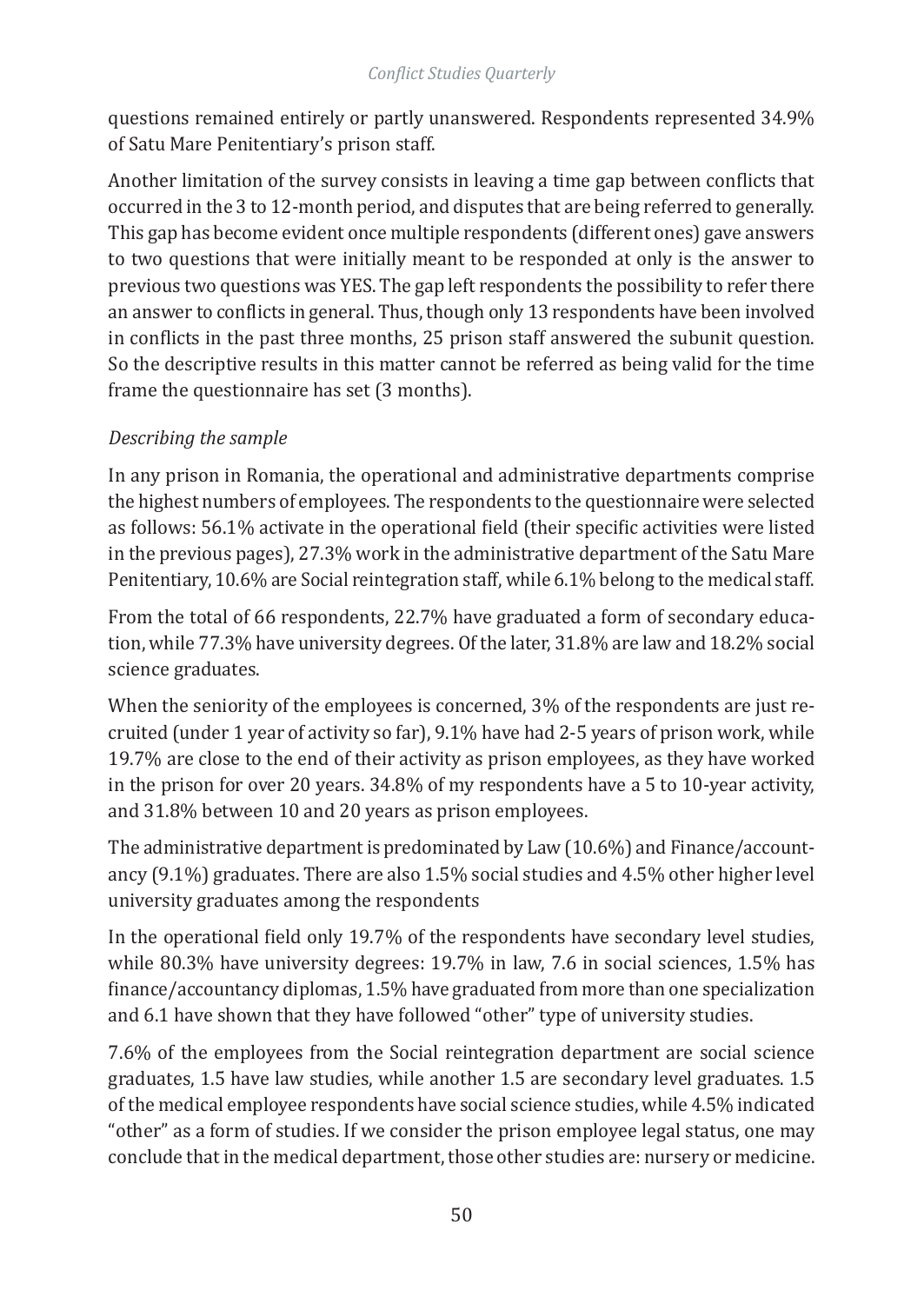Related to the seniority of the employees, the latest staff recruit (*under 1 year* of prison work experience) works in the administrative department, all the recruits with *1 to 2 years of seniority* work in the operational field.

Respecting the numbers of employees of each of the department inside the Satu Mare Penitentiary, the respondents with *2-5 years of work* in the penitentiary were selected as follows: 50% in the operational department and each of the administrative, social reintegration and medical department have 16.7% respondents.

The sample comprises 57.1% staff with *10-20 years seniority* working in the operational department, 33.3% in the penitentiary administration, 4.8% in the medical and the same in the social reintegration departments. There is no medical staff with over *20 years* seniority; 7.7% of the sample that responds to this criteria is activating as reintegration staff and 23.1% in the administrative field. 69.2% of the employees in my sample are in their last years of activity (with only five years to go until the law offers them the possibility of retirement).

# **The Results**

# *The working environment*

In order to evaluate the environment of prison employees, we have focused on the characteristics of employee relationships (among peers and superior-subordinate ones), the nature of the daily activity, on features of the communication inside the Satu Mare Penitentiary.

So, from a list of features describing particularities of the working environment:

- 66.7% respondents believe it is about *teamwork*,
- 59.1% feel *stress* is a major threat of their job,
- 56.1% employees ticked *responsibility* as a characteristic of the prison work environment,
- 54.5% *effort*,
- 53% think it is influenced by *bureaucracy*,
- 51.5% of the prison staff in my sample think of *legality*,
- 45.5% say *team-spirit* is a feature of the organizational environment they work in,
- 40.9% professionalism,
- 36.4% say *discipline* is and the same percentage goes to *competence* as characteristic of their job,
- 34.8% respondents ticked *communication*,
- 33.3% feel *tension* as a feature of their job*,*
- 30.3% *commitment*,
- 28.8% respect,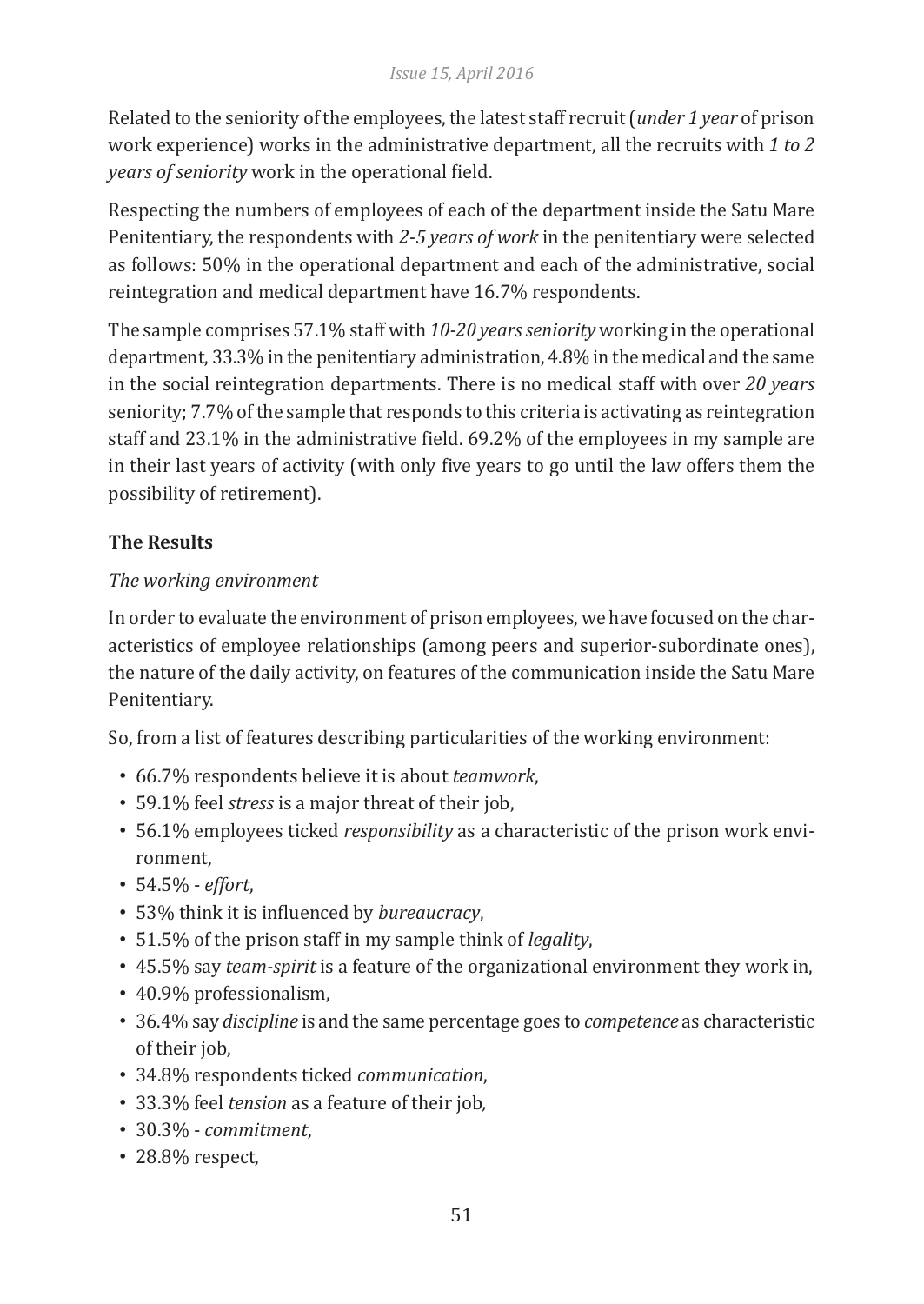- 25.8% chose trust and the same percentage believe *continuous learning*, are also specific to their organizational environment
- 19.7% employees in the test sample feel *rivalry* as specific,
- 16.7% *conflict*,
- 10.6% *tradition*,
- 12.1% believe they are working in an *enjoyable* but also *competitive* one,
- And only 10.6% say *satisfaction* is a treat on the prison work environment.

To summarize the answers to the sample test: the 10 features that fit most the prison work environment of the Satu Mare Penitentiary are: teamwork, stress, responsibility, effort, bureaucracy, legality, team spirit, discipline and competence. At the end of the list, we have a series of words with positive connotation: conflict, tradition, enjoyable and competitive, while *satisfaction* closes the list as the least frequent featured to be ticked by the sample.

When asked to focus on the **work itself,** the respondents chose the following characteristics: 86.4% say their activity is not *easy*, but *tiring* (75.8%), as there are too *many tasks to attend to* (57.6% ). 51.5% believe it is not a *routine* work. Prison work is not creative – at least, that is what the responses of 65.2% employees in the test sample think, but it is a *useful* (72.7%) *respected* (42.4%) and competitive (39.4%) one.

Despite the high frequency of the negative treats, only 24.2% of the staff in the sample considered leaving the prison system.

Out of these, a cross-tabulation between the seniority, "it really makes me consider leaving the system" and department variables show that 16.7% of the administration personnel with 5-10 years of experience in the prison work and 50% of the respondents with 10-20 years seniority in the same field are thinking of leaving the prison system behind.

The social reintegration personnel 28.6% with 5-10 years seniority are considering leaving prison work, just like the operational staff with the same seniority. The employees activation in the operational department with 10-20 years of practice want to leave the prison system in 71.1% percentage, while none of the respondents in the same department, with over 20 years of work experience as prison employee want to leave at all.

The **relationship with peers** in general are characterized as follows: committed (75.8% of answers), opportunists (43.9%), sarcastic (30.3%), honest (80.3%), stubborn (48.5%), disinterested (25.8%), malicious (in the opinion of 36.4% respondents), intelligent (77.3%), lazy (24.2% answers) and boring (21.2%).

If we take a closer look to the "malicious" treat, one can see that most of such opinions come from employees in the operational department, and the administrative one.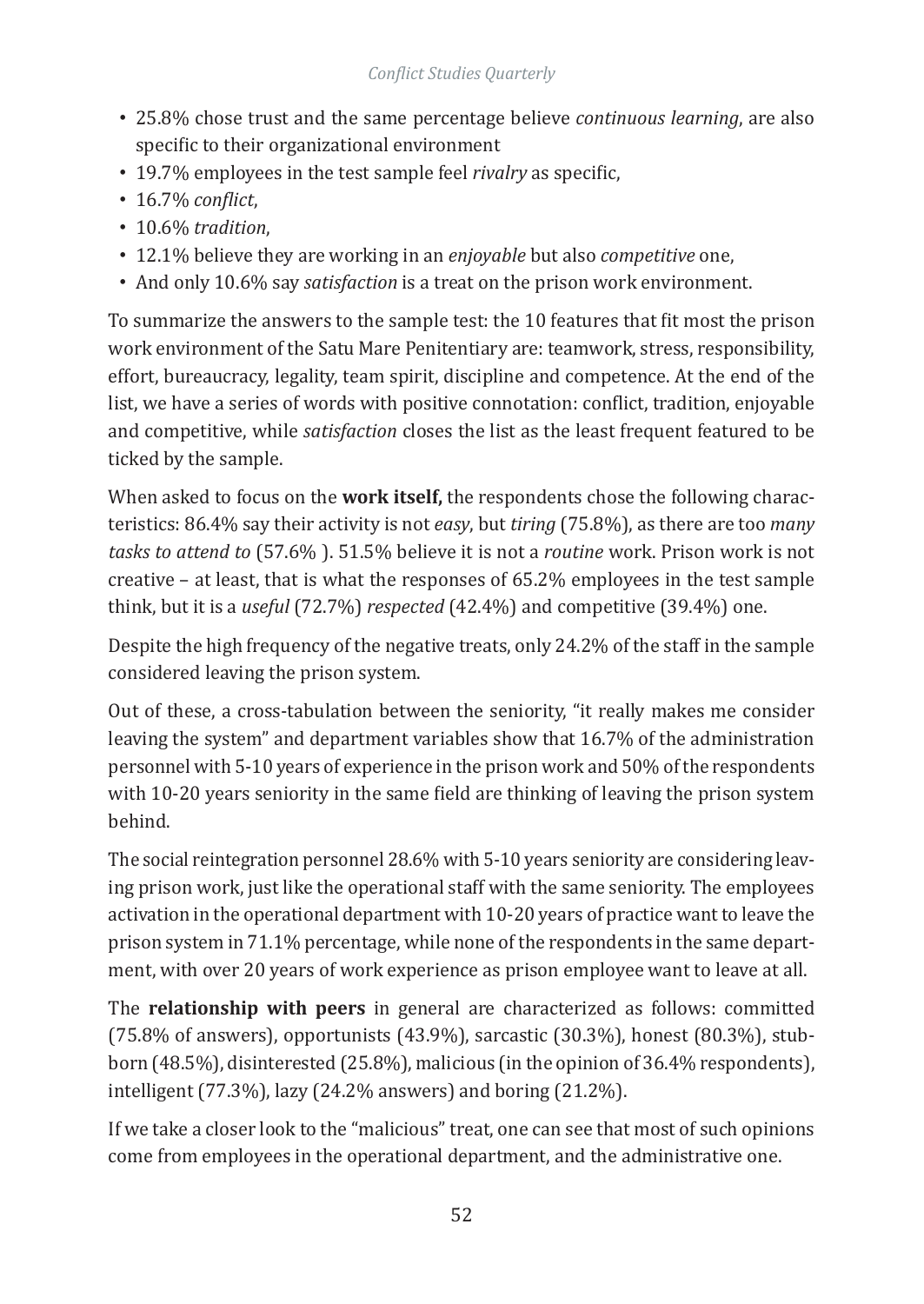Yet overall, though there is a correlation between the conflicts in the working environment and the malicious peers, we are talking about a relatively small one (Sig. - 0.175, Pearson coefficient).

|          |     | <b>Malicious</b>   |            | Total     |        |
|----------|-----|--------------------|------------|-----------|--------|
|          |     |                    | <b>Yes</b> | <b>No</b> |        |
| Conflict |     | Count              | 6          | 5         | 11     |
|          | Yes | % within Conflict  | 54,5%      | 45,5%     | 100,0% |
|          |     | % within Malicious | 25.0%      | 11.9%     | 16.7%  |
|          |     | % of Total         | 9.1%       | 7,6%      | 16,7%  |
|          |     | Count              | 18         | 37        | 55     |
|          |     | % within Conflict  | 32,7%      | 67.3%     | 100,0% |
|          | No  | % within Malicious | 75,0%      | 88,1%     | 83,3%  |
|          |     | % of Total         | 27.3%      | 56,1%     | 83,3%  |
| Total    |     | Count              | 24         | 42        | 66     |
|          |     | % within Conflict  | 36.4%      | 63.6%     | 100,0% |
|          |     | % within Malicious | 100.0%     | 100,0%    | 100,0% |
|          |     | % of Total         | 36.4%      | 63.6%     | 100.0% |

#### Conflict \* Malicious Crosstabulation

#### Symmetric Measures

|                      |                      | Value | Asymp. Std. Error <sup>a</sup> | Approx. T <sup>b</sup> | Approx. Sig.  |
|----------------------|----------------------|-------|--------------------------------|------------------------|---------------|
| Interval by Interval | Pearson's R          | 169   | 127                            | 1.372                  | $175^{\circ}$ |
| Ordinal by Ordinal   | Spearman Correlation | 169   | 127                            | 1.372                  | 175c          |
| N of Valid Cases     |                      | 66    |                                |                        |               |

a. Not assuming the null hypothesis.

b. Using the asymptotic standard error assuming the null hypothesis.

c. Based on normal approximation.

When the **direct superiors** are concerned, the questionnaire was conceived so that regardless of the level the respondent activates on (junior officers, officers and junior commissioner) his/her answers will represent the person he is directly subordinated to. As such, bosses on all levels of the hierarchy are "evaluated" by their subordinated colleagues.

83.3% of respondents say their boss appreciates the efficiency in the activities their subordinates perform, 53.3% of respondents say their boss *asks for their advice*, that he/she is a *diplomatic* (71.2%) and influent (56.1%) person, who guides them (74.2%) in their day to day activities. 84.8% of the respondents evaluated their direct bosses as being intelligent and "has their back" when needed (81.8%).

74.2% believe their boss is not *hard to please*, nor *discriminating* (72.7%), *authoritarian* (42.4%), *annoying* (86.4%). 28.8% of the prison staff that participated in the survey see their bosses as being *lazy* (28.8%), and stubborn (34.8%). Superficiality is a treat considered appropriate for the bosses of 9.1% of respondents.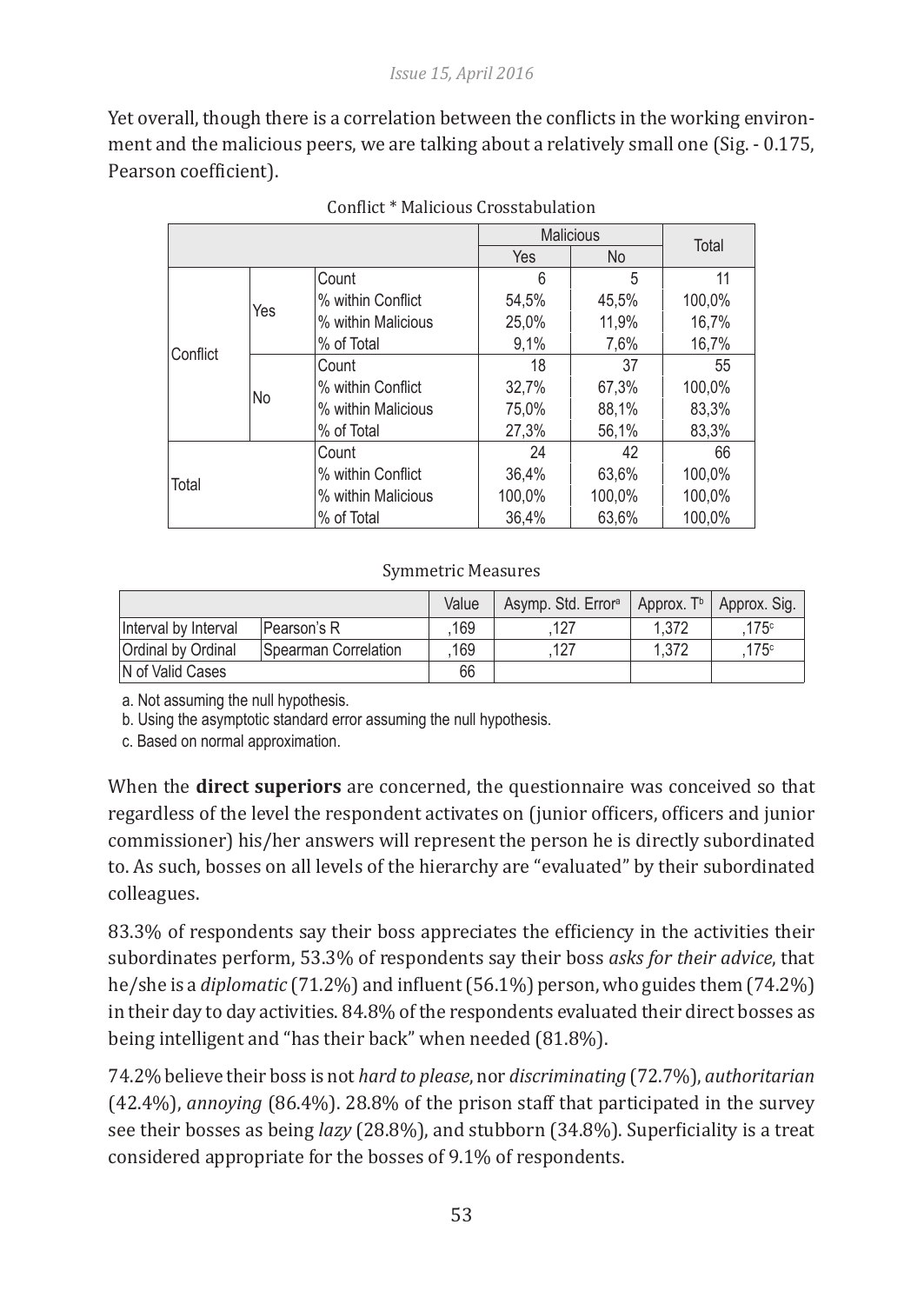Only 18.2% of the sample believes their boss is controlling, and just above 15% feel that their hierarchical superior is not a professional. Rather, he/she has *good organizing skills*, *honest* (both of these features received 74.2% of the total opinions), and *objective*  when evaluating their work (69.7%).

Communication in Satu Mare Penitentiary is described as the most important thing in team-work by 97% of the respondents, but is being made difficult by some of the employees' behavior, according to 62.1% of the members of the sample.

66.7% of the employees that participated in the survey say management messages reaches them at the right time, and unaltered.

Though a bit more than 59% of respondents of the prison staff that participated in the survey say that communication takes place mostly from superior to subordinate, 71.9% of them believe that communication works both downward and upward (so inclusively from the subordinates to superiors). They also feel free to speak their mind, knowing that my bosses will try to help me/ find a solution to my problems, though some believe that some tasks are not clearly defined by their superiors (71.2%). There are scarce misinterpretations of the messages employees send to peers and superiors (16.7%).

# *Conflicts in the Satu Mare Penitentiary*

To talk about conflicts, we were first and foremost interested to see who the parties to a conflict within the penitentiary are.

Most prison staff members that participated in the survey appreciated that there are rare conflicts between peers (42.8%), while 25.8% say such disputes are almost inexistent. Only 9.1% associate the personnel-personnel conflicts with the variable "often".

If we consider the frequency of conflicts between subordinates and hierarchical superiors, only 4.5% of the employees answered that these conflicts occur most, while 33.3% say disputes between these parties are not often nor rare. Only 6.1% of the employees believe conflict occurs between subordinates and direct bosses.

Though there is a believe that conflicts among employees in the police, military and prison environment, usually are generated by financial or other non-financial right being restricted or ill calculated, this survey points towards the fact that in the Satu Mare Penitentiary such disputes are seldom (31.8%), while 27.3% say that employees argue/ find themselves in conflict with the administrative personnel rarely or "not often, not rarely".

As expected, mostly the entities that find themselves in conflict with each other are offenders with prison staff, and offenders among themselves.

Offenders are the most frequent parties in conflicts within the prison environment.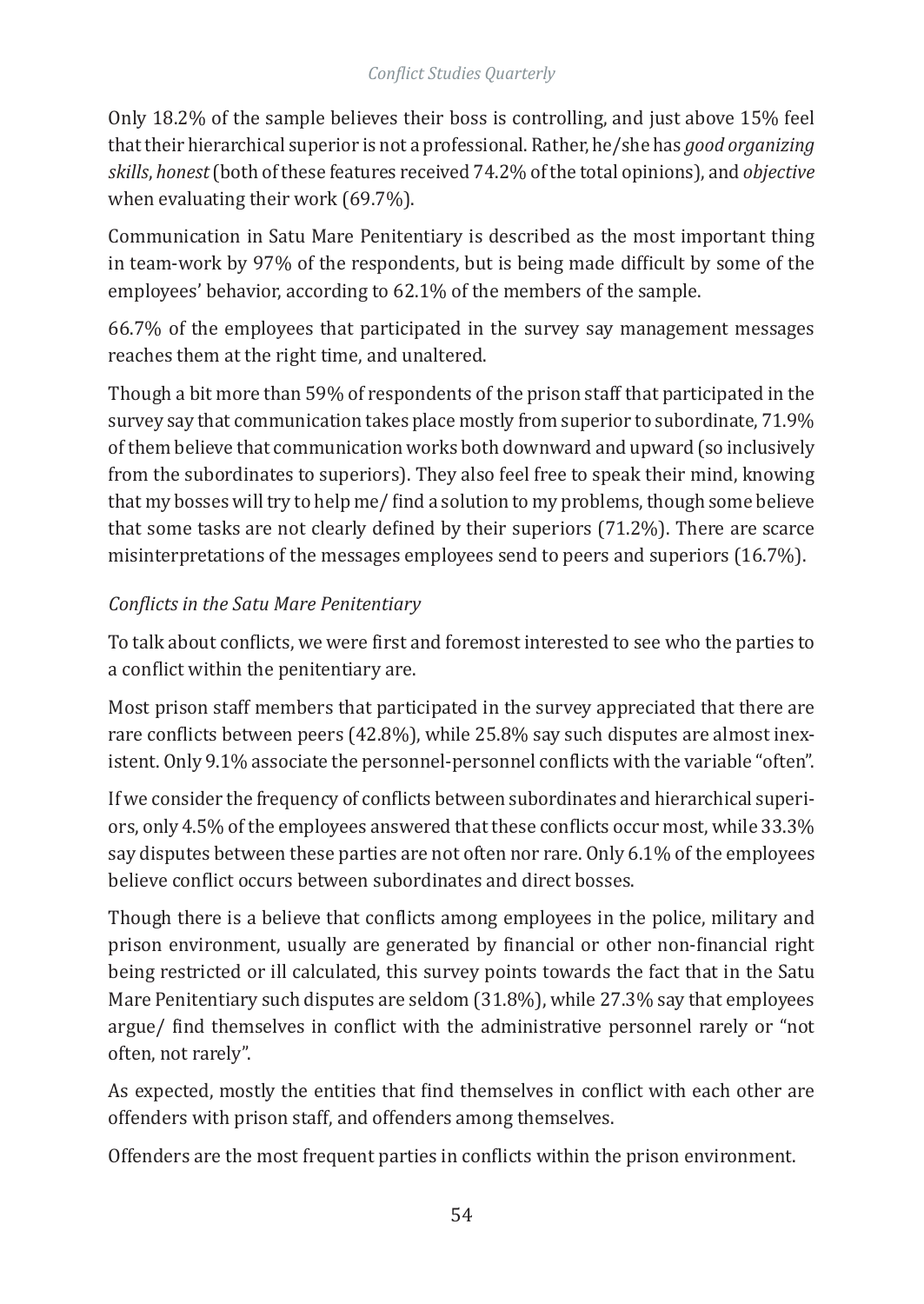



The results of the survey show that 13 of the respondents (19.7%) have been involved in a conflict with a peer in the past three months. If we widen the time frame to one year, 12.1% or respondents admit to being *seldom* involved in a dispute with a colleague, while 1.6% mentions being *seldom* involved in a dispute with one or more of their bosses in the past 12 months.

22 of the prison staff (33%) that answered the questionnaire have witnessed a conflict between peers in the three months prior the survey. If the timeframe is removed, 31% of the respondents say that in some offices/ departments/ work shifts, colleagues dispute constantly.

As mentioned previously, as in any other organization, the penitentiary system also has specific rules for what is and is not allowed as employee behavior. It was already shown that in exceptional cases. As representatives of a public institution – one that has been long organized as a military regime, employees have certain responsibilities even outside of their working hours. Both for situations that harm the public image of the penitentiary and for breaking organization rules, employees may be sanctioned as mentioned in the previous chapter.

97% of the respondents in the survey have not been sanctioned on disciplinary causes generated by a dispute with another prison employee. Yet 22 of the prison staff that participated in the survey have knowledge about employees of the Satu Mare Penitentiary that have been sanctioned as a result of conflicts with other colleagues, while inside the facility.

37.9% respondents found a compromising solution to the conflict they were a part of, 9.1% confess to having stopped talking with the other party to the conflict, 7.6% of the sample test have asked a superior to step in and support the dispute resolution, 1.5% of the conflict referred to by respondents haven't been solved until the time of the present survey.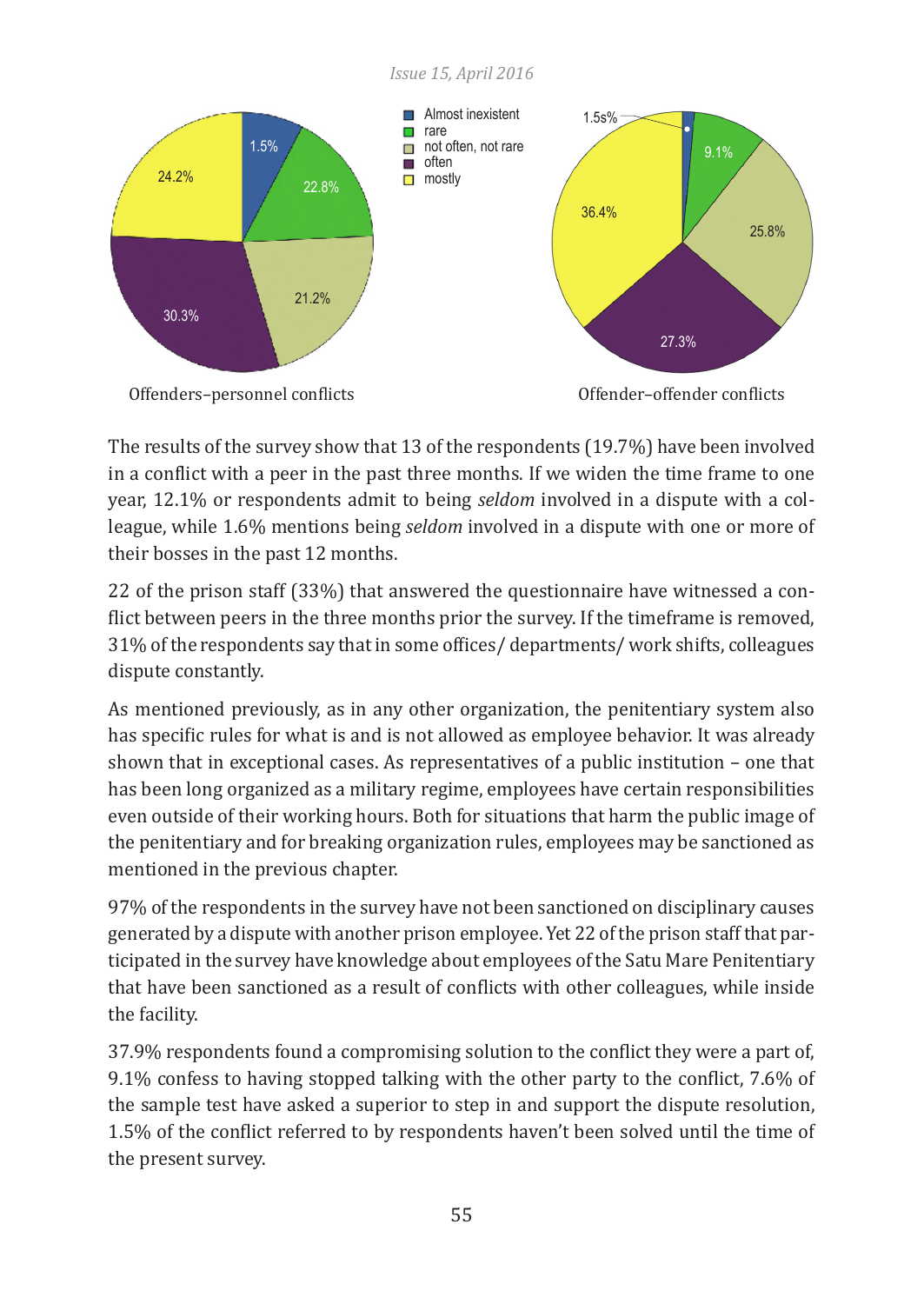When the conflicts to which respondents were witnesses to are concerned, 33.3% of them mention how the conflicting parties found a compromising solution to their dispute, 1.5% say the dispute of their colleagues hasn't been solved (so far), 10.6% show that their colleagues stopped talking about the issue at stake and that 3% of the conflicting parties they know of have been sanctioned on disciplinary as a result of the conflict.

There are 7.6% of the respondents that admit to having been involved in litigation with another colleague due to a dispute that occurred at work. Another 36.4% of the prison employees that participated in the survey have knowledge of colleagues that were a part of litigation as a result of conflicts that occurred in the facility.

# *Causes of conflict*

Protecting personal interest at their job, rather the well-being of the team is a major conflict generator in the opinion of 62.1% of the prison staff participating in this survey, while another 71.2% agree to the fact that disputes/ conflicts are generated due to some employees who are not doing their adequately, exceeding or neglect their responsibilities.

A specific personal interest might be the promotion desire. In 34.8% of the cases, prison staff believes that failure to do so become the reason for conflicts to emerge among peers. Employees are not taking responsibility for their mistakes/oversights, which leads to some misunderstandings and conflicts generate conflicts for 66.7% respondents.

The ill equipment of the facility is another reason for some employees to argue (57.6%). The miscalculation of financial revenues is also a conflict generator, as 25.8% of the respondents argue in their questionnaire. The same percentage is shown when other employee rights are ill calculated.

If 33.3% of the respondents agreed with the assertion that "the measures set out by the prison management sometimes reach the respondent late and altered", 36.4% of the prison staff participating in the survey feel that many of the conflicts are generated by employees interpreting messages sent down by hierarchical bosses in different ways.

In an organization, when not only the official communication system but also the grapevine mentioned in previous chapters work efficiently, there is no wonder that 16.7% of respondents feel their colleagues constantly misinterpret their messages and 28.8% believe that tasks are not clearly defined by superiors. 66.7% of the respondents believe that misunderstandings are not causes of conflict, as they do not escalate into conflicts.

When asked to mention other causes of conflict in the Satu Mare Penitentiary, the members of the sample gave multiple answers. Though expressed in different words, the messages were similar. Besides a strong mentioning of employees being stressed,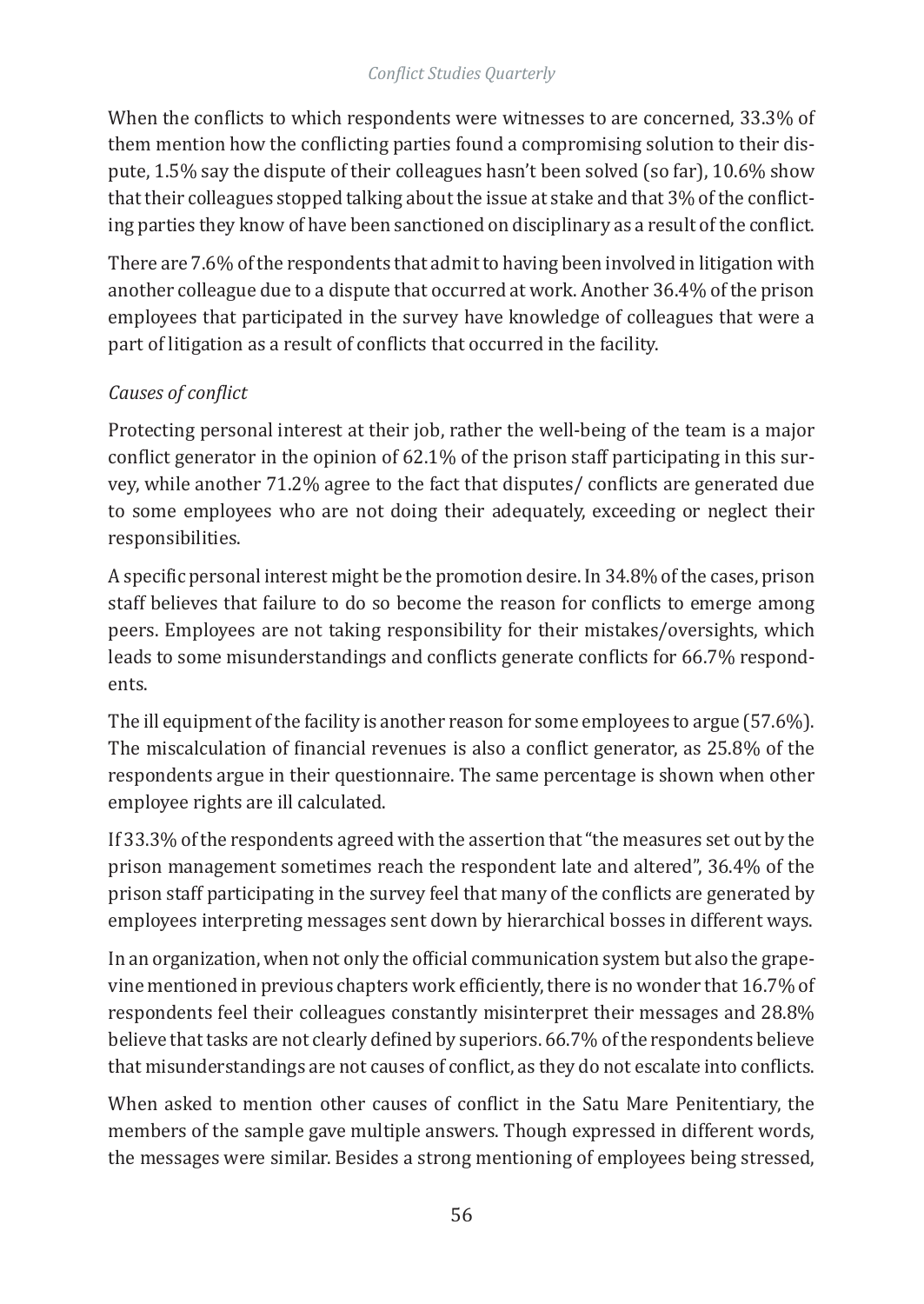#### *Issue 15, April 2016*

three out of 66 of the respondents mentioned money and home related problems. Three employees believe lack of the ability of self-control of some colleagues, two mentioned the wish of being noticed by bosses, or to advance professionally without having the needed skills to do so, eight believe divergent opinions and mindsets cause disputes, one mentioned the complicated procedures in some legal aspects, 14 the lack of selfcontrol ability of some colleagues, low education and uncivilized colleagues, employees being stressed and tired, and lack of personnel, three think gossip is a strong motive for dispute, the same respondents mentioning prejudices, and the interest of some colleagues in finding errors in the work of other employees rather that focusing on their own tasks. The large number of detainees and poor working conditions are mentioned by five respondents, and lack of specific abilities for working in the prison environment is considered a cause of dispute by nine of the prison staff involved in the survey.

When choosing a (new) job, each of us is motivated by personal stimuli. Feelings of exciting and enthusiasm about a new job generally characterize an employee in the first two-three years, during which most of the work concerned issues act as validations for these feelings. After this period, people start re-evaluating their job, motivation, priorities, etc. so that they start feeling the need to put some effort into things that previously seemed effortless. The figure bellow supports this information: the longer one works in the prison environment, the more they believe effort is an important issue: 1.5% of the employees with up until 2 years of seniority, 12.1% of those with 5 to 10 years, and 16.7% of those above 10 years.

Teamwork in the prison environment involves more stress and implicitly conflict, in the operational and administrative departments. Teamwork is very important in the operational line and the administrative one, we expect employees in the operational and administrative more stressed than those in the medical and social reintegration ones.

In the same way, conflict and tensions will be indicated as characteristics rather by employees in these two departments.

The survey to shows that most of the staff in the administrative and operational field characterize the relationships between prison employees as stressful, overburdening, tense, though in team work and as involving effort.

If correlating the departments of the respondents to the stress variable, it can be easily seen that in the operational and in the administrative department, stress is indeed specific to the relationship between employees. 61.1% of the respondents in Satu Mare Penitentiary's administrative area and 64.9% of those in the operational field gave this answer.

Within the medical department, 50% of the employees believe stress is characteristic to employee relation, while, in the social reintegration, 71.4% do not use this word to describe the relationship between colleagues.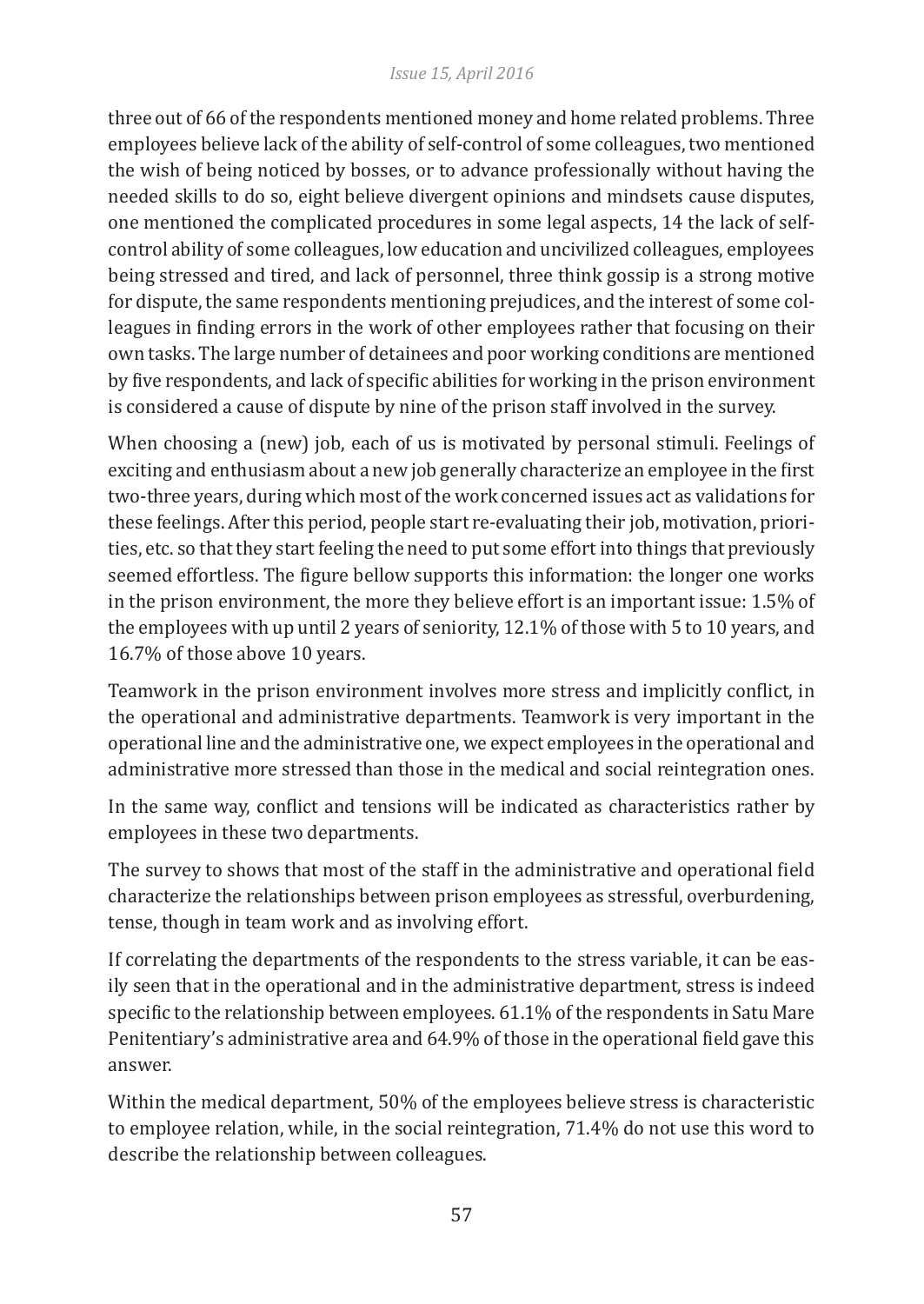According to the answers given by the respondents, there is a strong, positive correlation between stress and overburdening especially in the operational and administrative department (0.664 – Pearson coefficient in the operational field and 0.192 in the administrative one).

When correlating the effort each department must cope with, 63.9% of those in the operational field feel stressed, in comparison with 19.4% of those in the administrative, 11.1% in the social reintegration department and 5.6% of those in the medical offices. There is a strong correlation between these two variables (0.415 – Pearson coefficient)

If we calculate the correlation between the overburdening (employees having to do too many tasks at work) and their desire to leave the system, in the below figure, we can clearly notice how, there is a weak correlation between the two variables: Pearson's coefficient 0.97 for the administrative staff, 0.11 for those in the operational department, 0.203 for social reintegration officers and 0.000 for those in the medical field.

When focusing on conflict variables, contrary to hypotheses that the employees at the peak of their activity in the prison feel that prison work is generally characterized by negative words, 83. 3% of the respondents don't think conflict characterizes the relationship between prison employees.

Only 12.1% (7,6% of those with 5-10 years of prison work experience, and 4.5% of those who have been working in the prison environment for 10 to 20 years) believe competition is specific to employee relationship in the prison environment, and only those with 4-20 years of seniority feel competition as relevant to their working relationships. We can assume that psychologically this might also be the case due to the facts that new recruits are still not confident enough to feel able to compete with more experienced colleagues. The same can be said of the personnel with over 20 years of experience on the job, since such employees might become more interested in "not complicating their professional activity, [but] in their remaining years up until retirement".

There is somewhat a tight of a score when bureaucracy is concerned; 53% of all respondents believe bureaucracy is affecting their relationship with colleagues, 33% think of tension as characterizing employee relations, 59.1% respondents mention stress, 71.2% do not think respect is specific to their working relationships with colleagues. This then justifies why only 12.1% believe their daily activity is performed in an enjoyable working environment.

Also, 36.4% of the respondents think they have to perform more tasks due to the incompetence of other colleagues and 60.6% of the prison employees involved in the research is very pleased with their colleagues. Just above 60% of the prison staff that answered the questionnaire are satisfied with the peers in their sector of activity.

The variable of "employees having to cope with too many tasks" is positively correlated with the stress levels they fell. Though the survey has started with the hypotheses that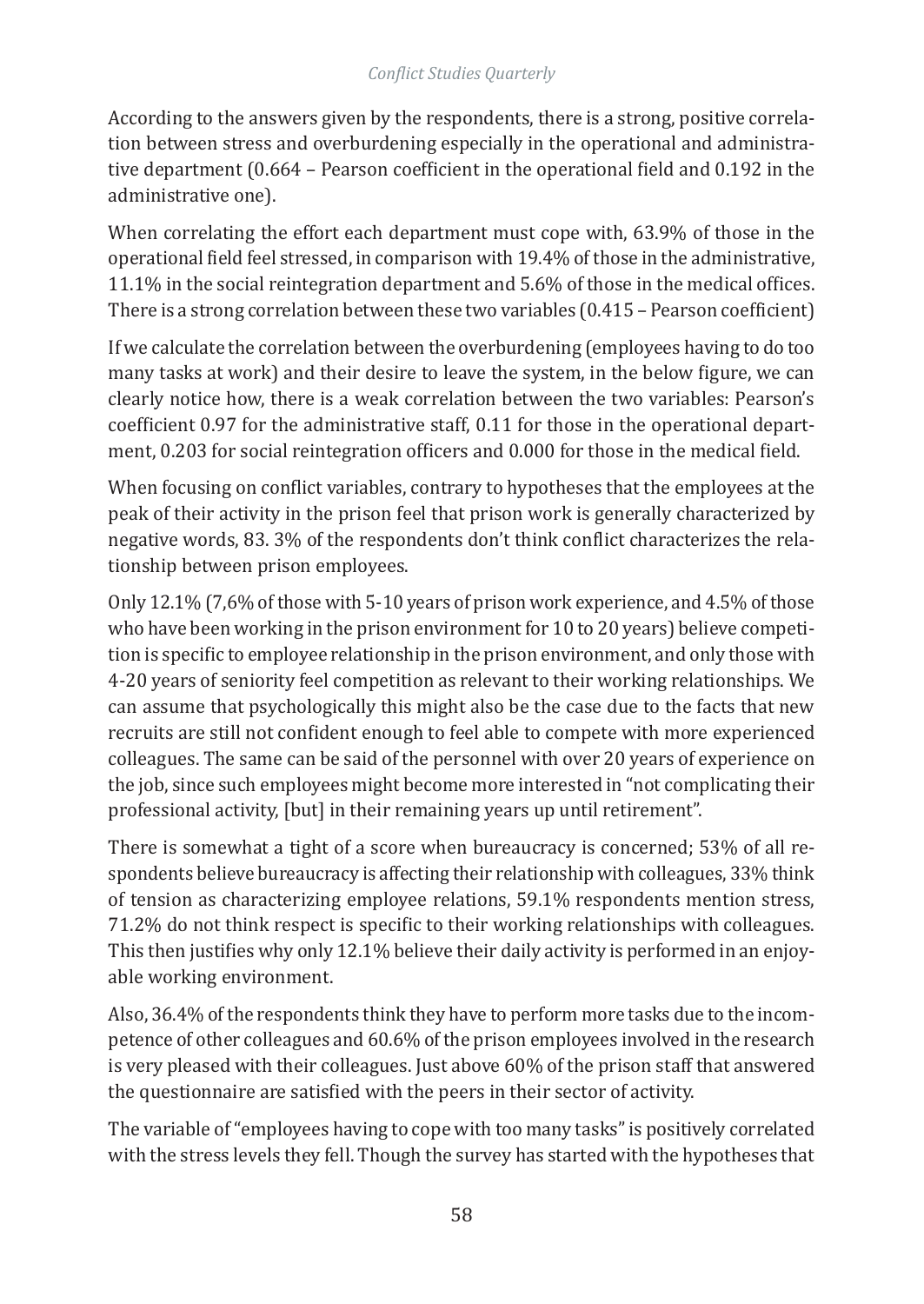most of the conflicts in the Satu Mare penitentiary are latent, only 36.4% respondents agree to this assertion. 3% of the respondents have solved the disputes they were a part of due to the order of a hierarchically superior, and 1.5% of them have unsolved issued with at least one colleague.

When the disputes the respondents have knowledge are concerned, in 12.1% of the cases, a superior has been asked to step in and support the reconciliation, 10.6% of the conflicting parties have stopped talking about the issue, 1.5% of the conflicts haven't been solved so far.

# **Conclusions**

According to the April monthly rapport available in the NAP official website, on the  $30<sup>th</sup>$ of April 2015, in the NAP system there were a total of 29.557 offenders (28.046 males, and 1511 females). The annual rapport on 2014 showed that NAP had 12575 employees nationwide. Inside the NAP system there are two unions activating. Regarding the Satu Mare Penitentiary, the official website of the unit shows that in June 2015, there were over 520 detainees carrying out their sentences and 180 employees.

Between the quality of relationships in the workplace and long-term business effectiveness and success there is a direct ratio, according to Doherty and Guyler (2008, p. 4).

Though is had been largely admitted that the work performed inside the Prison Service, as it is in the Police Service, is most often extremely stressful, Bennet and Crewe believe prison officers find it difficult to admit such situations, or to feeling 'stressed'.

We believe that this survey confirmed this assertion. The two hypotheses that served as starting point for my survey have been partially confirmed. Though conflicts do exist within the Satu Mare Penitentiary, most frequently the parties of such disputes are offenders, and not employees. Though the prison staff does mention work-related stress as being one of the main causes of conflict, this variable is not directly proportional with conflicts. What's more, only 16.7% of the employees that participated in this survey believe *conflict* is characteristic of their working environment, 28.8 believe that conflict is almost inexistent in the peer relationship, while and 42.2% say it is rare for employees to dispute. If we consider the frequency of conflicts between subordinates and hierarchical superiors, 33.3% say disputes between these parties are not often nor rare. Only 6.1% of the employees believe conflict occurs between subordinates and direct bosses.

Among those who admit to having been involved in a dispute, 9.1% confess to have stopped talking with the other party to the conflict, 7.6% of the sample test have asked a boss to step in and support the dispute resolution. 68.2% of the prison staff that participated in the survey think that communication between prison employees overall if efficient, though 40.9% say they seldom have the feeling of not knowing what is hap-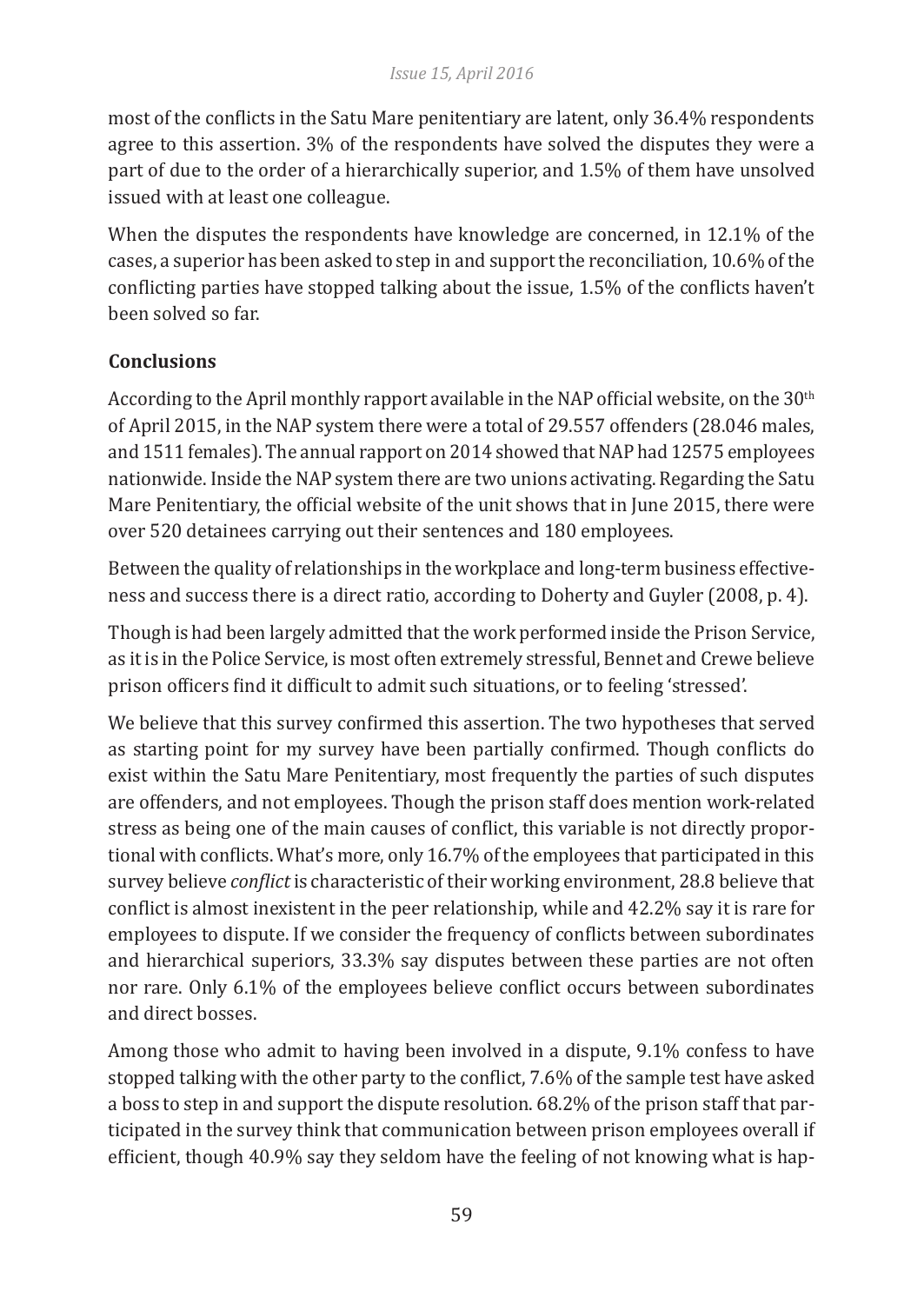pening in the organization they work in. Only 36.4% participants to the survey agree with the assertion that conflicts in the Satu Mare Penitentiary are mostly latent.

Despite denying the presence of conflict overtly, clues of existing conflicts are indicated in the above chapter. Just like in any organization, in correctional institutions conflict occurs when there is competition (for control over the operating practices or the prison policies). "This may include competition for control if the rules and policies governing staff-inmate relations, or, more subtly, for control of the frame of reference used to define situations. Conflict within large-scale organizations is usually nonviolent and often covert, because membership in an organization restricts the legitimacy of property destruction, interpersonal violence, and over refusal to follow directives. When we speak of conflict in correctional institutions, therefore, we are speaking of felt but not accepted frustration or goal blockages of particular employees or groups of employees created by practices of the other groups within the organization" (Zald, 1962, p. 24). 12.1% of the respondents believed they are working in an overall competitive environment, while 39.4% say their day to day work is competitive.

Though the socio-educational staff is not characterized by "being extremely permissive" or expressing "overt rejection of certain custodial requirements" is not the case in Satu Mare Penitentiary, there is a palpable tension and disagreement coming from the custodial staff towards the "Socio-partying" staff. This term was mentioned in the interview I conducted with one of the custodial staff which refers to staff in the education, psychological and social work department, which concludes opinions of the custodial staff regarding the work and the staff in the other department. Though my survey did not target such conflicts specifically, in some points, such tension also contributes to the tensions and work related stress.

If we reconsider Zald's power balance that we spoke of earlier in this paper, we can observe that in the Satu Mare penitentiary all the preconditions that underlie his model are present: all the personnel in the Satu Mare Penitentiary have a minimal interdependence among themselves and among the (formal or informal) groups they form. If the groups had little intercommunication, the groups' members don't necessarily recognize the conflict even though their groups can be interdependent: the teachers have a more rehabilitative orientation that custodial staff, but teachers are isolated so their feelings of frustration caused by custodial staff are not so visible to others. Also, social workers, teachers and the custodial office employees have conflicting values and objectives, but the organizational adaptation, lead in some cases to the socialization of some of the personnel so that more and more get comfortable to the more dominant perspectives.

So, it is in our opinion that constantly avoiding the other conflicting party, ceasing any dialog regarding the issue is not a solution, *á la tongue*. This is but a postponement of an inevitable over-spelling, or conflict escalation, not to mention the psychological effects of constantly ignoring issues that affect our daily lives.